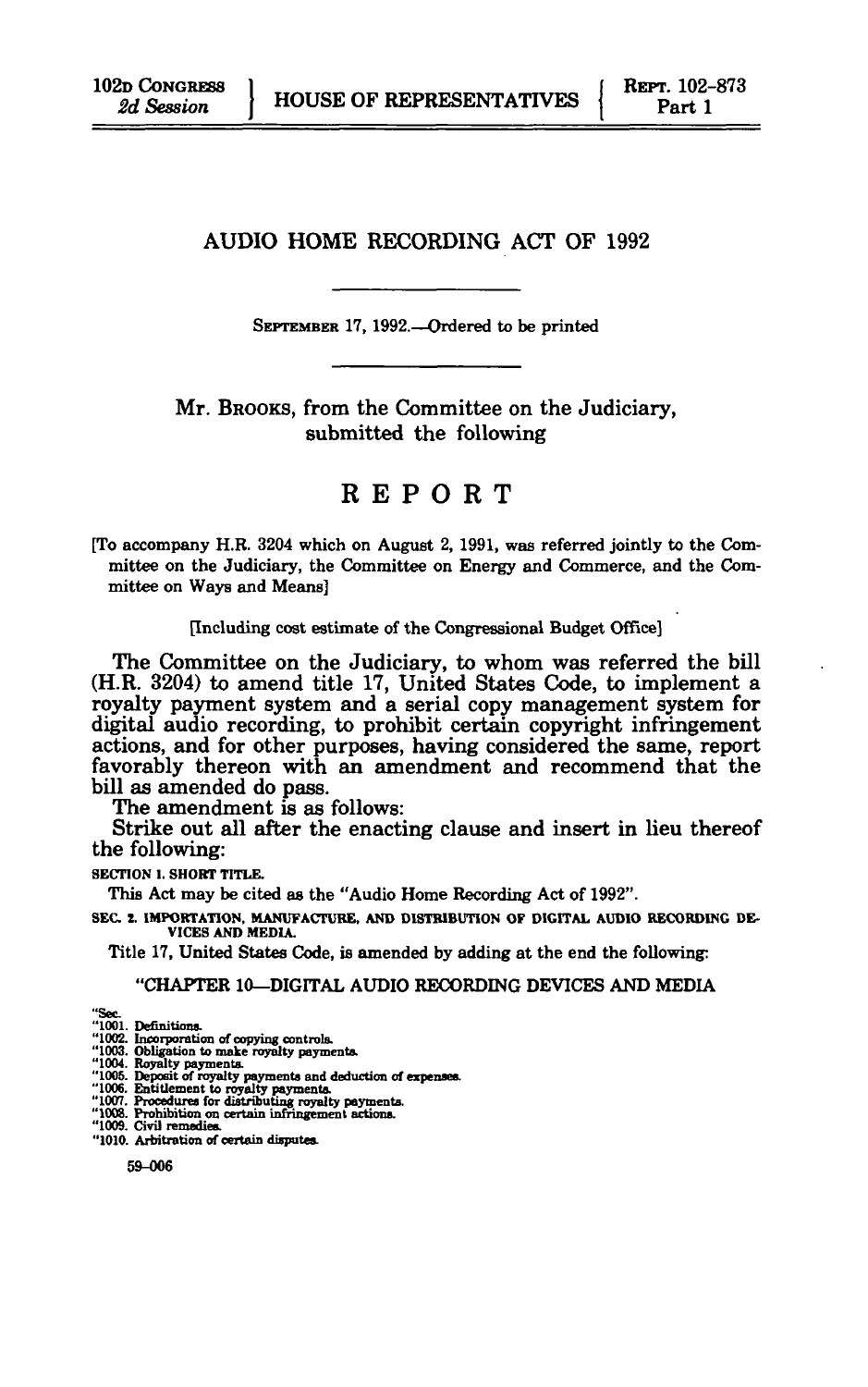#### "§ 1001. Definitions

"As used in this chapter, the following terms have the following meanings:

"(1) A 'digital audio copied recording' is a reproduction in a digital recording format of a digital musical recording, whether that reproduction is made directly from another digital musical recording or indirectly from a transmission.

"(2) A 'digital audio interface device' is any machine or device that reads or sends copyright and generation status information from a digital musical recording.

"(3) A 'digital audio recording device' is any machine or device, whether or not included with or as part of some other machine or device, the digital recording function of which is designed or marketed for the primary purpose of, and that is capable of, making a digital audio copied recording for private use, except for—

"(A) professional model products, and

"(B) dictation machines, answering machines, and other audio recording equipment that is designed or marketed primarily for the creation of sound recordings resulting from the fixation of nonmusical sounds.

"(4XA) A 'digital audio recording medium' is any material object in a form commonly distributed for use by individuals, that is primarily marketed or most commonly used by consumers for the purpose of making digital audio copied recordings by use of a digital audio recording device.

"(B) Such term does not include any material object—

"(i) that embodies a sound recording at the time it is first distributed by the importer or manufacturer; or

"(ii) that is primarily marketed and most commonly used by consumers either for the purpose of making copies of motion pictures or other audio-visual works or for the purpose of making copies of nonmusical literary works, including computer programs or data bases.

"(5XA) A 'digital musical recording' is a material object—

"(i) in which are fixed, in a digital recording format, only sounds, and material, statements, or instructions incidental to those fixed sounds, if any, and

"(ii) from which the sounds and material can be perceived, reproduced, or otherwise communicated, either directly or with the aid of a machine or device.

"(B) A 'digital musical recording' does not include a material object—

"(i) in which the fixed sounds consist entirely of spoken word recordings, or

"(ii) in which one or more computer programs are fixed, except that a digital musical recording may contain statements or instructions constituting the fixed sounds and incidental material, and statements or instructions to be used directly or indirectly in order to bring about the perception, re-production, or -communication of the fixed sounds and incidental material.

"(C) For purposes of this paragraph—

"(i) a 'spoken word recording' is a sound recording in which are fixed only a series of spoken words, except that the spoken words may be accompanied by incidental musical or other sounds, and

"(ii) the term 'incidental' means related to and relatively minor by comparison.

"(6) 'Distribute' means to sell, lease, or assign a product to consumers in the United States, or to sell, lease, or assign a product in the United States for ulti-mate transfer to consumers in the United States.

"(7) An 'interested copyright party' is— "(A) the owner of the exclusive right under section 106(1) of this title to reproduce a sound recording of a musical work that has been embodied in a musical recording lawfully made under this title that has been distributed;

"(B) the legal or beneficial owner of, or the person that controls, the right to reproduce in a musical recording a musical work that has been embodied in a musical recording lawfully made under this title that has been distributed; "(C) a featured recording artist who performs on a sound recording that

has been distributed; or

"(D) any association or other organization—

"(i) representing persons specified in subparagraph (A), (B), or (C), or

"(ii) engaged in licensing rights in musical works to music users on behalf of writers and publishers.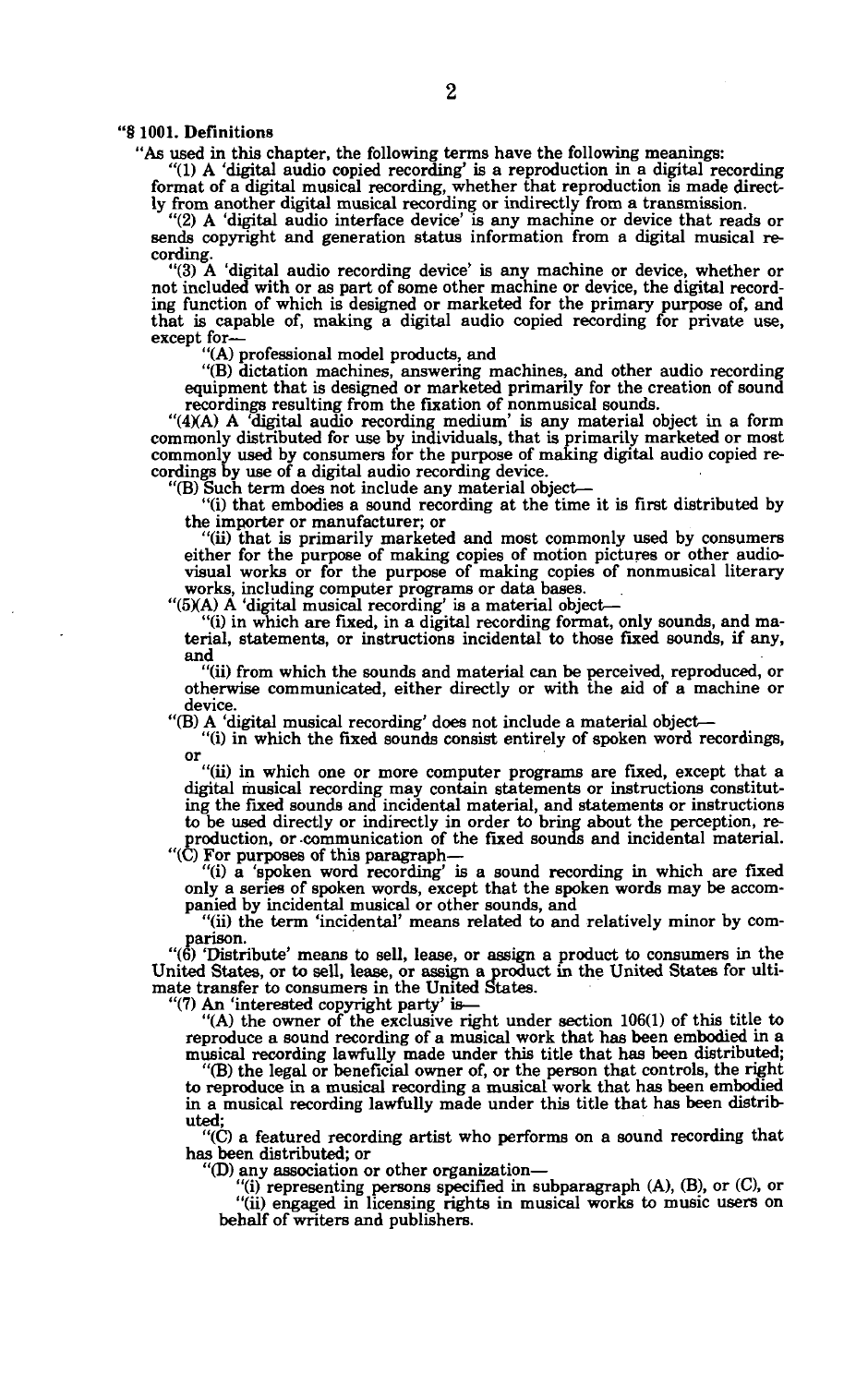**"(8) To 'manufacture' means to produce or assemble a product in the United States. A 'manufacturer' is a person who manufactures.** 

**"(9) A 'music publisher' is a person that is authorized to license the reproduction of a particular musical work in a sound recording.** 

**"(10) A 'professional model product' is an audio recording device that is designed, manufactured, marketed, and intended for use by recording professionals in the ordinary course of a lawful business, in accordance with such requirements as the Secretary of Commerce shall establish by regulation.** 

**"(11) The term 'serial copying\* means the duplication of a copyrighted musical work from a copy of a copyrighted digital musical recording. The term 'copy of a digital musical recording' does not include a digital musical recording that is distributed, by authority of the copyright owner, for ultimate sale to consumers.** 

**"(12) The 'transfer price' of a digital audio recording device or a digital audio recording medium—** 

**"(A) is, subject to subparagraph (B)— "(i) in the case of an imported product, the actual entered value at United States Customs (exclusive of any freight, insurance, and applicable duty), and** 

**"(ii) in the case of a domestic product, the manufacturer's transfer price (FOB the manufacturer, and exclusive of any direct sales taxes or excise taxes incurred in connection with the sale); and** 

**"(B) shall, in a case in which the transferor and transferee are related entities or within a single entity, not be less than a reasonable arms-length price under the principles of the regulations adopted pursuant to section 482 of the Internal Revenue Code of 1986, or any successor provision to such section.** 

**"(13) A 'writer' is the composer or lyricist of a particular musical work.** 

#### **"§ 1002. Incorporation of copying controls**

**"(a) PROHIBITION ON IMPORTATION, MANUFACTURE, AND DISTRIBUTION.—** 

**"(1) SYSTEM PROHIBITING COPYING.—No person shall import, manufacture, or distribute any digital audio recording device that does not contain the Serial Copy Management System or other system that prohibits serial copying of copyrighted works embodied in digital musical recordings.** 

**"(2) DIGITAL AUDIO INTERFACE DEVICE.—No person shall import, manufacture, or distribute any machine or device that is designed or marketed for the primary purpose of, and that is capable of, playing back digital musical recordings, unless such machine or device contains a digital audio-interface device.** 

**"(b) DEVELOPMENT OF SYSTEM.—The Secretary of Commerce shall, not later than 45 days after the date of the enactment of this chapter, by regulation prescribe the requirements of the Serial Copy Management System or other system described in**  subsection (a)(1).

**"(c) PROHIBITION ON CIRCUMVENTION OF THE SYSTEM.—No person shall import, manufacture, or distribute any device, or offer or perform any service, the primary purpose or effect of which is to avoid, bypass, remove, deactivate, or otherwise circumvent any program or circuit which implements, in whole or in part, a system**  described in subsection (a)(1).

**"(d) ENCODING OF INFORMATION ON DIGITAL MUSICAL RECORDINGS.—** 

**"(1) PROHIBITION ON ENCODING INACCURATE INFORMATION.—No person shall encode a digital musical recording of a sound recording with inaccurate information relating to the category code, copyright status, or generation status of the source material for the recording.** 

**"(2) ENCODING OF COPYRIGHT STATUS NOT REQUIRED.—Nothing in this chapter requires any person engaged in the importation or manufacture of digital musical recordings to encode any such digital musical recording with respect to its copyright status.** 

**"(e) INFORMATION ACCOMPANYING TRANSMISSIONS IN DIGITAL FORMAT.—Any person who transmits or otherwise communicates to the public any sound recording in digital format is not required under this chapter to transmit or otherwise communicate the information relating to the copyright status of the sound recording. Any such person who does transmit or otherwise communicate such copyright status information shall transmit or communicate such information accurately.** 

#### **"§ 1003. Obligation to make royalty payments**

**"(a) PROHIBITION ON IMPORTATION AND MANUFACTURE.—No person shall import into and distribute, or manufacture and distribute, any digital audio recording device or digital audio recording medium unless such person records the notice spec-**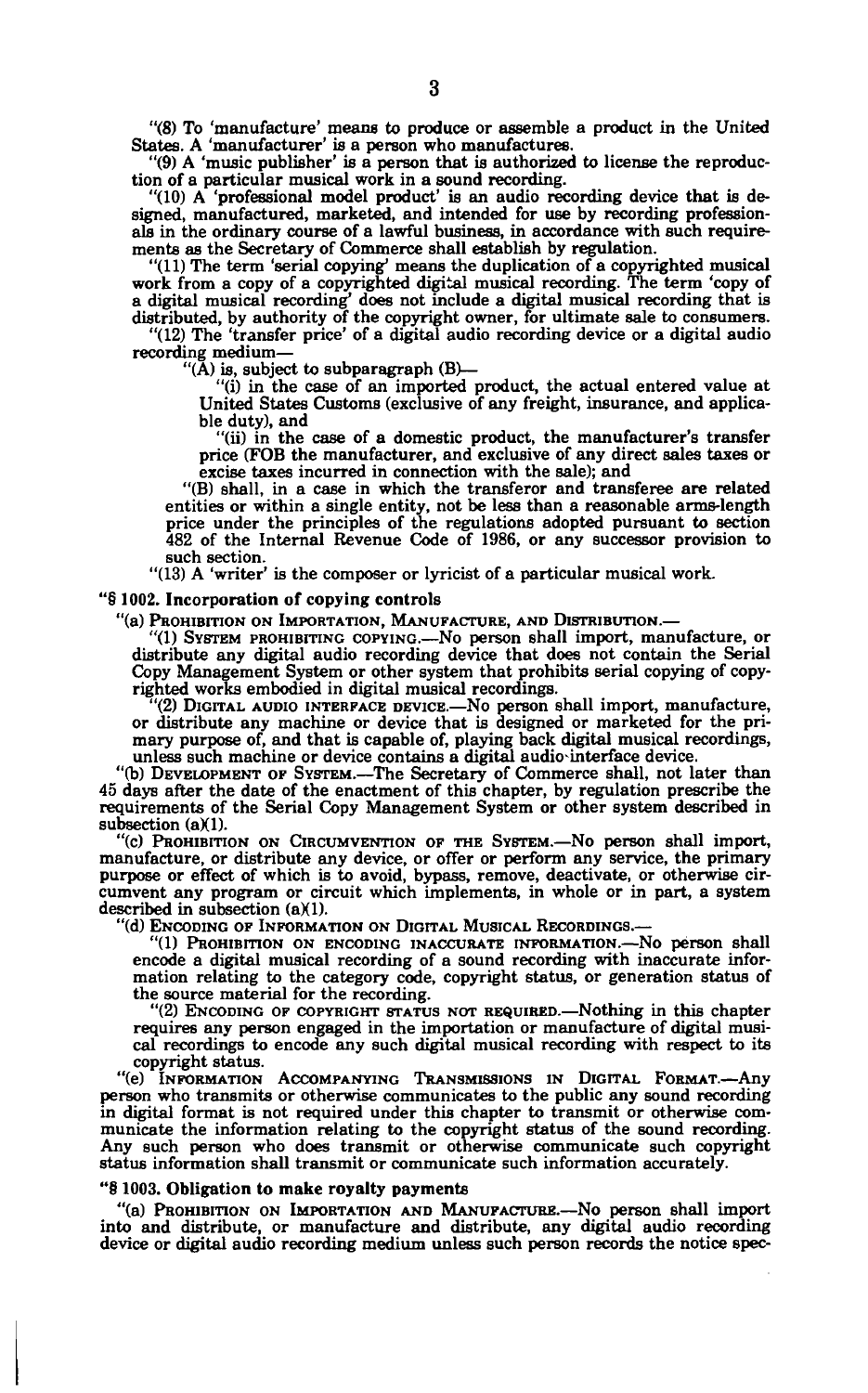**ified by this section and subsequently deposits the statements of account and applicable royalty payments for such device or medium specified in section 1004.** 

**"(b) FILING OF NOTICE.—The importer or manufacturer of any digital audio recording device or digital audio recording medium, within a- product category or utilizing a technology with respect to which such manufacturer or importer has not previously filed a notice under this subsection, shall file with the Register of Copyrights a notice with respect to such device or medium, in such form and content as the Register shall prescribe by regulation.** 

**"(c) FILING OF QUARTERLY AND ANNUAL STATEMENTS OF ACCOUNT.—** 

**"(1) GENERALLY.—Any importer or manufacturer that distributes any digital audio recording device or digital audio recording medium that it manufactured or imported shall file with the Register of Copyrights, in such form and content as the Register shall prescribe by regulation, such quarterly and annual statements of account with respect to such distribution as the Register shall prescribe by regulation.** 

**"(2) CERTIFICATION, VERIFICATION, AND CONFIDENTIALITY.—Each such statement shall be certified as accurate by an authorized officer or principal of the importer or manufacturer. The Register shall issue regulations to provide for the verification and audit of such statements and to protect the confidentiality of the information contained in such statements. Such regulations shall provide for the disclosure, in confidence, of such statements to interested copyright parties.** 

**"(3) ROYALTY PAYMENTS.—Each such statement shall be accompanied by the royalty payments specified in section 1004.** 

#### **"§ 1004. Royalty payments**

**"(a) DIGITAL AUDIO RECORDING DEVICES.—** 

**"(1) AMOUNT OF PAYMENT.—The royalty payment due under section 1003 for each digital audio recording device imported into and distributed in the United States, or manufactured and distributed in the United States, shall be 2 percent of the transfer price. Only the first person to manufacture and distribute or import and distribute such device shall be required to pay the royalty with respect to such device.** 

**"(2) CALCULATION FOR DEVICES DISTRIBUTED WITH OTHER DEVICES.—With respect to a digital audio recording device first distributed in combination with one or more devices, either as a physically integrated unit or as separate components, the royalty payment shall be calculated as follows:** 

**"(A) If the digital audio recording device and such other devices are part**  of a physically integrated unit, the royalty payment shall be based on the transfer price of the unit, but shall be reduced by any royalty payment made on any digital audio recording device included within the unit that **was not first distributed in combination with the unit.** 

**"(B) If the digital audio recording device is not part of a physically integrated unit and substantially similar devices have been distributed separately at any time during the preceding 4 calendar quarters, the royalty payment shall be based on the average transfer price of such devices during those 4 quarters.** 

**"(C) If the digital audio recording device is not part of a physically integrated unit and substantially similar devices have not been distributed separately at any time during the preceding 4 calendar quarters, the royalty payment shall be based on a constructed price reflecting the proportional value of such device to the combination as a whole.** 

**"(3) LIMITS ON ROYALTIES.—Notwithstanding paragraph (1) or (2), the amount of the royalty payment for each digital audio recording device shall not be less than \$1 nor more than the royalty maximum. The royalty maximum shall be \$8 per device, except that in the case of a physically integrated unit containing more than 1 digital audio recording device, the royalty maximum for such unit shall be \$12. During the 6th year after the effective date of this chapter, and not more than once each year thereafter, any interested copyright party may petition the Copyright Royalty Tribunal to increase the royalty maximum and, if more than 20 percent of the royalty payments are at the relevant royalty maximum, the Tribunal shall prospectively increase such royalty maximum with the goal of having no more than 10 percent of such payments at the new royalty maximum.** 

**"(b) DIGITAL AUDIO RECORDING MEDIA.—-The royalty payment due under section 1003 for each digital audio recording medium imported into and distributed in the United States, or manufactured and distributed in the United States, shall be 3 per-**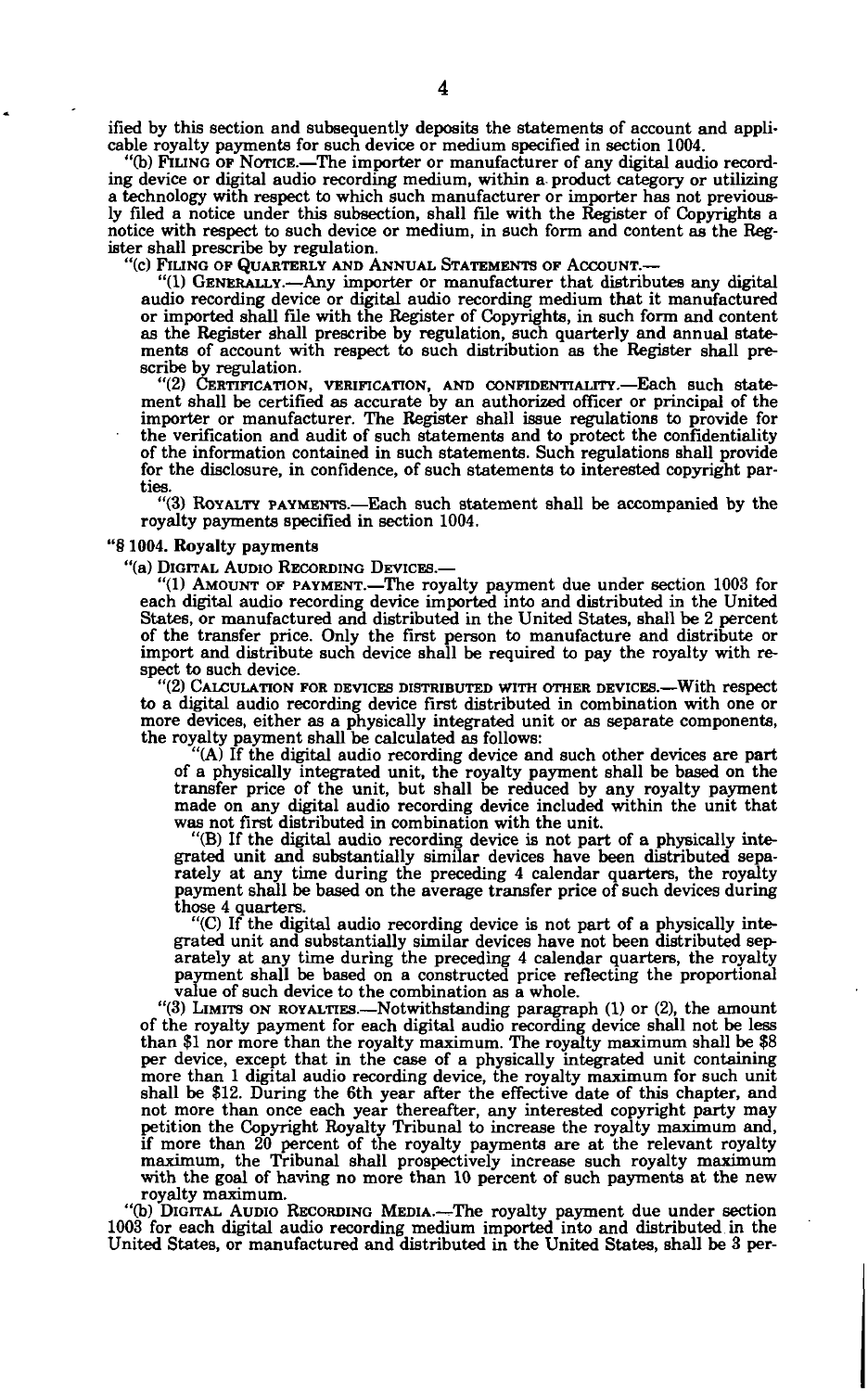**cent of the transfer price. Only the first person to manufacture and distribute or import and distribute such medium shall be required to pay the royalty with respect to such medium.** 

#### **"§ 1005. Deposit of royalty payments and deduction of expenses**

**"The Register of Copyrights shall receive all royalty payments deposited under this chapter and, after deducting the reasonable costs incurred by the Copyright Office under this chapter, shall deposit the balance in the Treasury of the United States, in such manner as the Secretary of the Treasury directs. All funds held by the Secretary of the Treasury shall be invested in interest-bearing United States se-curities for later distribution with interest under section 1007. The Register shall submit to the Copyright Royalty Tribunal, on a quarterly basis, such information as the Tribunal shall require to perform its functions under this chapter.** 

#### **"§ 1006. Entitlement to royalty payments**

**"(a) INTERESTED COPYRIGHT PARTIES.—The royalty payments deposited pursuant to section 1005 shall, in accordance with the procedures specified in section 1007, be distributed to any interested copyright party—** 

**"(1) whose musical work or sound recording has been— "(A) embodied in phonorecords lawfully made under this title that have** 

**been distributed, and "(B) distributed in the form of phonorecords or disseminated to the public in transmissions, during the period to which such payments pertain; and "(2) who has filed a claim under section 1007.** 

**"(b) ALLOCATION OF ROYALTY PAYMENTS TO GROUPS.—The royalty payments shall be divided into 2 funds as follows:** 

**"(1) THE SOUND RECORDINGS FUND.—66% percent of the royalty payments**  shall be allocated to the Sound Recordings Fund. 2<sup>5</sup>% percent of the royalty pay-<br>ments allocated to the Sound Recordings Fund shall be placed in an escrow ac**count managed by an independent administrator jointly appointed by the inter-ested copyright parties described in section 1001(7XA) and the American Federation of Musicians (or any successor entity) to be distributed to nonfeatured musicians (whether or not members of the American Federation of Musicians or any successor entity) who have performed on sound recordings distributed in the United States. 1% percent of the royalty payments allocated to the Sound**  Recordings Fund shall be placed in an escrow account managed by an independent administrator jointly appointed by the interested copyright parties described in section  $1001(7)(A)$  and the American Federation of Television **Radio Artists (or any successor entity) to be distributed to nonfeatured vocalists (whether or not members of the American Federation Television and Radio Art**ists or any successor entity) who have performed on sound recordings distributed in the United States. 40 percent of the remaining royalty payments in the Sound Recordings Fund shall be distributed to the interested copyri **described in section 1001(7)C), and 60 percent of such remaining royalty pay-ments shall be distributed to the interested copyright parties described in sec**tion 1001(7)(A).

**"(2) THE MUSICAL WORKS FUND.—** 

**"(A) 33% percent of the royalty payments shall be allocated to the Musical Works Fund for distribution to interested copyright parties described in section 1001(7XB).** 

**"(B) Notwithstanding any contractual obligation to the contrary— "(i) music publishers shall be entitled to 50 percent of the royalty** 

**payments allocated to the Musical Works Fund, and (ii) writers shall be entitled to the other 50 percent of the royalty payments allocated to the Musical Works Fund.** 

**"(c) ALLOCATION OF ROYALTY PAYMENTS WITHIN GROUPS.—If all interested copy**right parties within a group specified in subsection (b) do not agree on a voluntary proposal for the distribution of the royalty payments within each group, the Copy-<br>right Royalty Tribunal shall, pursuant to the procedur **1007(c), allocate royalty payments under this section based on the extent to which,** 

**during the relevant period— "(1) for the Sound Recordings Fund, each sound recording was distributed in the form of phonorecords; and "(2) for the Musical Works Fund, each musical work was distributed in the** 

**form of phonorecords or disseminated to the public in transmissions.** 

**"§ 1007. Procedures for distributing royalty payments** 

**"(a) FILING OF CLAIMS AND NEGOTIATIONS.—**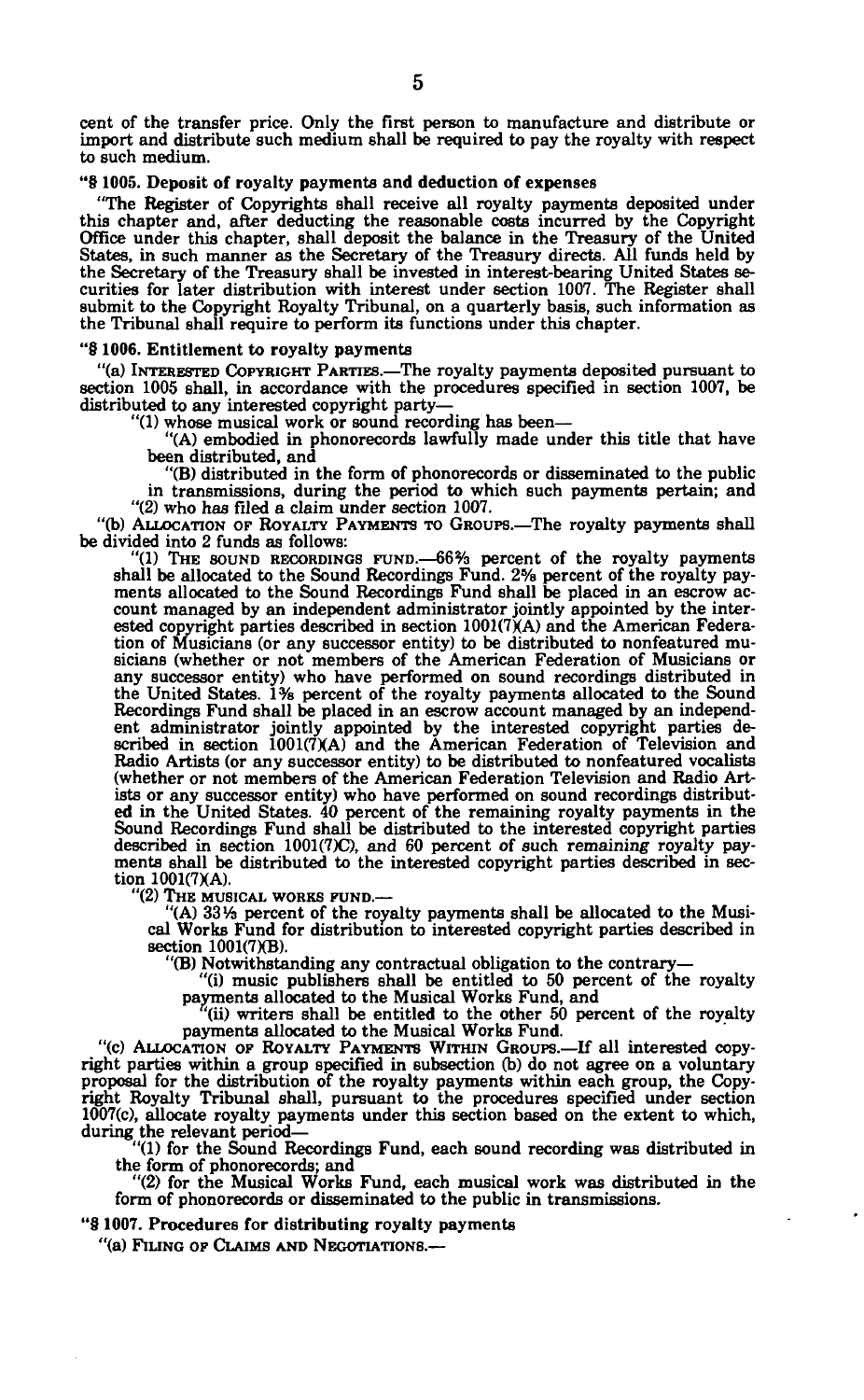"(1) FILING OF CLAIMS.—During the first 2 months of each calendar year after the calendar year in which this chapter takes effect, every interested copyright party seeking to receive royalty payments to which such party is entitled under section 1006 shall file with the Copyright Royalty Tribunal a claim for payments collected during the preceding year in such form and manner as the Tribunal shall prescribe by regulation.

"(2) NEGOTIATIONS.—Notwithstanding any provision of the antitrust laws, for purposes of this section interested copyright parties within each group specified in section 1006(b) may agree among themselves to the proportionate division of royalty payments, may lump their claims together and file them jointly or as a single claim, or may designate a common agent to receive payment on their behalf; except that no agreement under this subsection may modify the allocation of royalties specified in section 1006(b).

"(b) DISTRIBUTION OP PAYMENTS IN THE ABSENCE OF A DISPUTE.—Within 30 days after the period established for the filing of claims under subsection (a), in each year after the year in which this section takes effect, the Copyright Royalty Tribunal shall determine whether there exists a controversy concerning the distribution of royalty payments under section 1006(c). If the Tribunal determines that no such controversy exists, the Tribunal shall, within 30 days after such determination, au-thorize the distribution of the royalty payments as set forth in the agreements regarding the distribution of royalty payments entered into pursuant to subsection (a), after deducting its reasonable administrative costs under this section.

"(c) RESOLUTION OF DISPUTES.—If the Tribunal finds the existence of a controversy, it shall, pursuant to chapter 8 of this title, conduct a proceeding to determine the distribution of royalty payments. During the pendency of such a proceeding, the Tri-bunal shall withhold from distribution an amount sufficient to satisfy all claims with respect to which a controversy exists, but shall, to the extent feasible, authorize the distribution of any amounts that are not in controversy. The Tribunal shall, before authorizing the distribution of such royalty payments, deduct its reasonable administrative costs under this section.

#### "§ 1008. Prohibition on certain infringement actions

"No action may be brought under this title, or under section 337 of the Tariff Act of 1930, alleging infringement of copyright based on the manufacture, importation, or distribution of a digital audio recording device, a digital audio recording medium, an analogue recording device, or an analogue recording medium, or based on the noncommercial use by a consumer of such a device or medium for making digital musical recordings or analogue musical recordings.

#### "§ 1009. Civil remedies

"(a) CIVIL ACTIONS.—Any interested copyright party injured by a violation of sec-tion 1002 or 1003 may bring a civil action in an appropriate United States district court against any person for such violation.

"(b) OTHER CIVIL ACTIONS.—Any person injured by a violation of this chapter may bring a civil action in an appropriate United States district court for actual damages incurred as a result of such violation.

"(c) POWERS OF THE COURT.—In an action brought under subsection (a), the court—

"(1) may grant temporary and permanent injunctions on such terms as it deems reasonable to prevent or restrain such violation;

"(2) in the case of a violation of section 1002, or in the case of an injury resulting from a failure to make royalty payments required by section 1003, shall award damages under subsection (d);

"(3) in its discretion may allow the recovery of costs by or against any party other than the United States or an officer thereof; and

"(4) in its discretion may award a reasonable attorney's fee to the prevailing party.

"(d) AWARD OF DAMAGES.

**"(1) DAMAGES FOR SECTION 1002 OR 1003 VIOLATIONS.—** 

 $(A)$  ACTUAL DAMAGES.—(i) In an action brought under subsection (a), if the court finds that a violation of section 1002 or 1003 has occurred, the court shall award to the complaining party its actual damages if the com-plaining party elects such damages at any time before final judgment is entered.

"(ii) In the case of section 1003, actual damages shall constitute the royalty payments that should have been paid under section 1004 and deposited under section 1005. In such a case, the court, in its discretion, may award an additional amount of not to exceed 50 percent of the actual damages.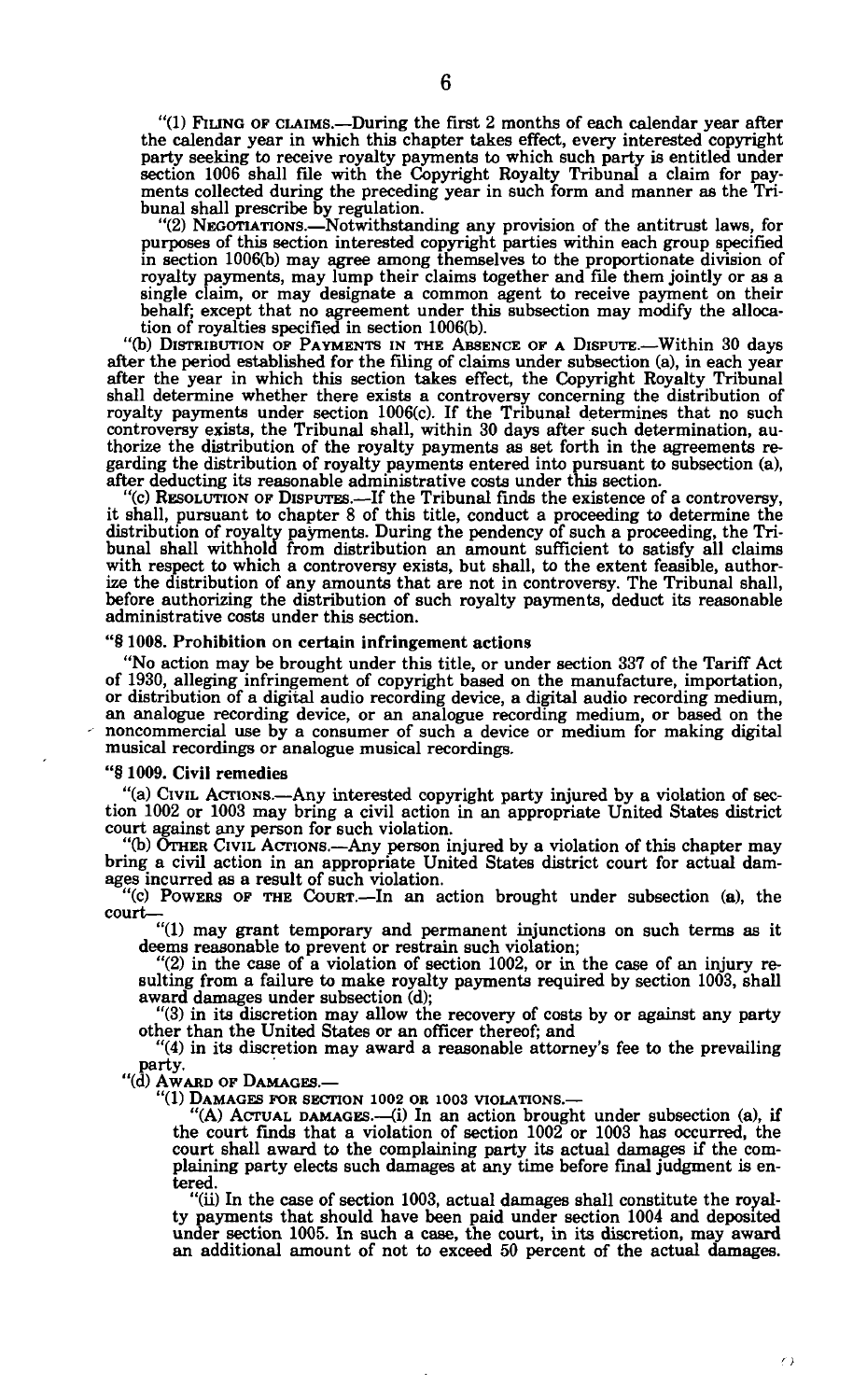**"(B) STATUTORY DAMAGES FOR SECTION 1002 VIOLATIONS.—** 

**"(i) DEVICE.—A complaining party may recover an award of statutory damages for each violation of section 1002 (a) or (c) in the sum of not more than \$2,500 per device involved in such violation or per device on which a service prohibited by section 1002(c) has been performed, as the court considers just.** 

**"(ii) DIGITAL MUSICAL RECORDING.—A complaining party may recover an award of statutory damages for each violation of section 1002(d) in the sum of not more than \$25 per digital musical recording involved in such violation, as the court considers just.** 

**"(iii) TRANSMISSION.—A complaining party may recover an award of damages for each transmission or communication that violates section 1002(e) in the sum of not more than \$10,000, as the court considers just.** 

**"(2) REPEATED VIOLATIONS.—In any case in which the court finds that a person has violated section 1002 or 1003 within 3 years after a final judgment against that person for another such violation was entered, the court may increase the award of damages to not more than double the amounts that would otherwise be awarded under paragraph (1), as the court considers just.** 

**"(3) INNOCENT VIOLATIONS OF SECTION 1002.—The court in its discretion may reduce the total award of damages against a person violating section 1002 to a sum of not less than \$250 in any case in which the court finds that the violator was not aware and had no reason to believe that its acts constituted a violation of section 1002.** 

**"(e) PAYMENT OF DAMAGES.—Any award of damages under subsection (d) shall be deposited with the Register pursuant to section 1005 for distribution to interested copyright parties as though such funds were royalty payments made pursuant to section 1003.** 

**"(f) IMPOUNDING OF ARTICLES.—At any time while an action under subsection (a) is pending, the court may order the impounding, on such terms as it deems reasonable, of any digital audio recording device, digital musical recording, or device specified in section 1002(c) that is in the custody or control of the alleged violator and that the court has reasonable cause to believe does not comply with, or was involved in a violation of, section 1002.** 

**"(g) REMEDIAL MODIFICATION AND DESTRUCTION OF ARTICLES.—In an action brought under subsection (a), the court may, as part of a final judgment or decree finding a violation of section 1002, order the remedial modification or the destruction of any digital audio recording device, digital musical recording, or device specified in section 1002(c) that—** 

**"(1) does not comply with, or was involved in a violation of, section 1002, and "(2) is in the custody or control of the violator or has been impounded under subsection (f).** 

#### **"§ 1010. Arbitration of certain disputes**

 $\lambda$ 

**"(a) SCOPE OF ARBITRATION.—Before the date of first distribution in the United States of a digital audio recording device or a digital audio interface device, any party manufacturing, importing, or distributing such device, and any interested copyright party may mutually agree to binding arbitration for the purpose of determining whether such device is subject to section 1002.** 

**"(b) INITIATION OF ARBITRATION PROCEEDINGS.—Parties agreeing to such arbitra**tion shall file a petition with the Copyright Royalty Tribunal requesting the com-<br>mencement of an arbitration proceeding. The petition may include the names and<br>qualifications of potential arbitrators. Within 2 weeks afte **tion, the Tribunal shall cause notice to be published in the Federal Register of the initiation of an arbitration proceeding. Such notice shall include the names and qualifications of 3 arbitrators chosen by the Tribunal from a list of available arbitrators obtained from the American Arbitration Association or such similar organization as the Tribunal shall select, and from potential arbitrators listed in the par-ties' petition. The arbitrators selected under this subsection shall constitute an Arbitration Panel.** 

**"(c) STAY OF JUDICIAL PROCEEDINGS.—Any civil action brought under section 1009 against a party to arbitration under this section shall, on application of one of the parties to the arbitration, be stayed until completion of the arbitration proceeding.** 

**"(d) ARBITRATION PROCEEDING.—The Arbitration Panel shall conduct an arbitration proceeding with respect to the matter concerned, in accordance with such pro-cedures as it may adopt. The Panel shall act on the basis of a fully documented written record. Any party to the arbitration may submit relevant information and**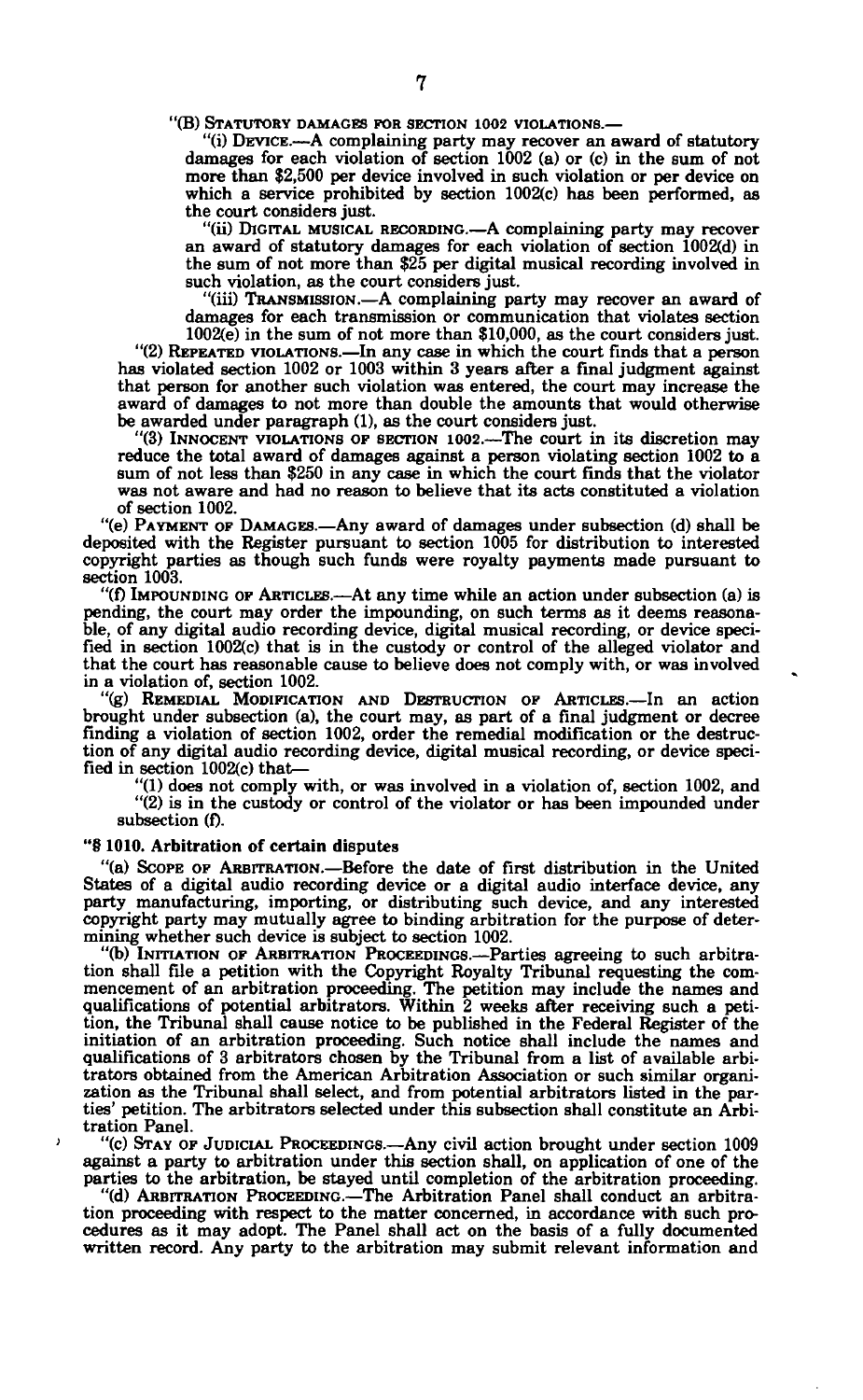proposals to the Panel. The parties to the proceeding shall bear the entire cost thereof in such manner and proportion as the Panel shall direct.

"(e) REPORT TO COPYRIGHT ROYALTY TRIBUNAL.—Not later than 60 days after publication of the notice under subsection (b) of the initiation of an arbitration proceeding, the Arbitration Panel shall report to the Copyright Royalty Tribunal its determination concerning whether the device concerned is subject to section 1002. Such report shall be accompanied by the written record, and shall set forth the facts that the Panel found relevant to its determination.

"(f) ACTION BY THE COPYRIGHT ROYALTY TRIBUNAL.—Within 60 days after receiving the report of the Arbitration Panel under subsection (e), the Copyright Royalty Tribunal shall adopt or reject the determination of the Panel. The Tribunal shall adopt the determination of the Panel unless the Tribunal finds that the determination is clearly erroneous. If the Tribunal rejects the determination of the Panel, the Tribunal shall, before the end of that 60-day period, and after full examination of the record created in the arbitration proceeding, issue an order setting forth its decision and the reasons therefor. The Tribunal shall cause to be published in the Federal Register the determination of the Panel and the decision of the Tribunal under this subsection with respect to the determination (including any order issued under the preceding sentence).

"(g) JUDICIAL REVIEW.—Any decision of the Copyright Royalty Tribunal under subsection (f) with respect to a determination of the Arbitration Panel may be appealed, by a party to the arbitration, to the United States Court of Appeals for the District of Columbia Circuit, within 30 days after the publication of the decision in the Federal Register. The pendency of an appeal under this subsection shall not stay the Tribunal's decision. The court shall have jurisdiction to modify or vacate a decision of the Tribunal only if it finds, on the basis of the record before the Tribunal, that the Arbitration Panel or the Tribunal acted in an arbitrary manner. If the court modifies the decision of the Tribunal, the court shall have jurisdiction to enter its own decision in accordance with its final judgment. The court may further vacate the decision of the Tribunal and remand the case for arbitration proceedings as provided in this section.".

#### **SEC. 3. TECHNICAL AMENDMENTS.**

(a) FUNCTIONS OF REGISTER.—Chapter 8 of title 17, United States Code is amended—

 $(1)$  in section  $801(b)$ —

(A) by striking "and" at the end of paragraph (2);

(B) by striking the period at the end of paragraph (3) and inserting "; and"; and

(C) by adding the following new paragraph at the end:

"(4) to distribute royalty payments deposited with the Register of Copyrights under section 1003, to determine the distribution of such payments, and to carry out its other responsibilities under chapter 10."; and

 $(2)$  in section 804 $(d)$ —

(A) by inserting "or  $(4)$ " after "801(b)(3)"; and

(B) by striking "or 119" and inserting "119, or 1007".

(b) DEFINITIONS Section 101 of title 17, United States Code, is amended by striking "As used" and inserting "Except as otherwise provided in this title, as used". (c) MASK WORKS.—Section 912 of title 17, United States Code, is amended—

 $(1)$  in subsection  $(a)$  by inserting "or  $10$ " after "8"; and (2) in subsection (b) by inserting "or 10" after "8".

**SEC. 4. EFFECTIVE DATE.** 

This Act and the amendments made by this Act shall take effect on the date of the enactment of this Act.

#### EXPLANATION OF AMENDMENT

Inasmuch as H.R. 3204 was ordered reported with a single amendment in the nature of a substitute, the contents of this report constitute an explanation of that amendment.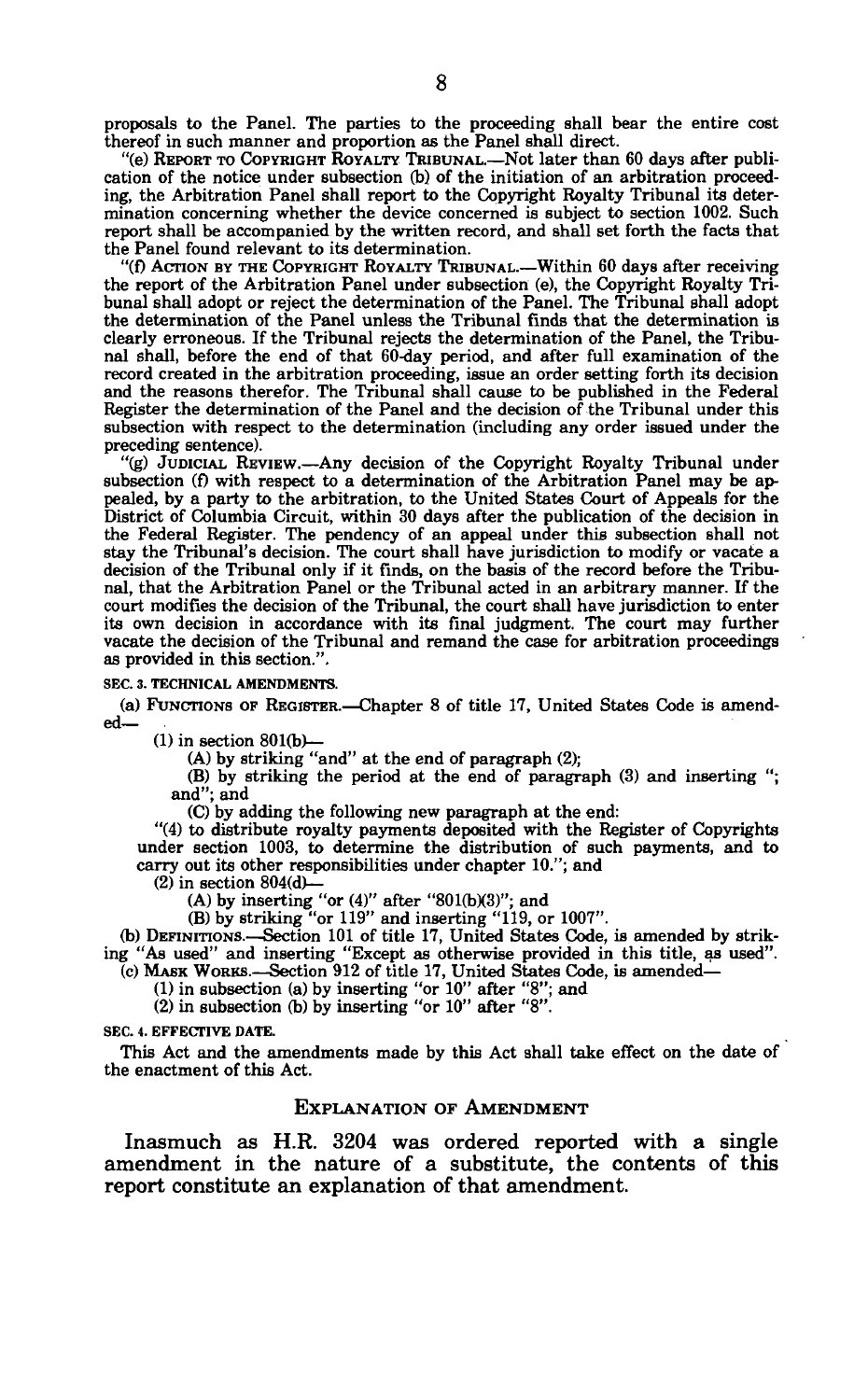## SUMMARY AND PURPOSE

The purpose of H.R. 3204 is to provide a legal and administrative framework within which digital audio recording technology may be made available to consumers.

#### **INTRODUCTION**

Legislative consideration of proposals regarding home taping of copyrighted music in digital format began with two bills introduced in 1987, H.R. 1384 (Waxman, March 3rd) and S. 506 (Gore, February 5th), requiring that digital audio recording devices contain a copyguard system in order to be imported into or distributed in the United States. CBS Records had developed such a system, known as "Copycode". This controversial system would have removed a portion of the audio signal in order to prohibit the reproduction of copyrighted sound recordings and musical compositions embodied therein. The controversy over the Copycode system stemmed from disputes about whether it adversely affected the quality of the music and whether the system functioned effectively. These issues masse and whether the system runeted encouvery. These heads committee on Courts, Civil Liberties, and the Administration of Justice and the Senate Judiciary Committee's Subcommittee on Patents, Copyrights, and Trademarks.<sup>1</sup>

In response to questions raised about the Copycode System at the April hearing, the Subcommittees requested the National Bureau of Standards (NBS) to test the system. The results of this test were unfavorable. NBS found that the Copycode system adversely affected the quality of the sound, occasionally failed to prevent copying, and could easily be circumvented.

As a result of the deficiencies in the Copycode system, the Serial Copy Management System (SCMS) was developed. SCMS does not alter the audio signal. Instead, SCMS encodes information on the first copy of a "digital musical recording" as defined in Section 1001 of the bill. In conjunction with software and hardware specifications, copying from that copy is prohibited.<sup>2</sup> Because the information is only encoded on the first such copy made, an infinite number of copies can be made directly from the digital musical recording as purchased over-the-counter.

World-wide negotiations between record companies and hardware manufacturers were undertaken with the goal of facilitating, through implementation of SCMS, the importation and distribution of digital audio tape machines. On July 28, 1989, in Athens, Greece, an agreement between these two groups was announced. Under their agreement, mandatory incorporation of SCMS by legislation

<sup>&</sup>lt;sup>1</sup> "Copyright Issues Presented By Digital Audio Tape: Joint Hearing Before the Senate Sub-<br>committee on Patents, Copyrights, and Trademarks of the Senate Judiciary Committee and the<br>House Subcommittee, " 100th Cong., 1st system).

<sup>&</sup>lt;sup>2</sup> If the original tape is an analog formatted sound recording, one additional copy may be made because the transfer from analog to digital does not result in SCMS encoding under current technology. The encoding will thus the analog source is itself copied.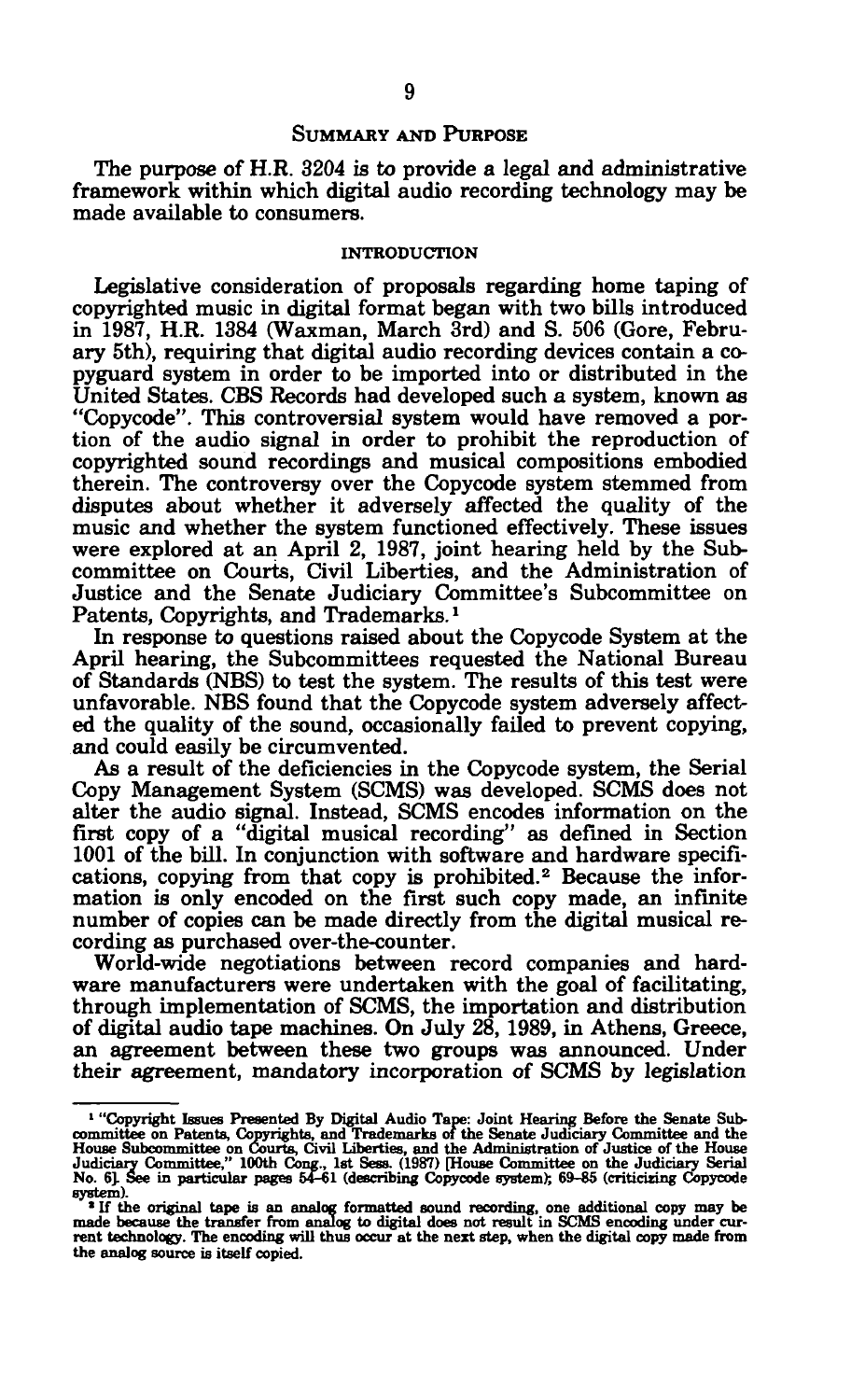would be sought. In April 1990, bills were introduced in Congress reflecting that agreement.<sup>3</sup>

At a June 1990 hearing on S. 2358, before the Subcommittee on Communications of the Senate Commerce, Science, and Transportation Committee, songwriters, music publishers, and performing rights societies opposed the legislation on the grounds that no provision was made for royalty payments and that the legislation must include all digital audio recording technology.<sup>4</sup> The opponents took their dispute to the courts the next month by filing suit against the Sony Corporation for contributory copyright infringement.<sup>5</sup>

Negotiations among record companies, hardware manufacturers, music publishers, songwriters, and performing rights societies then took place, resulting in agreement in June 1991. That agreement was reflected in two companion bills, H.R. 3204, introduced by Chairman Brooks and Subcommittee Chairman Hughes on August 2, 1991, and S. 1623, introduced by Senator DeConcini and numerous cosponsors on August 1, 1991.<sup>6</sup> The Subcommittee on Intellectual Property and Judicial Administration held hearings on H.R. 3204 on February 19, 1992. Testimony was received from: singer and songwriter Barry Manilow; Stanson Nimiroski, Vice President, Pitman Manufacturing, Sony Music Entertainment; Joseph Smith, President and CEO, Capitol EMI Music, Inc.; John Roach, President, Chairman of the Board and CEO, Tandy Corporation; George David Weiss, President, Songwriters Guild of America; Professor Jessica Litman, Wayne State University Law School; Dr. Irwin Lebow (engineer); and Wayne Green, publisher of "CD Review."

## COMMITTEE VOTE

On August 11, 1992, a reporting quorum being present, the Committee ordered H.R. 3204 reported to the full House by voice vote, as amended.

## LEGISLATIVE HISTORY

H.R. 3204 was introduced on August 2, 1991 by Mr. Brooks and Mr. Hughes, and was referred jointly to the Committees on the Judiciary, Energy and Commerce, and Ways and Means. Based on the hearing record developed during the 101st Congress and this Congress, the Subcommittee on Intellectual Property and Judicial Administration marked up H.R. 3204 on July 31, 1992.

<sup>»</sup> H.R. 4096 (Waxman); S. 2358 (DeConcini), 101st Cong., 2d Seas.

<sup>&</sup>lt;sup>4</sup> The Philips Corporation had announced plans for a Digital Compact Cassette player capable<br>of playing both digital and analog tapes, and the Sony Corporation had announced plans to in-<br>troduce a "Mini-Disc" player.<br><sup>5</sup>

with an amendment in the nature of a substitute. On August 5, 1992, the Energy and Commerce Committee filed its report, H.R. Rep. No. 102-780, Part 1.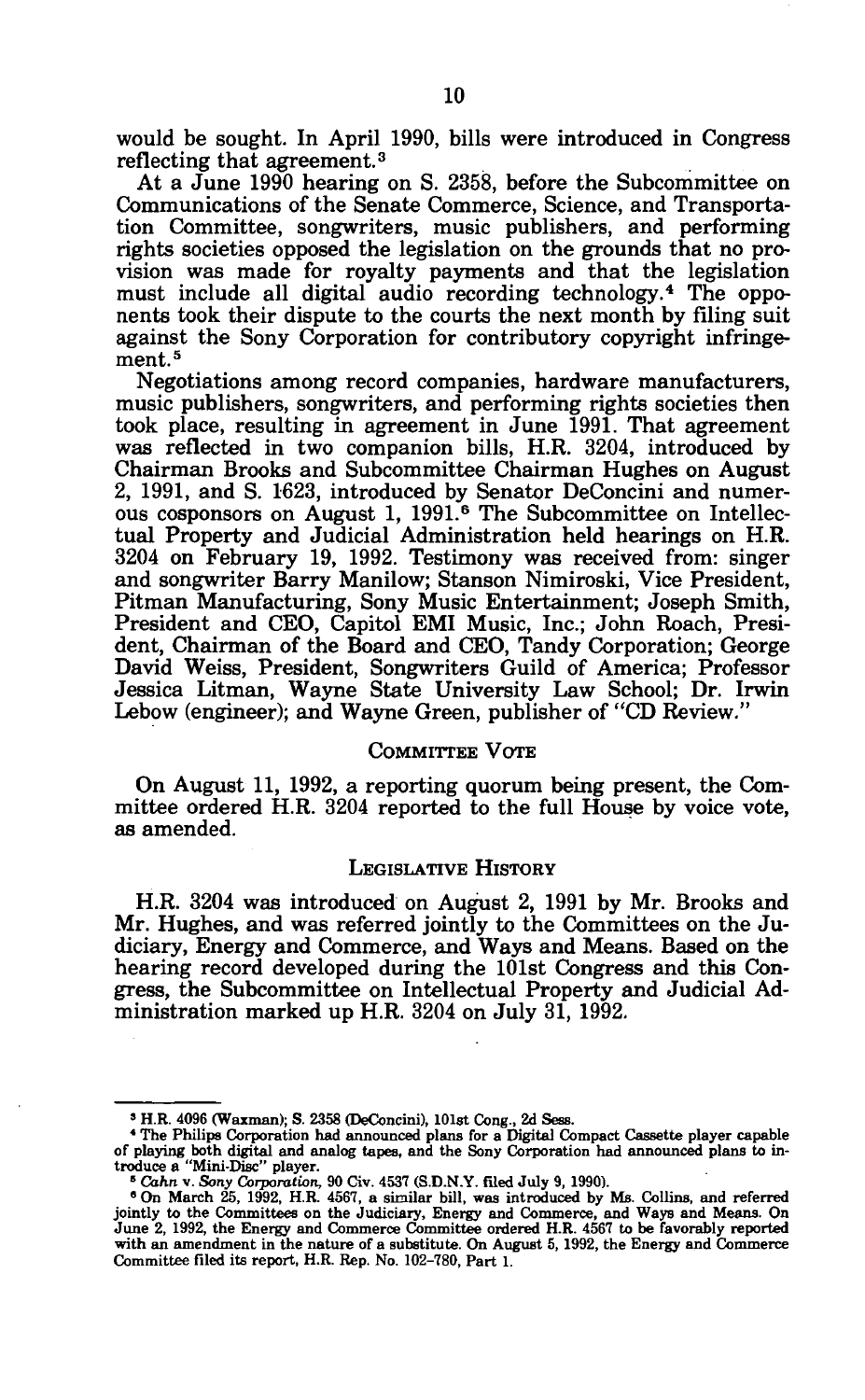#### **DISCUSSION**

#### BACKGROUND

Issues concerning federal copyright liability for home taping of audio recordings may be traced to the early 1970's, when Congress first extended protection to sound recordings.<sup>7</sup> Language in this Committee's 1971 report <sup>8</sup> and in floor remarks,<sup>9</sup> gave support to those claiming that home taping does not constitute copyright infringement. Others,<sup>10</sup> however, have taken the position that home taping may be actionable, based on the absence of similar language in the 1971 Senate report and in any of the reports accompanying the 1976 Act.<sup>11</sup>

The issue of home taping arose again in 1984, when the Supreme Court decided *Sony Corporation of America, Inc.* v. *Universal City Studios, Inc.<sup>12</sup>* This case involved a suit for contributory infringement against the manufacturer of the Betamax viedocassette recorder for "time-shifting" of free, over-the-air broadcast programming by consumers. Based on the fact that the copyrighted works were broadcast on free television, the time-shifting purpose of the taping, and other factors, the Court permitted the copying as fair use.

**Mr. KAZEN. Am I correct in assuming that the bill protects copyrighted material that is duplicated for commercial purposes only?** 

**Mr. KASTENMEIER. Yes.** 

**Mr. KAZEN. In other words, if your child were to record off of a program which comes through the air on the radio or television, and then used it for his or her own personal pleasure, this use would not be included under the penalties of this bill? Mr. KASTENMEIER. This is not included in the bill. I am glad the gentleman raises** 

**the point. On page 7 of the report, under "Home Recordings," Members will note that under the bill the same practice which prevails today is called for; namely, this is considered both presently and under the proposed law to be fair use. The child does not do this for com-**

mercial purposes. This is made clear in the report.<br>For comments on this colloquy and a similar one at "Hearings on S. 646 and H.R. 6927 Before<br>Subcommittee No. 3 of the House Committee on the Judiciary," 92d Cong., 1st Se **Blackmun, dissenting).** 

<sup>10</sup> See Statement of Register of Copyrights Before the Subcommittee on Intellectual Property<br>and Judicial Administration, House Committee on the Judiciary, February 19, 1992 at pages 3-<br>10; Nimmer, "Copyright Liability fo

**[taping] any special status under the fair use provision or to sanction any reproduction beyond the normal and reasonable limits of fair use") with S. Rep. No. 94-473, 94th Cong., 1st Sess. 2d 66 (1975) ("The committee does not intend to suggest, however, that off-the-air recording for con**venience would under any circumstances, be considered fair use"). Additionally, the provisions of the 1971 Sound Recording Act did not and were not intended to survive the omnibus revision of the 1976 Act. See also May 25

**<sup>\*</sup> Act of October 15, 1971, P.L. 92-140, 92d Cong., 1st Sess., 85 Stat. 391 (effective February 15, 1972). <sup>8</sup>**

**See H.R. Rep. No. 487, 92d Cong., 1st Sess. 7 (1971): "In approving the creation of a limited copyright in sound recordings it is the intention of the Committee that this limited copyright**  not grant any broader rights than are accorded to other copyright proprietors under existing<br>title 17. Specifically, it is not the intention of the Committee to restrain the home recording,<br>from broadcasts or from tapes or it. This practice is common and unrestrained today, and the record producers and performers<br>would be in no different position from that of the owners of copyright in recorded musical com-<br>positions in the past 20 years."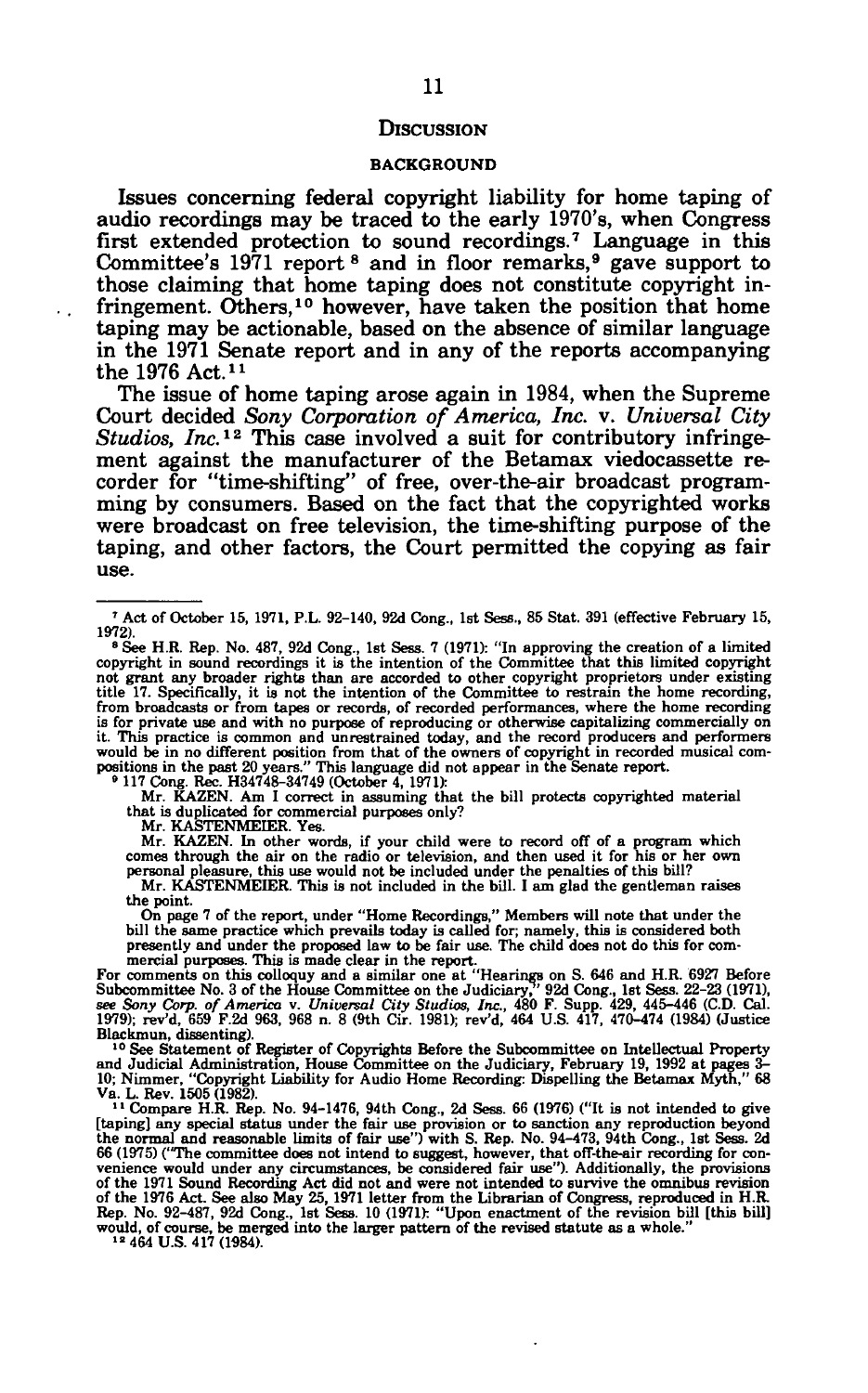Although the precedential value of the *Betamax* decision for audio home taping has been sharply debated, the Court's ruling led to calls for a royalty regime for both video and audio works. Congress did not prove receptive to such proposals. The *Betamax* decision did coincide, though, with the introduction of digital audio recording technology, initially in the form of compact discs. Because compact discs could not be recorded over, they did not pose a significant home-taping issue.<sup>13</sup> This situation changed in 1987, with the development of digital audio tape (DAT) machines. Because of the digital nature of the medium, record companies believed that near perfect serial copies of DAT tapes could be made. Negotiations with hardware manufacturers to include copy prevention circuitry were unsuccessful, although the manufacturers did agree to adopt a different digital sampling rate for DAT machines than for compact discs, thereby making impossible direct CD to DAT copies.<sup>14</sup> At this point, the record companies sought their own technological solution, in the form of the CBS Copycode system discussed above.

## **H.R. 3204 AS INTRODUCED**

As introduced on August 2, 1992, H.R. 3204 reflected the June 1991 agreement among record companies, hardware manufacturers, songwriters, music publishers, and performing rights societies. The essential elements of the agreement were:

An exemption from copyright infringement for consumers engaging in noncommercial copying of digital and analog music.

Inclusion of all digital recording technologies (DAT, DCC, Mini-Disc, etc.).

A requirement that these technologies include a system to prevent serial copying, with an exclusion for professional models.

Royalty payments for import or manufacture of digital audio recording devices set at 2 percent of transfer price with a minimum payment of \$1 and a maximum payment of \$8 for single machines and \$12 for dual port machines.

Royalty payments for import or manufacture of digital audio recording media set at 3 percent of the transfer price.

Royalties to be divided into two separate funds as follows:

*Music Works Fund (Y3* of the royalties): 50 percent to songwriters, 50 percent to music publishers;

*Sound Recording Fund* (% of the royalties): 2% percent to the American Federation of Musicians for the benefit of nonfeatured musicians, 1% percent to the American Federation of Television and Recording Artists for the benefit of nonfeatured vocalists.

The remaining 96 percent to be divided as follows:

60 percent to record companies;

40 percent to featured performers.

<sup>&</sup>lt;sup>13</sup> See H.R. Rep. No. 100-776, 100th Cong., 2d Sess. 2 (1988) (in discussing the 1984 Record Rental Amendment, the Committee stated "although the advent of compact discs was foreseen, it was not predicted that they would prerecorded music").<br>14 One could, though, copy a CD onto an analog tape, and then copy the analog tape on to a

DAT tape. The quality of the copy would, however, deteriorate.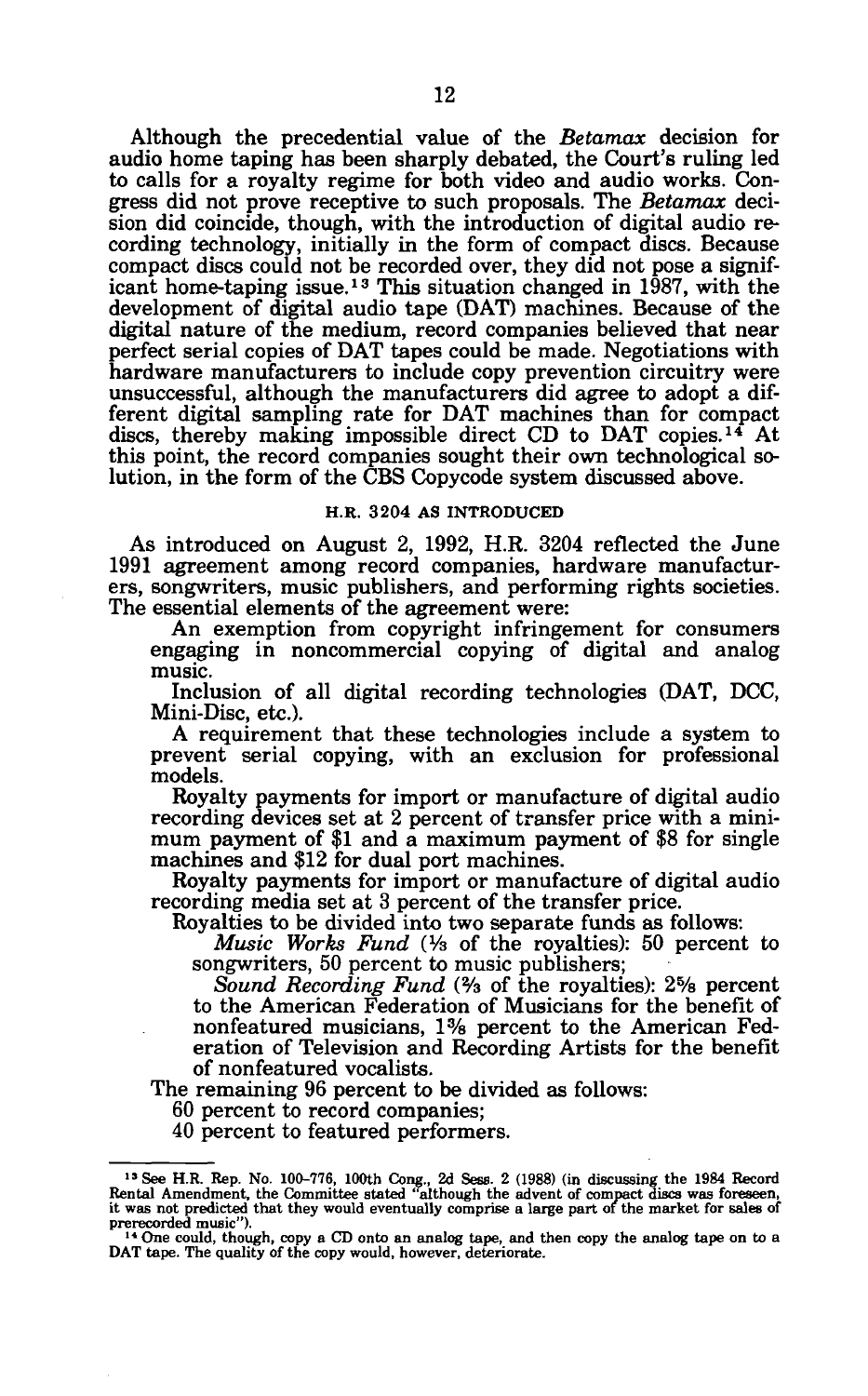These elements were embodied in a 57-page bill that incorporated by reference a 37-page "Technical Reference Document" setting forth the specifications for the "Serial Copy Management Systems." 1S Obviously, H.R. 3204 as introduced contained a great many details beyond the essential features.

## **AMENDMENTS**

In the period from the Subcommittee's February 19, 1992 hearing until its July 31, 1992 mark-up, considerable effort was made to improve the bill through redrafting. The Subcommittee succeeded in this effort, producing a 28-page bill that preserves the essentials of the agreement. The major amendments made to H.R. 3204 may be summarized as follows.

#### **STRUCTURE OF THE BILL**

H.R. 3204 as reported by the Committee rearranges the order of the sections of the bill as introduced to track more closely the flow of the obligations and penalties contained in the legislation. One section, section 1016 of the bill as introduced, was deleted in its entirety. This provision permitted privately negotiated alternative collection and distribution systems. The Committee deleted this provision after concluding that a statutory scheme will better protect the interests of individual composers and performers, and smaller publishers and record companies.

#### **DEFINITIONS**

## *Added definitions*

A definition of "digital musical recording" has been added, with revisions reflecting exemptions for talking books and computer programs.

A definition of "serial copying" has been added reflecting the approach taken in new section 1002 permitting systems other than "Serial Copy Management System" to be implemented so long as they prevent serial copying of digital musical recordings.

#### *Amended definitions*

The definition of "interested copyright party" has been amended to include featured performers.

#### *Deleted definitions*

"Interested Manufacturing Party." This definitions was deleted principally in light of amendments made to the remedies section, discussed below under section 1009, and the deletion of the negotiated collection and distribution provision.

"Serial Copy Management System" and "Technical Reference Document." These definitions were deleted in light of the alternative forms for preventing serial copying, discussed below in the section-by-section analysis under section 1002, and the Committee's

<sup>&</sup>lt;sup>15</sup> Under H.R. 3204 as introduced, the Technical Reference Document was to appear in this report and be published in the Federal Register by the Secretary of Commerce within ten days from the date of enactment. Although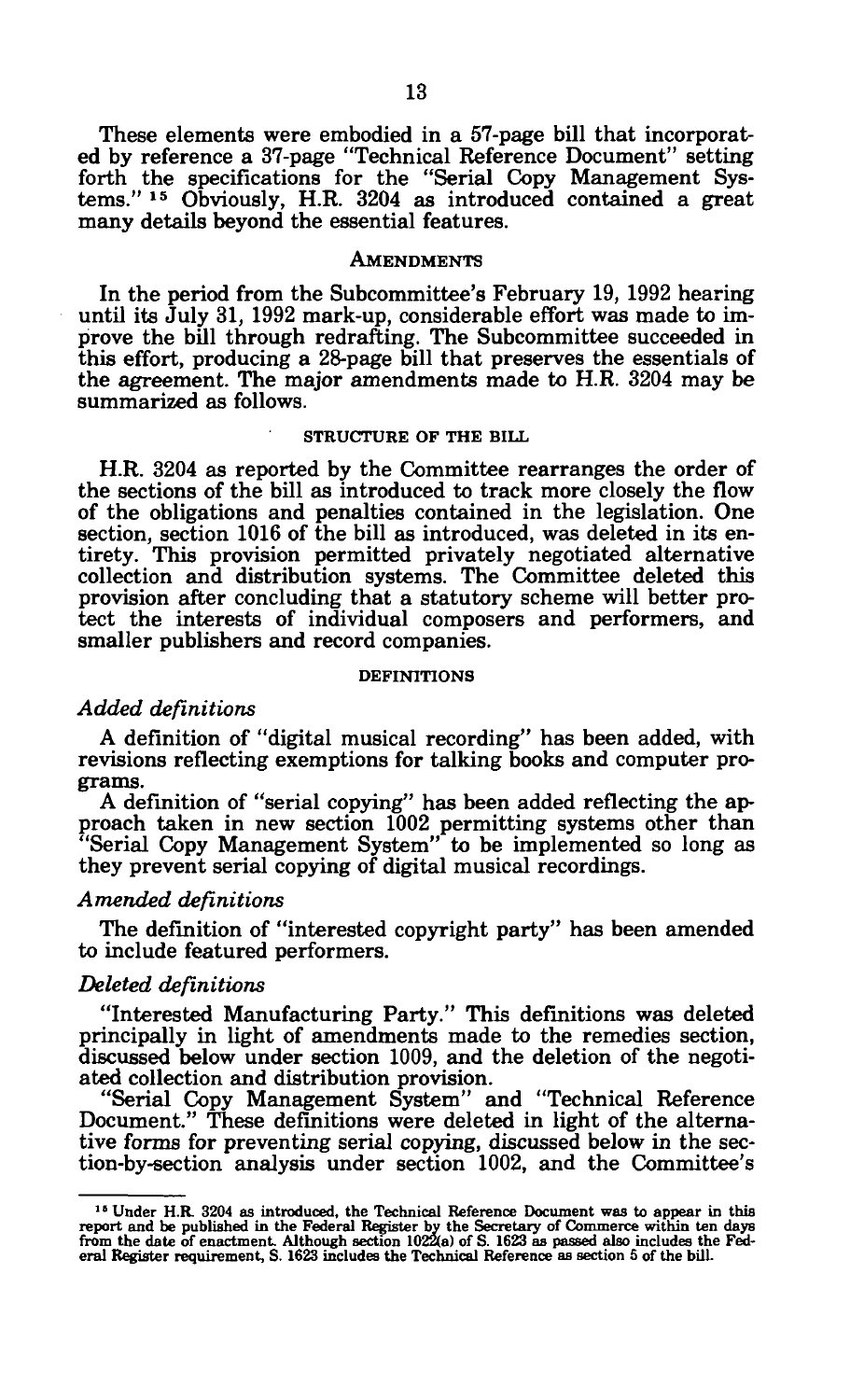policy decision to avoid any inappropriate delegation of Congressional responsibility to private parties.

The definition of "Serial Copy Management System" in the bill as introduced referred to the system for regulating serial copying by digital audio recording devices as set forth in the "Technical Reference Document," or to a system covered by an order of the Secretary of Commerce, or to a system that conformed to the requirements of old section  $1021(a)(1)(C)$ . This was less a definition and more an incorporation of the "Technical Reference Document." The Technical Reference Document does not, however, contain a definition of the "Serial Copy Management System." Instead, the Technical Reference Document describes the functional and technical characteristics of that system, while also containing narrative discussion of other issues, such as copying of analog source, material, that raise important policy questions.

After consideration review of the Serial Copy Management System and the Technical Reference Document, the Committee concluded that any incorporation of the entire Technical Reference Document directly into legislation or indirectly through an agency regulation is inconsistent with Congress's responsibility to make the policy decisions implied by that document. Nor does the Committee believe that the "Serial Copy Management System" need be the sole serial copying regulation system. Accordingly, both definitions have been deleted.

Although current section 1002(a)(1) specifies that the "Serial Copy Management System" is an acceptable system for preventing serial copying, the term is left undefined. The Committee intends the term "Serial Copy Management System" to be construed as meaning only the functional and technical characteristics as set forth in the Technical Reference Document, as reproduced in the report of the Energy and Commerce Committee, H.R. Rep. No. 102- 780, Pt. 1, 102d Cong., 2d Sess. 32-50 (1992). This citation to that Technical Reference Document should not be construed as incorporating by reference that entire document. The Committee intends merely to provide interested parties with a convenient place to review the technical and functional characteristics of the "Serial Copy Management System."

## **OTHER DELETIONS**

The Committee deleted a provision found in section 1002(b)(4) of the bill as introduced which would have given the Secretary of Commerce authority to issue an order approving standards and specifications for regulating the serial copying of copyrighted works input through an analog converter contained in a digital audio recording device in a manner equivalent to that currently used for copyrighted works input in a digital format. The Committee believes that this issue raises policy questions that are appropriately addressed in the future by the Congress. The deletion reserves this issue to the Congress.

The bill as reported by the Committee deletes a provision in section 1031(a) of the bill as introduced that would have granted an "interested manufacturing party" and the Attorney General standing to sue. The Committee believes it unnecessary to grant the At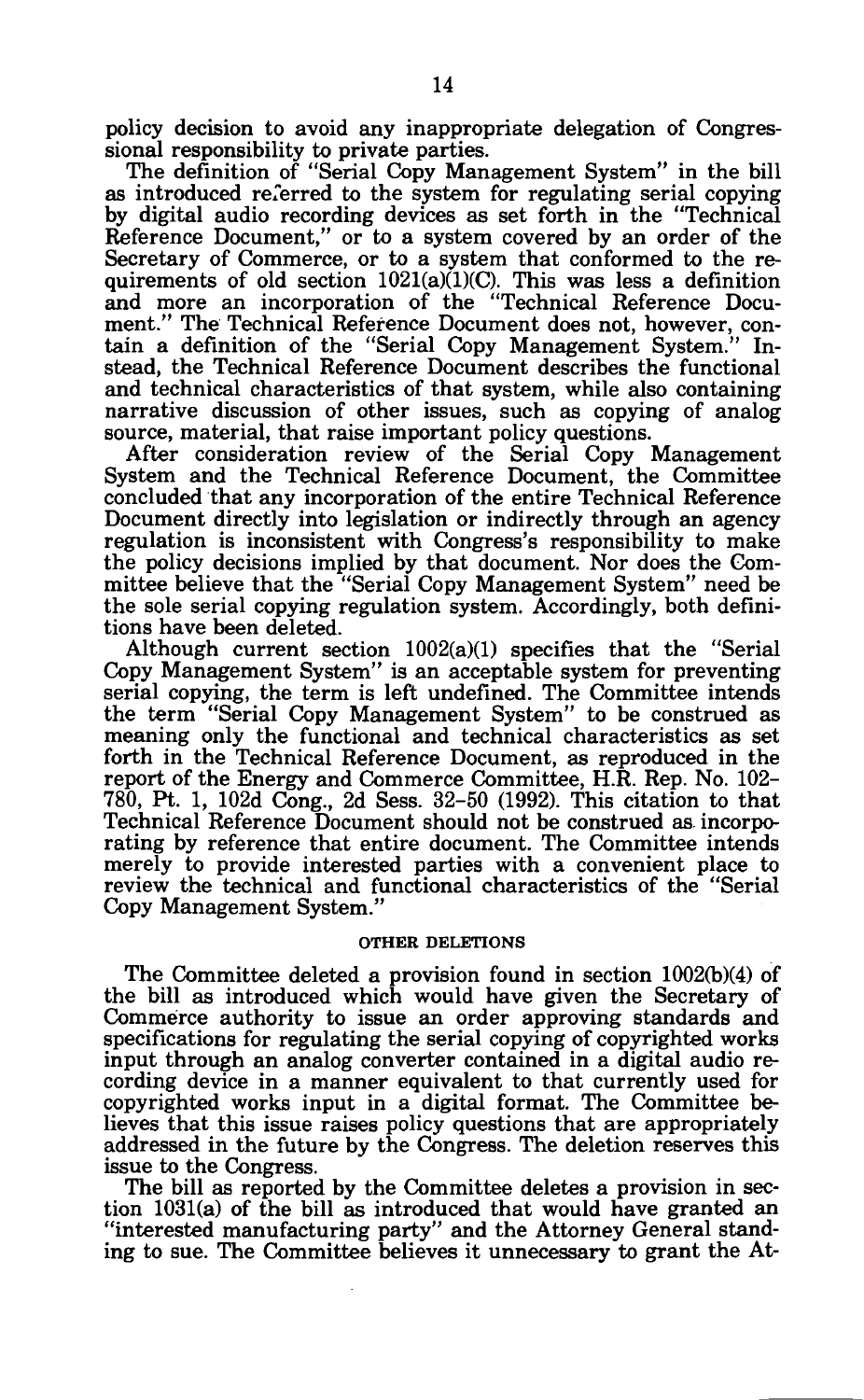torney General standing while interested manufacturing parties are no longer eligible to receive actual or statutory damages under current section 1009(d).

Section 1031(e) of the bill as introduced contained a provision barring the bringing of more than one action, and more than one award of statutory damages, for failure to pay royalty payments. The bill as reported by the Committee deletes this provision as unnecessary.

As introduced, section 1032 of H.R. 3204 had a provision for mandatory, binding arbitration of any disputes between interested manufacturing parties and interested copyright parties. This provision, found in current section 1010, has been revised to be consensual, and limited to arbitration before first distribution in the United States of digital audio recording devices or digital audio interface devices for the purpose of determining whether such devices are subject to the serial copy prevention requirements of section 1002. The Committee in making these revisions was concerned that mandatory, binding arbitration might be unfair, such as to small music publishers, record companies, and performers. The arbitration provisions in current section 1010 are patterned after those in section 119 of title 17.

# **INCORPORATION OF COPYING CONTROLS**

This provision is found in section 1002 of the current bill and was in section 1021 of the bill as introduced. As introduced, the bill mandated use of the Serial Copy Management System (SCMS) or a system that achieved the same functional characteristics as and was compatible with the prevailing method for implementing SCMS. By contrast, the approach now taken in the bill is resultoriented: SCMS and systems that have the same functional characteristics as and are compatible with SCMS automatically qualify under the bill. Any other system certified by the Secretary of Commerce as prohibiting serial copying of copyrighted works embodied in digital musical recordings meets the requirements of the Act. Because of this alternative to SCMS, all references to the Technical Reference Document have been deleted for the bill.

## **ENTITLEMENT TO ROYALTY PAYMENTS**

In contrast to section 1014 of the bill as introduced, section 1006 of the bill as reported permits featured performers to receive directly the 40 percent of the Sound Recording Fund allocated to them. Record companies wanted to collect these royalties and disburse them to featured performers solely according to the terms of their general contracts. Under those contracts, record companies typically advance monies to performers and then recoup the advance from record sales and other revenue generating sources. So called "cross-collateralization" contracts extend this arrangement for multiple album deals. The Committee is strongly of the view that the statutory allocation formula should result in distribution according to that formula. Accordingly, through the above-discussed change in the definition of "interested copyright party" featured performers may receive their royalties directly.

*t*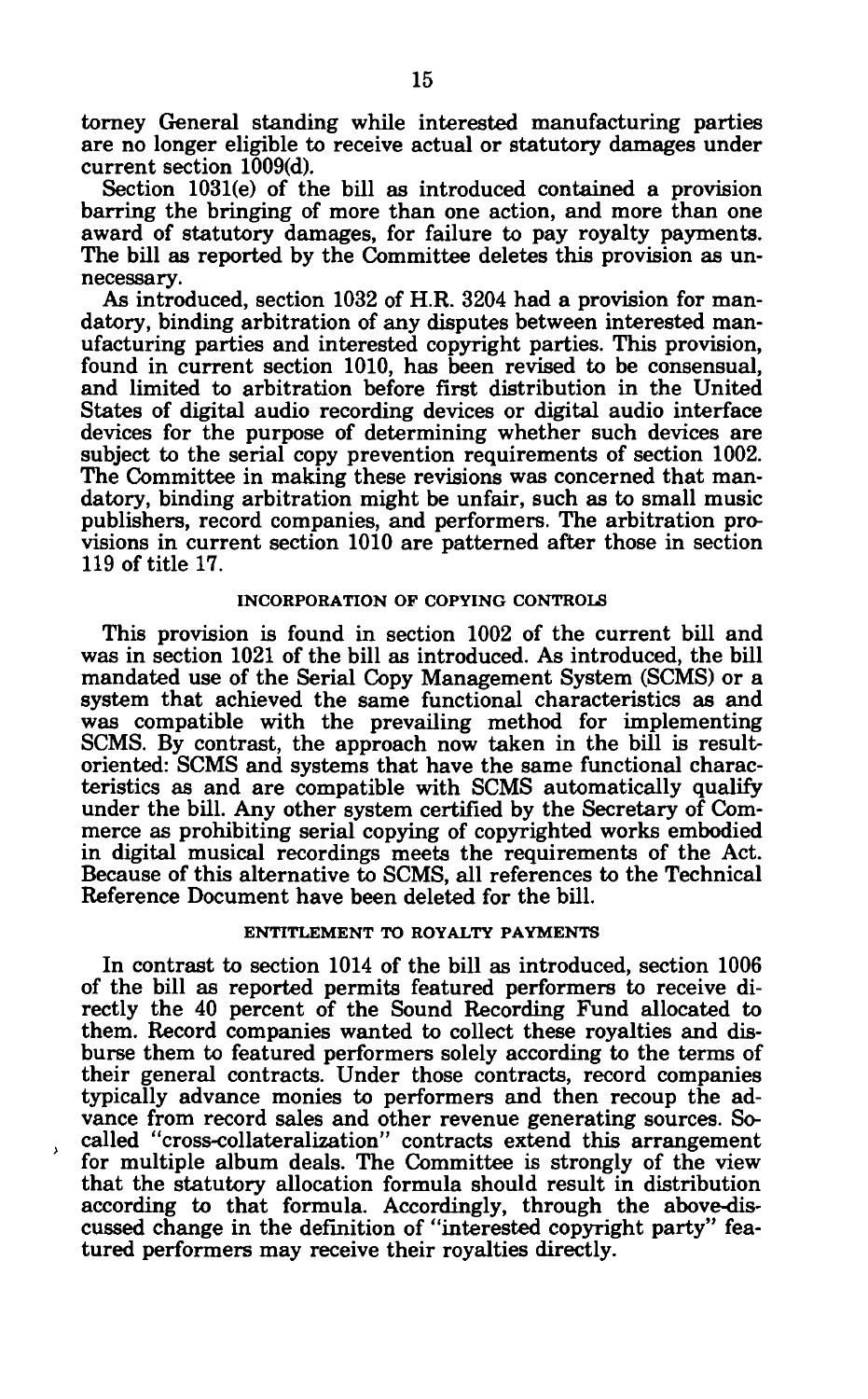A final change in this section reflects an amendment made to the 4 percent of the Sound Recordings Fund received by nonfeatured musicians and vocalists. 2% percent of this 4 percent is to be placed into an escrow account managed by an independent administrator jointly appointed by the interested copyright parties described in section  $1001(7)(A)$  and the American Federation of Musicians (or any successor entity) for the benefit of nonfeatured musicians (whether or not they are members of the AFM) who have performed on sound recordings distributed in the United States. The remaining 1% percent of the 4 percent is to be placed in an escrow account to be managed by an independent administrator jointly appointed by the record companies and the American Federation of Television and Radio Artists (or any successor entity) for the benefit of nonfeatured vocalists (whether or not they are members of AFTRA) who have performed on sound recordings distributed in the United States.

#### **NEGOTIATED COLLECTION AND DISTRIBUTION ARRANGEMENTS**

Section 1016 of H.R. 3204 as introduced permitted interested copyright parties and interested manufacturing parties to negotiate among themselves for alternative methods to the statutory scheme for collection, distribution, or verification of royalty payments.

The Committee believes that former section 1016 vested too much authority in private parties to alter a legislative scheme, and with possibly adverse effects on independent record companies and small music publishers. Accordingly, the section was deleted from the bill as reported.

## **CIVIL REMEDIES**

H.R. 3204 limits liability to civil penalties. As introduced, the bill contained high mandatory minimum statutory damages coupled with substantial maximum statutory damages. Additionally, defined "interested manufacturing parties" were permitted to sue and to receive statutory damages for other manufacturers' violations of the serial copy prevention requirements. As reported, H.R. 3204 scales back the amount of statutory damages, eliminates statutory damages for violations of the royalty obligation provisions, and eliminates the eligibility of manufacturing parties to receive actual or statutory damages for violations of sections 1002 and 1003. In order to provide a deterrence for those who would refuse to pay royalties until sued, the bill gives courts the discretion to award up to 50 percent additional damages for first time violations, and to double the damages for repeat violations committed by the same person within three years of final judgment for a previous violation.

## SECTION-BY-SECTION ANALYSIS OF THE AMENDMENT IN THE NATURE OF A SUBSTITUTE

#### **SECTION 1001: DEFINITIONS**

Section 1001 contains definitions of a number of key terms in the bill. These include: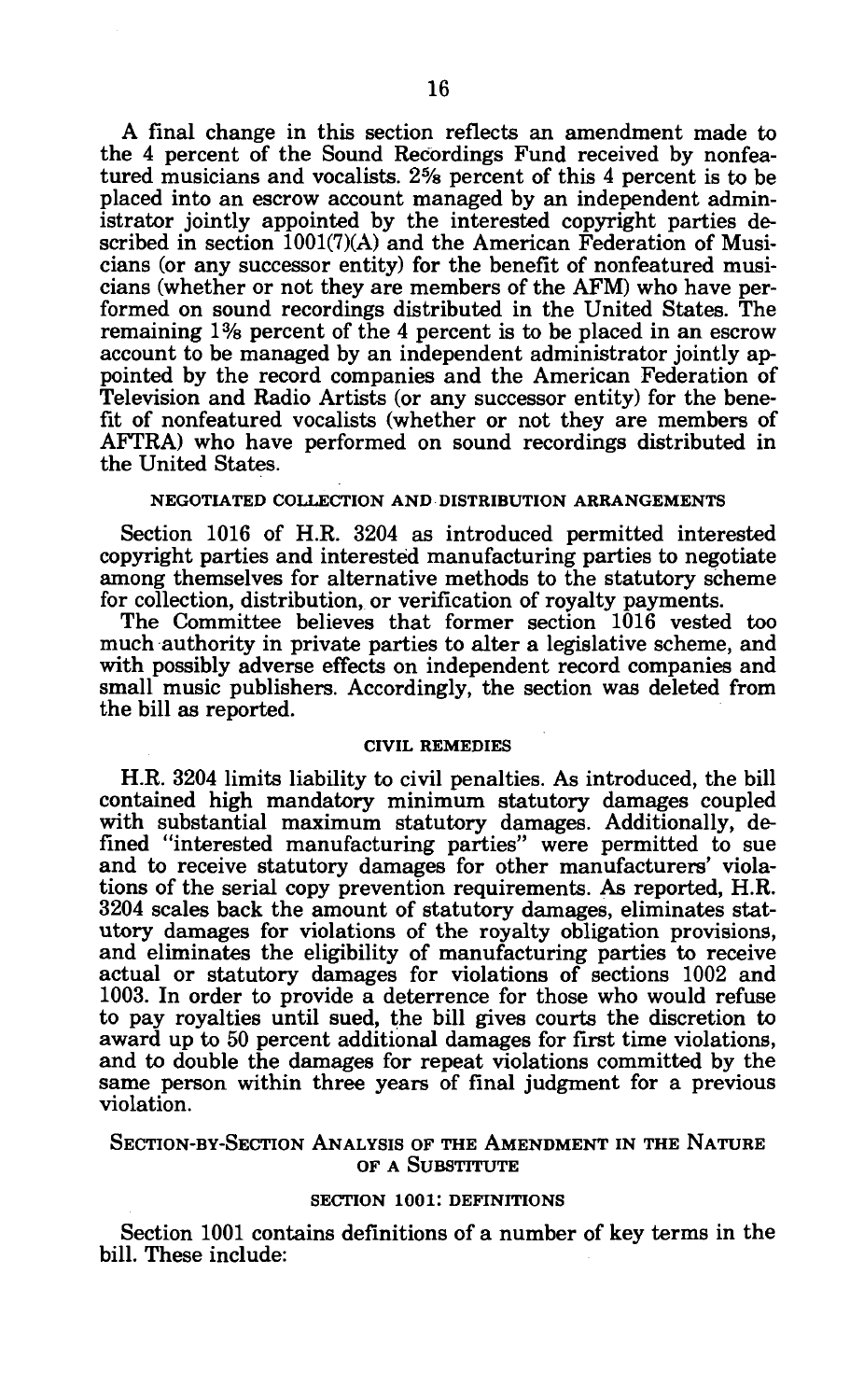## *"Digital Audio Interface Device" (§ 1001(2))*

As introduced, the bill defined "digital audio interface device" by reference to the Technical Reference Document. As reported by the Committee, the bill no longer refers in any way to the Technical Reference Document. Accordingly, the definition of "digital audio interface device" was amended to describe the function of such a device, namely, to communicate digital audio information regarding the copyright and generation status of the work to a digital audio recording device.

# *"Digital Musical Recording" (§ 1001(5))*

The principal purpose of the new term "digital musical recording" is to avoid using the term "phonorecord" as currently defined in section 101 of title 17 to define the material objects covered by H.R. 3204. The Committee concluded that use of "phonorecord" in this context is undesirable for two reasons. First, recorded literary works such as "talking books" are fixed in "phonorecords" rather than in "copies." Since talking books are excluded from the bill, use of "phonorecord" would have required an amendment to that definition to avoid sweeping in recorded literary works. The Committee believes that the better approach is to adopt a new term that addresses the copying of digitally-formatted music, and thus "digital musical recording" was selected.<sup>16</sup> Second, using this new term in lieu of "phonorecord" avoids any impact on other unamended provisions of the current Copyright Act, such as section 115, which grants a compulsory license for the making and distributing of phonorecords of nondramatic musical works.

In drafting a definition of "digital musical recording," the Committee faced certain difficulties. Digitally-formatted music is played back or reproduced in part through a series of statements or instructions to digital music equipment that resembles, if not, comprises, a computer program as defined in 17 USC § 101 (1980). As with "talking books," the bill specifically excludes computer programs (which generally are classified under the Copyright Act as literary works). In addition to containing an express exclusion of computer programs in the definition of "digital musical recording," the Committee expressly includes the technical embodiment of statements of instructions incidential to the playback or reproduction of music by referencing such statements or instructions in both sections  $1001(5)$  (A)(i) and (B)(ii).

# *"Distributed" (§ 1001(6))*

"Distributed" is defined as the sale, lease, or assignment of a product to consumers in the United States, or for ultimate transfer to consumers in the United States.

<sup>&</sup>lt;sup>16</sup> See section 1001(5)(B)(i) of the bill, which excludes from the definition of "digital musical recording" a material object "in which the fixed sounds consist entirely of spoken word recordings," and section 1005(CXi) **to and relatively minor by comparison") it is not covered by the provisions of the bill.**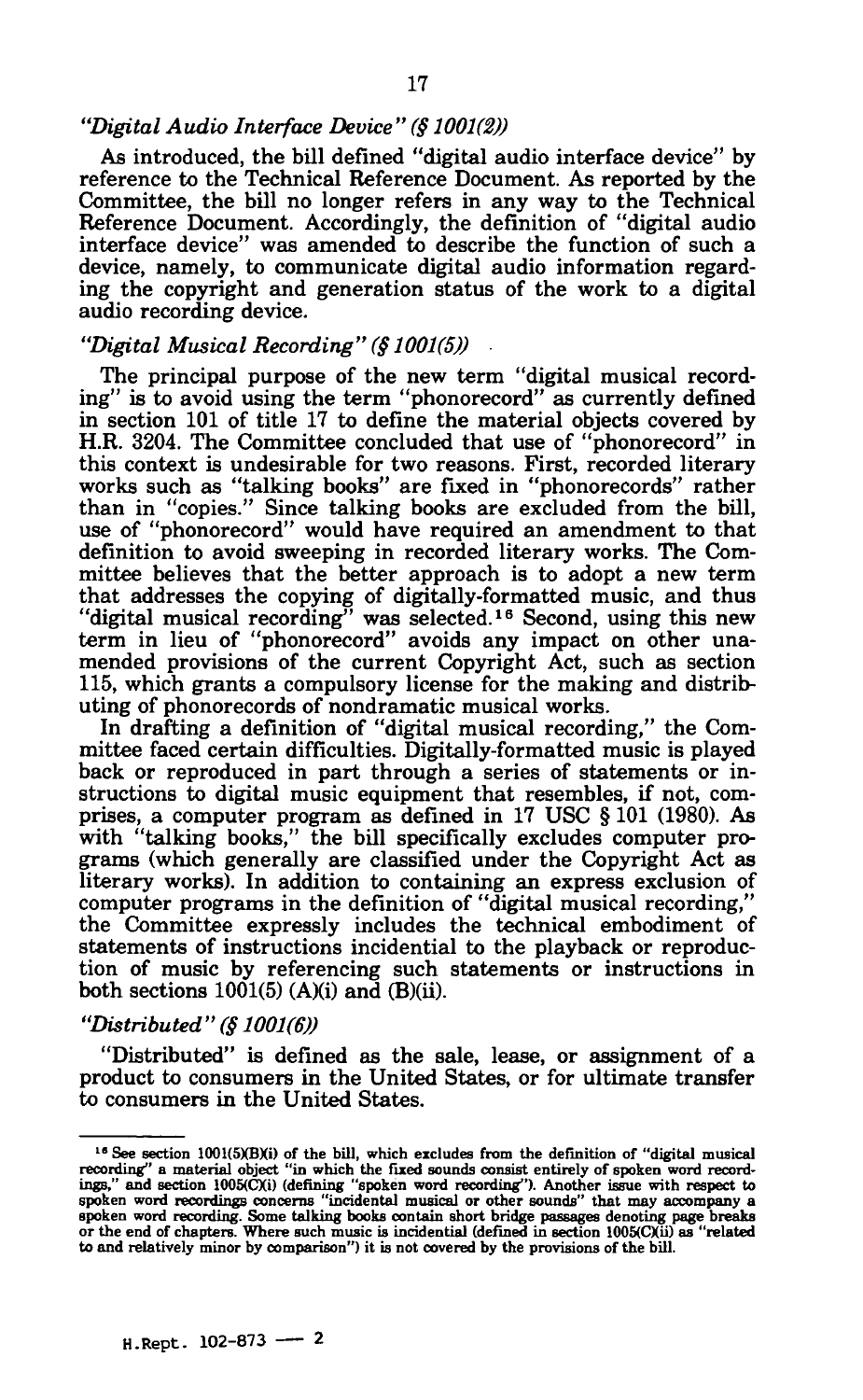# *"Interested Copyright Party" (§ 1001(7))*

This definition has significance for a number of provisions of the bill, including distribution of royalties from the Copyright Royalty Tribunal, ability to enter into negotiated agreements regarding distribution, and standing to sue.

Section 1008(b)(1) provides that of the 66% percent of the royalty payments deposited pursuant to section 1005, 60 percent of such amount is to be distributed to owners of exclusive rights under section 106(1) of title 17 to reproduce a sound recording of a musical work (typically a record company), and 40 percent is to be distributed to featured recording artists who perform on distributed sound recordings, after first deducting 4 percent for the benefit of nonfeatured musicians and nonfeatured vocalists. Since featured recording artists are defined as "interested copyright parties," they may receive directly their royalties, enter into negotiated arrangements for royalty distribution under section  $1007(a)(2)$ , and sue for violations of the Act.

The term "featured recording artist" is not defined since it is a term of art in the industry. Generally, however, the term includes instrumentalists, vocalists, conductors, narrators, or other persons who play in, sing, or otherwise perform a musical work or sound recording.

Other provisions of the definition of "interested copyright party" bear explanation. Section 1001(7)(D) refers to any association or other organization representing (1) owners of exclusive rights to reproduce sound recordings of musical works; (2) legal or beneficial owners of, or persons who control the right to reproduce musical works in digital or analog musical recordings; (3) featured recording artists performing on sound recordings; and, (4) any association or organization that is "engaged in licensing rights in musical works to music users on behalf of writers and publishers," i.e., performing rights societies such as ASCAP and BMI. These various associations and organizations are not themselves directly entitled to receive royalties: only those individuals or organizations specified in section 1006(a) receive royalties directly. Nevertheless, these associations and organizations may be designated as common agents to negotiate and receive payment for royalties on behalf of others pursuant to section 1007(a)(2).

## *"Music Publisher" (§ 1001(9))*

Section 1001(9) defines a "music publisher" as "a person authorized to license the reproduction of a particular musical work in a sound recording."

# *"Serial Copying" (§ 1001(11))*

A definition of "serial copying" has been added which reflects the approach taken in section 1002. That section permits systems other than the Serial Copy Management System (SCMS) to be implemented as long as they can prevent unauthorized serial copying of digital musical recordings. The genesis of the legislation was concern by copyright owners that the fidelity of digital reproductions of recorded music would lead to massive unauthorized copying, significantly displacing sales. SCMS was designed to provide a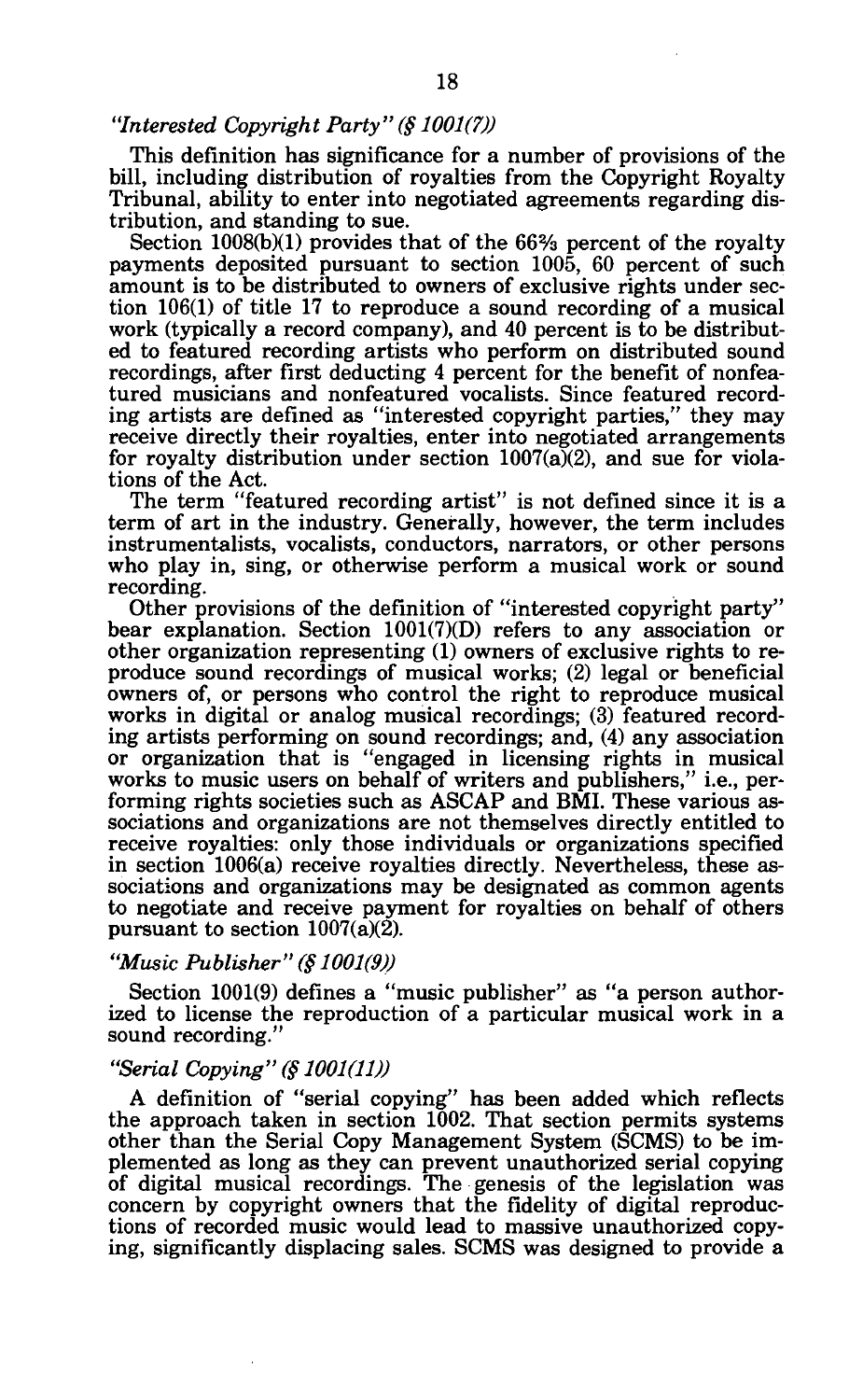technological method of prohibiting such copying without impairing the sound quality. Under SCMS (or any alternative future serial copying regulation system), consumers will be able to make an unlimited number of copies from a digital musical recording. However, due to encoding that takes place on a digitally-formatted copy made from a digital musical recording, no further copies may be made from that copy. To paraphrase a Supreme Court opinion in a different context, consumers "are free to copy from the original, but they may not copy from the copy."<sup>17</sup> "Serial copying" is copying from the copy.

Even though the focus of the legislation is on digitally-formatted music, the Committee recognizes both that a significant amount of such music was (or may continue to be) recorded by analog rather than digital means, and, that recorded music issued in an analog format may also be copied onto a digital format. The term "serial copying" encompasses musical works and sound recordings whether originally recorded in a digital or an analog format and then copied into digital form.

# *"Transfer Price" (§ 1001(12))*

The "transfer price" of a digital audio recording device or a digital audio recording medium is defined in this section, with provisions for both imported and domestic products, and products where the transferor and transferee are related entities or within a single entity.

#### *"Writer"(§ 1001(13))*

Section 1001(13) defines "writer" as "the composer or lyricist of a particular musical work."

#### **SECTION 1002: INCORPORATION OF COPYING CONTROLS**

Section 1002(a) contains a key component of the legislation: the requirement that digital audio recording devices and digital audio interface devices contain a system of regulating serial copying of copyrighted musical works embodied in digital musical recordings.

The Committee recognizes that SCMS has been subjected to extensive review by the affected industries and relevant international scientific standards bodies and that substantial investments have been made in products utilizing SCMS. For these reasons, SCMS automatically qualifies under the bill as satisfying the requirements of section 1002(a). At the same time, the Committee does not wish to discourage the future development of alternative methods of regulating serial copying which achieve the desired result of prohibiting unauthorized serial copying of copyrighted works embodied in digital musical recordings.

Under section 1002(a) any other system besides SCMS that prohibits unauthorized serial copying of such works may also be utilized. Section 1002(b) directs the Secretary of Commerce to prescribe, by regulation, its requirements.

Section 1002(c) prohibits the importation, manufacture, or distribution of devices, or the offer to perform or performance of any

**<sup>17</sup>**  *BUistein* **v.** *Donaldson Lithographing Company,* **188 U.S. 239 (1903).**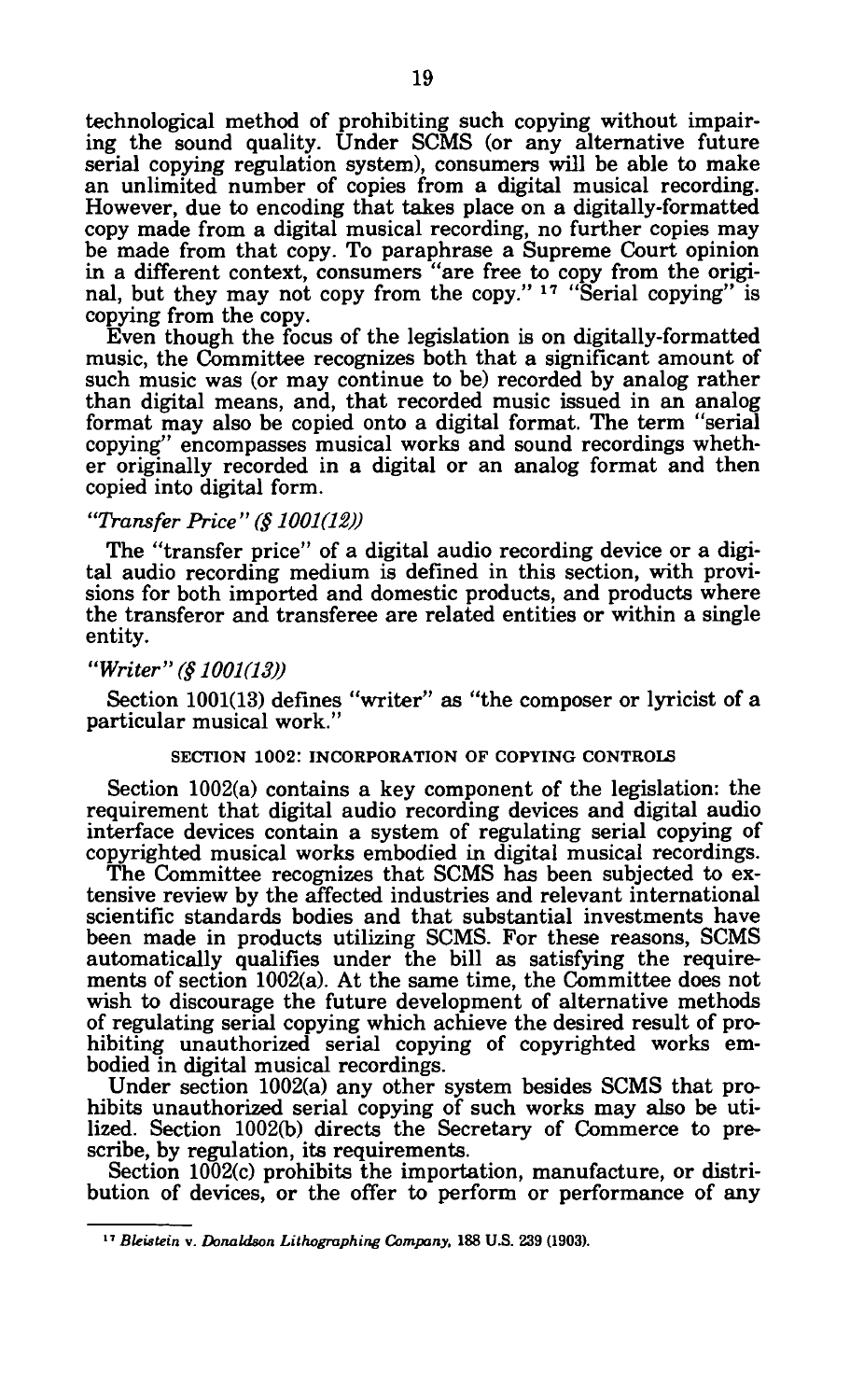service, the primary purpose of which is to avoid, bypass, remove, deactivate, or otherwise circumvent serial copy regulation systems.

Sections 1002 (d) and (e) concern encoding of inaccurate information. Although section 1002(d)(2) states that no person engaged in the importation or manufacture of digital musical recordings is required to encode the copyright status of a musical composition or sound recording on such a digital musical recording, under section 1002(d)(1), no person may encode inaccurate information relating to the category code, copyright status, or generation status of the source material for a sound recording. However, if such information is encoded, the bill requires that it be encoded accurately. A parallel provision with respect to copyright status of sound recordings broadcast to the public is provided in section 1002(e).

#### **SECTION 1003: OBLIGATION TO MAKE ROYALTY PAYMENTS**

This provision requires persons who import and distribute, or manufacture and distribute, any digital audio recording device or digital audio recording medium, to file quarterly and annually with the Copyright Office the notices and statements of account prescribed by sections 1003 (b) and (c), and to deposit with the Copyright Office the appropriate royalty payments specified in section 1004.

Section 1003(c)(2) requires that each statement of account be certified as accurate by an authorized officer or principal of the importer or manufacturer. Due to the nature of the material contained in the statements of account, this section also directs the Register of Copyrights to issue regulations providing for the verification and audit of these statements, and protecting the confidentiality of the information contained therein. These regulations shall provide for the disclosure, in confidence, of such statements to interested copyright parties.

#### **SECTION 1004: ROYALTY PAYMENTS**

Section 1004 sets forth the royalty payments due under section 1003 for each digital audio recording device and digital audio recording medium imported into and distributed in the United States, or manufactured and distributed in the United States. As the provisions of  $\S 1004$  (a)(1) and (b) make clear, only the first person to import and distribute or manufacture and distribute the device or medium is required to make the royalty payment. Thus, only one royalty payment is to be made per device or medium.

#### *Royalties for digital audio recording devices*

The royalty for digital audio recording devices is set, in section  $1004(a)(1)$ , at 2 percent of the transfer price of the device.<sup>18</sup> Special considerations apply, however, for digital audio recording devices first distributed in combination with one or more similar devices or other components, such as tuners and receivers, whether as a physically integrated unit, or as separate components:

**<sup>18</sup> The term "transfer price" of a digital audio recording device or digital audio recording medium is defined in § 1001(12).**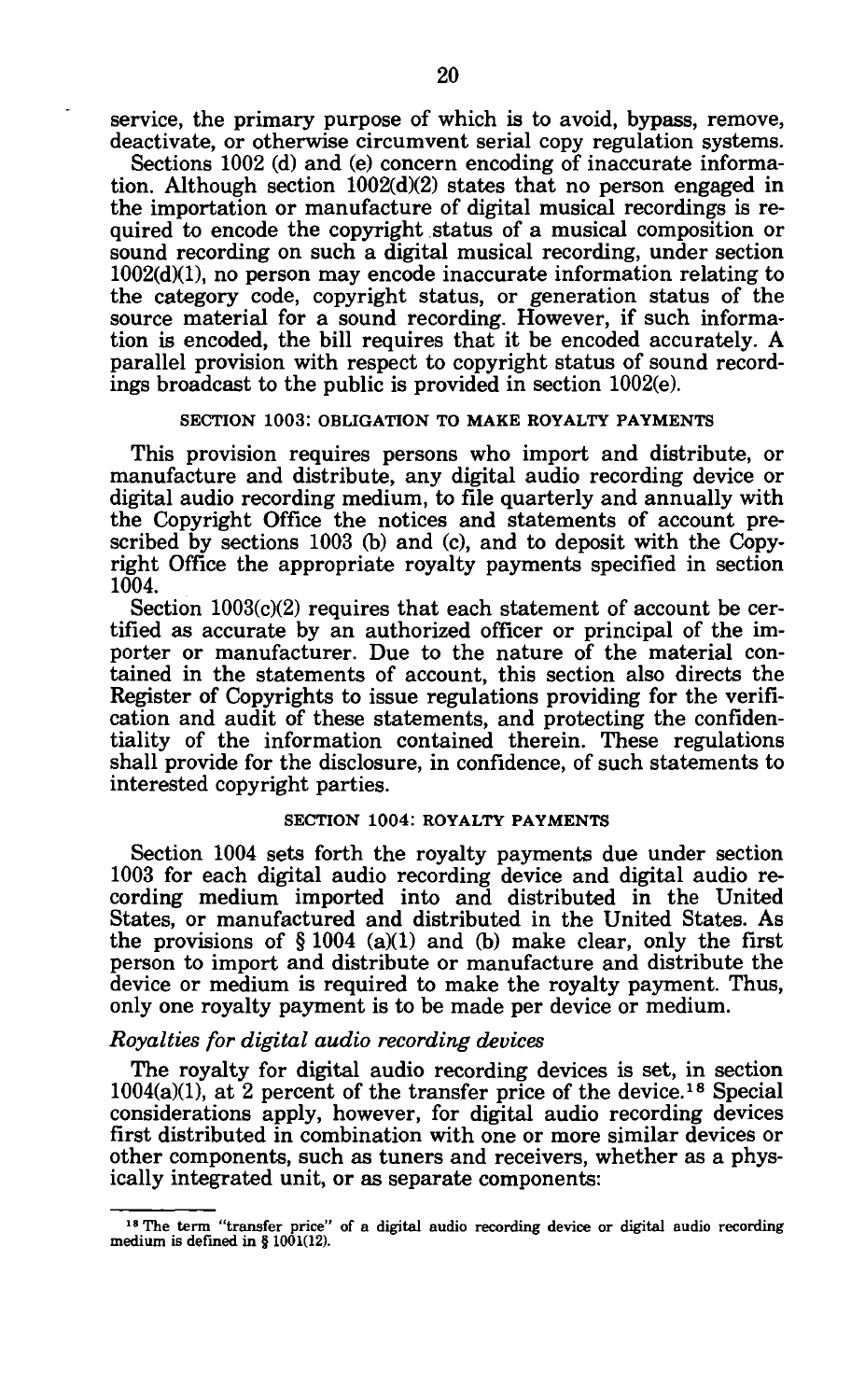Where the device is part of a physically integrated unit, the royalty is based on the transfer price of the unit, reduced by any royalty previously paid for any digital audio recording device previously distributed separately from the physically integrated unit but now a part thereof.

Where the device is not part of a physically integrated unit, but is sold in combination with other devices, and substantially similar devices have been distributed separately at any time during the preceding 4 calendar quarters, the royalty payment is based on the average transfer price of such substantially similar devices during those 4 quarters.

Where the device is not part of a physically integrated unit, but is sold in combination with other devices, and substantially similar devices have not been separately distributed at any time during the preceding 4 calendar quarters, the royalty is based on a constructed price reflecting the proportional value of the device to the combination of devices as a whole.

The first example above concerns so-called "boom boxes." The last two examples concern digital audio recording devices sold as part of a retail package along with other stereo components.

A minimum of \$1 and a maximum of \$8 for each digital audio recording device is provided, except in the case of a physically integrated unit containing more than one such device, where the maximum payment is  $$12$  (§  $1004(a)(3)$ ).

## *Royalties for digital audio recording*

The royalty for digital audio recording media is set at 3 percent of the transfer price (§ 1004(b)).

# **SECTION 1005: DEPOSIT OF ROYALTY PAYMENTS**

This section requires the Register of Copyrights to receive all royalties under this Chapter and, after deducting reasonable costs incurred in carrying out the responsibilities under this Chapter, to deposit such royalties in the United States Treasury. These royalties are to be treated as off-setting receipts.

The Copyright Office is also required to submit to the Copyright Royalty Tribunal, on a quarterly basis, such information as that Tribunal requires to perform its functions under this Chapter.

# **SECTION 1006: ENTITLEMENT TO ROYALTY PAYMENTS**

Section 1006 sets forth which interested copyright parties are entitled to royalties under the bill: those whose musical work or sound recording has been embodied in lawfully made, distibuted <sup>19</sup> phonorecords, or in transmissions to the public.

## *Royalty funds*

Royalties received by the Copyright Office and and deposited into the United States Treasury are to be divided into two funds: the Sound Recording Fund and the Musical Works Fund.

**<sup>••</sup> The term "distributed" is defined in § 1001(6).**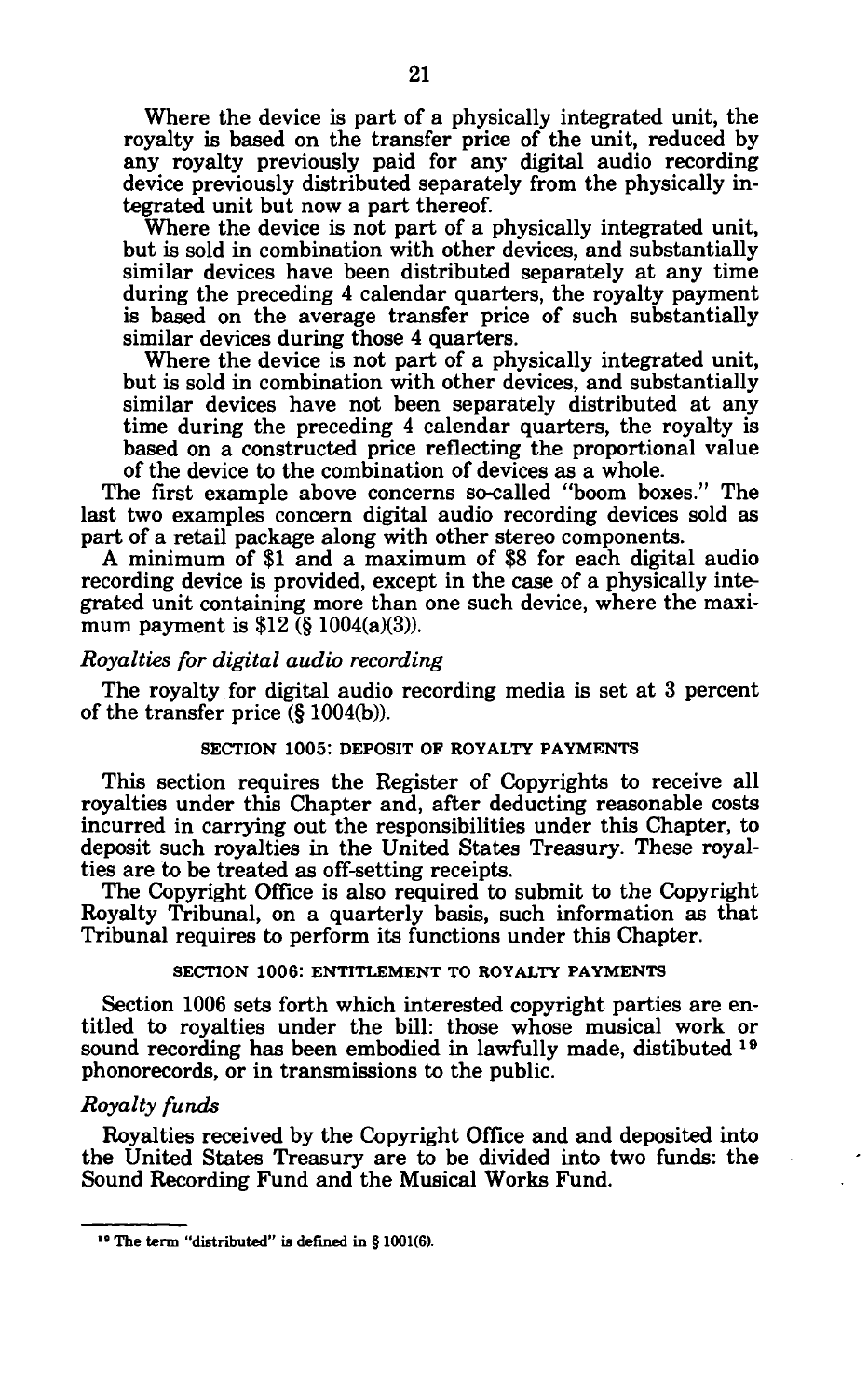# *Sound recording fund (§ 1006(b)(1))*

The Sound Recording Fund is to receive 66% percent of all royalties, and is to be divided as follows among the various groups.

## *Nonfeatured musicians and nonfeatured vocalists*

Of the 66% percent of all royalties, 4 percent is first to be placed into two escrow accounts for the benefit of nonfeatured musicians and nonfeatured vocalists. Of this 4 percent, 2% percent is to be placed into an escrow account managed by an independent administrator appointed jointly by record companies and the American Federation of Musicians (or any successor entity), and distributed to nonfeatured musicians (regardless of whether they are members of the AFM or any successor entity) who have performed on sound recordings distributed in the United States.<sup>20</sup> The remaining 1% percent of the 4 percent is to be placed into an escrow account managed by an independent administrator appointed jointly by record companies and the American Federation of Television and Radio Artists (or any successor entity), and distributed to nonfeatured vocalists (regardless of whether they are members of AFTRA or any successor entity) who have performed on sound recordings distributed in the United States.<sup>21</sup>

# *Record companies and featured performers*

The remaining amount of the Sound Recording Fund (96 percent of the 66% percent of the total royalties) is to be divided 60 percent to record companies and 40 percent to featured performers.

The 60 percent portion goes to "the interested copyright parties described in section 1001(7)(A)." Section 1001(7)(A) describes such an interested copyright party as "the owner of the exclusive right under section 106(1) of this title to reproduce a sound recording of a musical work that has been embodied in a musical recording lawfully made under this title that has been distributed." Typically this will be a record company; however, it is possible that an individual could own the right.

The 40 percent portion goes to "the interested copyright parties described in section 1001(7)(Q." Section 1001(7)(C) describes such an interested copyright party as "a featured recording artist who performs on a sound recording that has been distributed." The reference in this report to "featured performer" is merely a shorthand for the more precise definition in section 1001(7)(C).

## *Musical works fund (§ 1006(b)(2))*

33 Va percent of the total royalties are allocated to the Musical Works Fund. This  $33\frac{1}{3}$  percent is to be divided 50 percent to music publishers and 50 percent to writers.

Concern has been expressed about the prefatory language in section 1006(b)(2)(B) that this 50-50 division is to be accomplished "Notwithstanding any contractual obligation to the contrary," es-

<sup>&</sup>lt;sup>20</sup> The performance need not have been recorded in the United States, since the bill is not

limited to United States authors or performers.<br><sup>21</sup> As with the fund for nonfeatured musicians, the performance by nonfeatured vocalists need<br>not have been recorded in the United States, since the bill is not limited to thors or performers.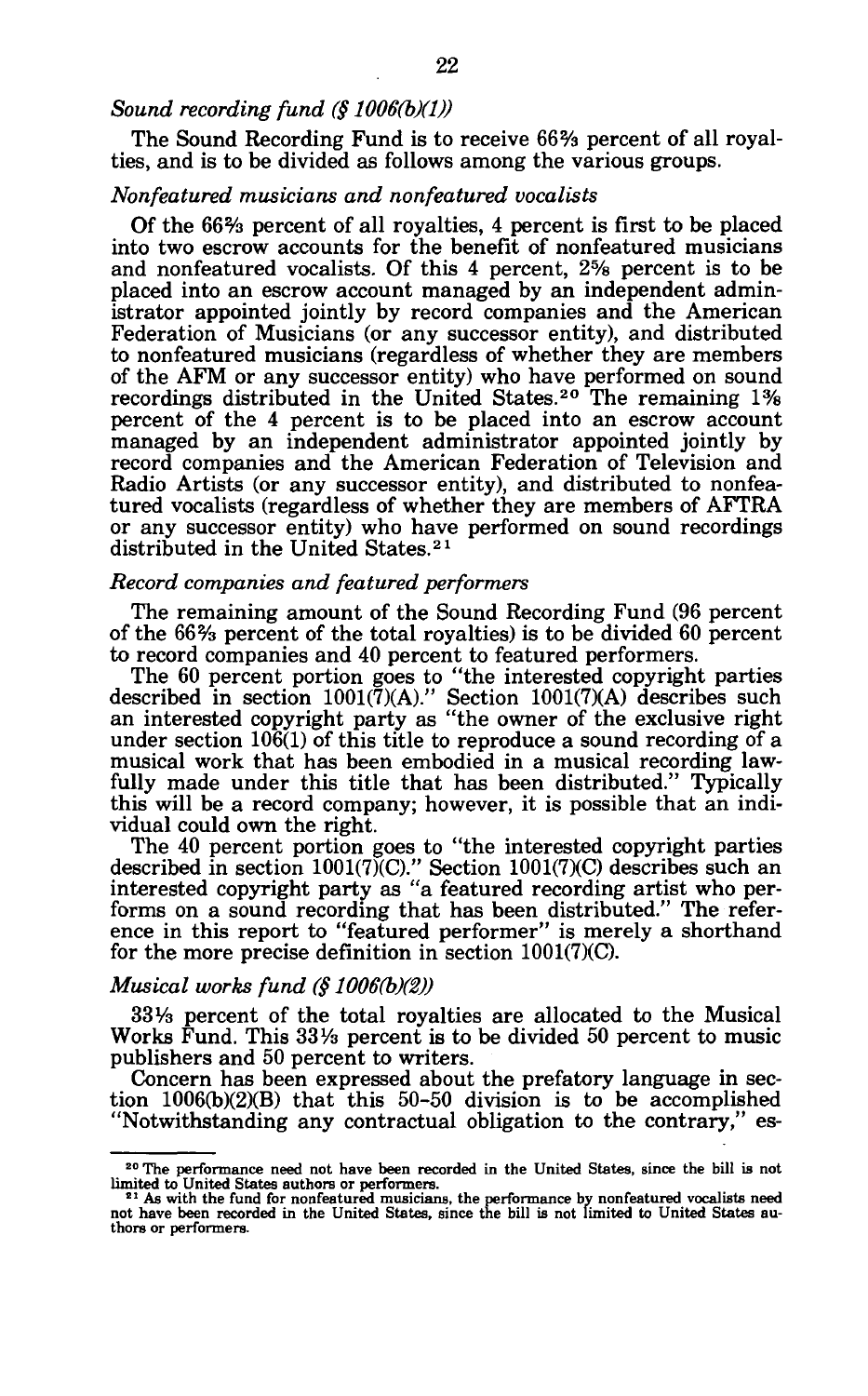pecially in light of the absence of similar language in the divisions for the Sound Recording Fund. The Committee intends the statutory allocations to fix the percentage of royalties that the various groups of interested copyright parties are to receive from the two funds. Contractual provisions, whether existing or future, that would alter these allocations are preempted by this bill. On the other hand, once the distribution of the royalty payment has been made according to the statutory allocation, the bill does not seek to place restrictions on how the recipients may spend their royalties. The presence of the prefatory language in the Musical Works Fund, and its absence in the Sound Recording Fund, is not intended to indicate a different result at either the distribution or postdistribution steps.

## *Agreements on division of royalties within groups (§§ 1006(c), 1007(a)(2))*

Section 1007(a)(2) permits all interested copyright parties within a group entitled to royalties under section 1006(b), free of antitrust liability, to agree among themselves as to the proportionate division of royalty payments, to lump their claims together and to file them jointly or as a single claim, and to designate a common agent to receive payment and negotiate on their behalf, but not to modify the allocation of royalties specified in section 1006(b). For example, with respect to the 50 percent of the Musical Works Fund allocated to writers, writers eligible to file a claim can negotiate among themselves regarding who should receive how much of the 50 percent, or could appoint common agents, for example, one of the other interested copyright parties defined in section 1001(7)(D), to negotiate and file claims on their behalf.

Section 1006(c) states that if these negotiations are not successful, the Copyright Royalty Tribunal shall allocate the royalties. For the Sound Recording Fund, this allocation shall be based on the extent to which during the relevant period "each sound recording was distributed in the form of phonorecords."  $(\S 1006(c)(1))$ . For the Musical Works Fund, this allocation shall be based on the extent to which "each musical work was distributed in the form of phonorecords or disseminated to the public in transmissions." "Phonorecords" includes analog recordings.

## **SECTION 1007: PROCEDURES FOR DISTRIBUTING ROYALTY PAYMENTS**

Section 1007 concerns the procedures for distributing royalties. Within the first two months of each calendar year after the calendar year in which this chapter takes effect, every interested copyright party seeking to receive royalty payments is required to file a claim with the Copyright Royalty Tribunal (CRT) for royalties collected during the preceding year  $(\S 1007(a)(1))$ . Section 1007(b) states that within 30 days after the period for filing claims, the CRT shall determine whether there is a controversy concerning the distribution of royalties within the various groups entitled to receive royalties, e.g., whether within the 50 percent of the Musical Works Fund allocated to writers, all writers who have filed claims agree or disagree concerning which writers are to receive how much of that 50 percent. If no such controversy exists, the CRT is directed to au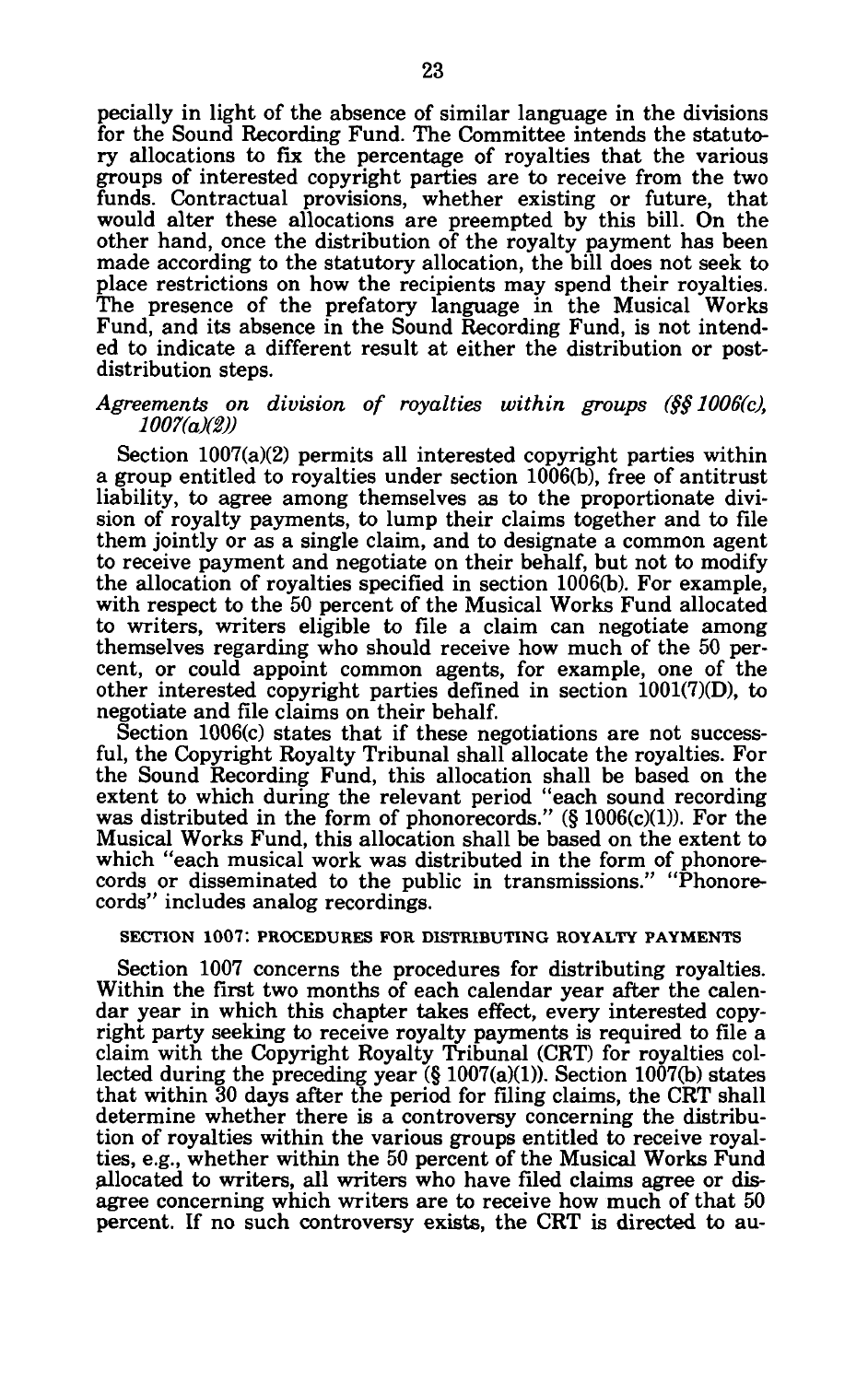thorize the distribution of royalties as set forth in the parties' agreement, after the CRT deducts its reasonable administrative costs.

If the CRT finds a controversy does exist, under section 1007(c) it must conduct a proceeding to determine the distribution of royalty payments. Where an agreement has been reached for distribution of some of the funds, the Tribunal is directed to authorize the distribution of royalty payments covered by the agreement, and to withhold an amount sufficient to satisfy all claims with respect to which a controversy exists after deducting reasonable administrative costs.

#### **SECTION 1008: PROHIBITION ON CERTAIN INFRINGEMENT ACTIONS**

Section 1008 covers one of the critical components of the legislation: exemptions from liability for suit under title 17 for home taping of copyrighted musical works and sound recordings, and, for contributory infringement actions under title 17 against manufacturers, importers, and distributors of digital and analog audio recording devices and recording media. In the case of home taping, the exemption protects all noncommercial copying by consumers of digital and analog musical recordings. Manufacturers, importers, and distributors of digital and analog recording devices and media have a complete exemption from copyright infringement claims based on the manufacture, importation, or distribution of such devices and media.

#### **SECTION 1009: CIVIL REMEDIES**

Section 1009 sets forth the provisions on standing to sue and the relief available for violations of the Act.

Section 1009(a) permits any interested copyright party who is injured by a violation of the requirement to include a serial copy regulation system or to pay the appropriate royalties to bring a civil action in the United States District Courts against any person for such violation.

Section 1009(b) is catchall provision; it permits any person who can demonstrate injury from a violation of the Act to sue for actual damages incurred as a result of that injury.

Section 1009(c) permits, but does not mandate, the courts to issue temporary and permanent injunctions  $(\S 1009(c)(1))$ ; to allow the recovery of costs by or against any party other than the United States (§ 1009(c)(3)); and, to award a reasonable attorney's fee to the prevailing party  $(\S 1009(c)(4))$ . Section  $1009(c)(2)$  states that in the case of a violation of the serial copying regulation requirements of section 1002, or, in the case of a failure to pay the proper royalties under section 1003, the court shall award damages under section 1009(d). Section 1009(f) permits the court to order the impounding of any digital audio recording device, digital recording medium, or device for circumventing serial copying prevention as specified in section 1002(c) during the pendency of an action brought under section 1009(a) if in the custody or control of the alleged violator and if the court has reasonable cause to believe that it does not comply with, or was involved with, a violation of the serial copying prevention requirements of section 1002. Section 1009(g) permits the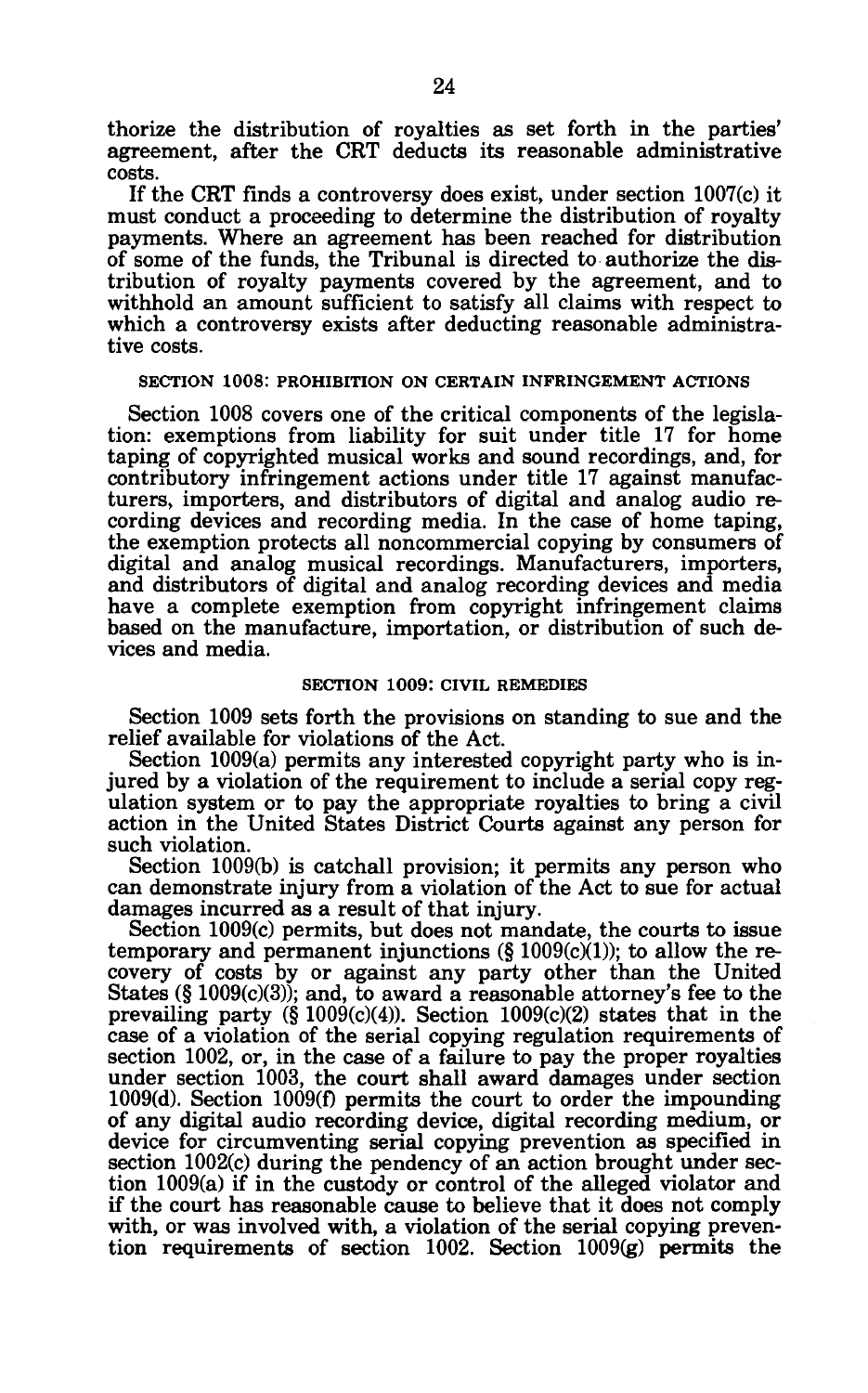court, as part of a final judgment or decree finding a violation of section 1002, to order the remedial modification or destruction of any digital audio recording device, digital audio recording, or bypass device specified in section 1002(c), if such device or recording does not comply with, or was involved in a violation of section 1002 and is in the custody or control of the violator, or was impounded under section 1009(f).

Section 1009(d) sets forth the two types of damages that the court may award, actual and statutory.

# *Actual damages: (§ 1009(dXlXA))*

Section 1009(d)(1)(A) covers awards of actual damages for violations of sections 1002 and 1003. Clause (A)(i) has the effect of permitting the complaining party to elect between actual or statutory damages at any time before final judgment is entered. Clause (A)(ii) states that in the case of violations of the royalty provisions of section 1003, actual damages are the royalty payments which should have been paid under section 1004 and deposited with the Copyright Office. This clause also gives the court the discretion to increase the award by an amount not to exceed 50 percent of the actual damages, in order to provide a deterrence to those who fail to pay royalties or who fail to pay the proper royalties.

## *Statutory damages: (§ 1009(d)(1)(B))*

Statutory damages, provided for in section 1009(d)(1)(B), are limited to violations of the section 1002 requirements on serial copying regulation. For importation, manufacture, or distribution or digital audio recording devices that do not conform to an approved method of serial copying regulation, the court may award statutory damages for each violation in an amount of not more than \$2,500 per device  $(\S 1009(d)(1)(B)(i))$ . For importation, manufacture, or distribution of any device, or the offer or performance of any service, the primary purpose or effect of which is to avoid, bypass, remove, deactivate or otherwise circumvent the implementation of an approved serial copy regulation system, the court may award statutory damages for each device involved in the violation in an amount of not more than \$2,500 per device (§ 1009(d)(l)(B)(i)). For encoding of inaccurate information on a digital musical recording in violation of section 1002(d), the court may award statutory damages in an amount of not more than \$25 per digital musical recording involved in such violation  $(\S 1009(d)(1)(B)(ii))$ . For each transmission or communication of a sound recording in a digital format that contains inaccurate information regarding the copyright status of the sound recording in violation of section 1002(e), the court may award statutory damages for each such transmission or communication in an amount not to exceed  $$10,000$  (§  $1009(d)(1)(B)(iii)$ ).

General principles of res judicata or collateral estoppel will apply to all suits brought under section 1009. Since awards of royalty payments go into a pool, rather than to individual litigants, the first award of statutory damages should be for the entire amount due the pool, thereby eliminating any incentive for repetitive suits. These same principles apply to litigation over alleged failure to comply with the serial copying regulation requirements: once it has been determined by a court that a digital device does or does not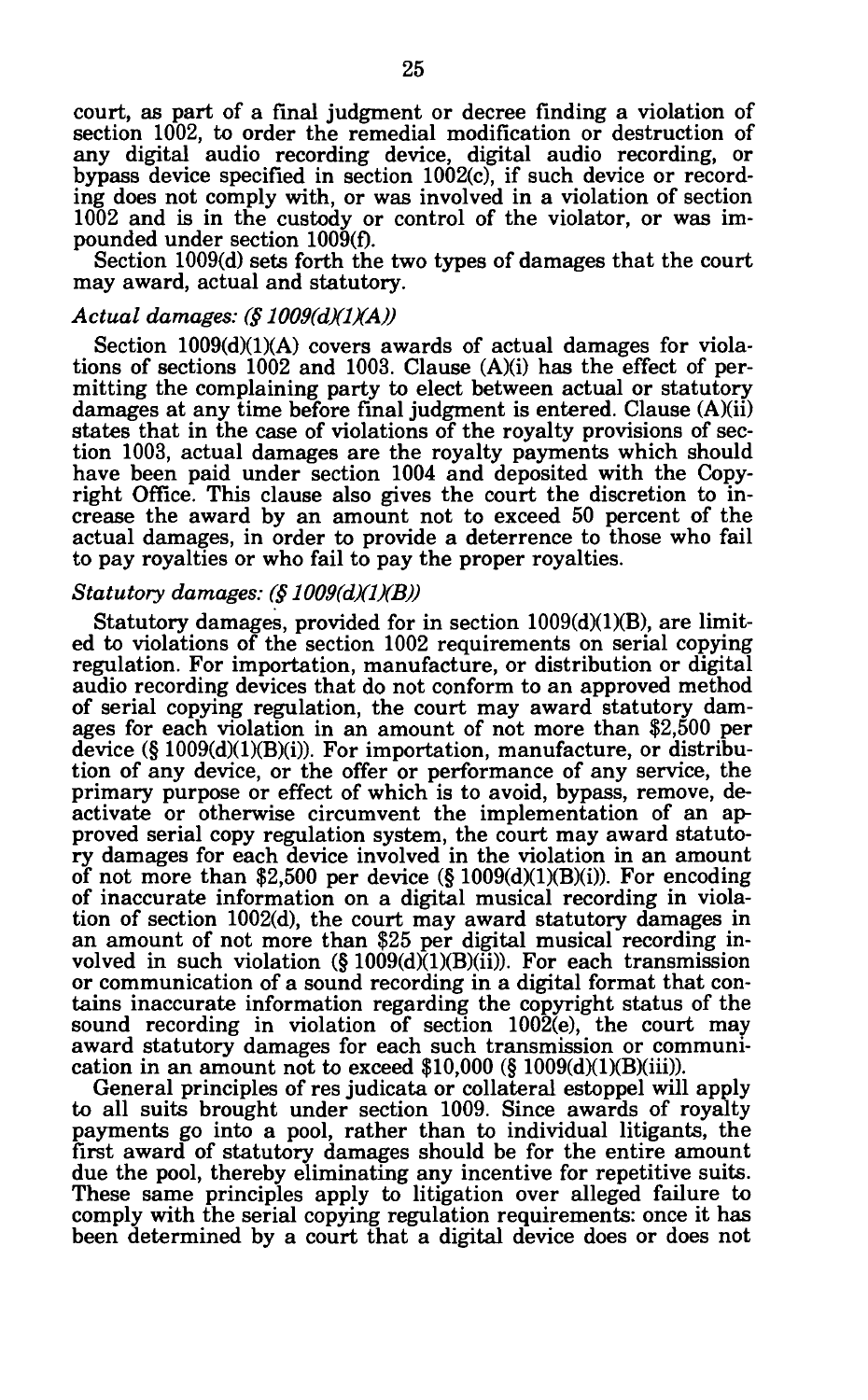comply with the statutory requirements, the Committee believes it unlikely that further actions would be brought against that particular device. Of course, further actions could be brought for future violations.

#### *Repeat violations: (§ 1009(dX2))*

This section is also concerned with deterrence. It permits the courts to increase the amount of damages to not more than double the amounts that would otherwise be awarded under paragraph  $(d)(1)$  in the case of persons who have violated the serial copy prevention requirements of section 1002 or the royalty provisions of section 1003 within three years after a final judgment against that person for another violation was entered.

#### *Innocent violations of section 1002: (§ 1009(d)(3))*

Where the court finds that a person who violated the serial copy regulation requirements of section 1002 was unaware and had no reason to believe that his or her acts violated that section, the court may reduce the award of damages to not less than \$250.

## *Damages to be deposited into royalty pool: (§ 1009(e))*

All awards of damages under section 1009(d) are to be deposited with the Register of Copyrights pursuant to section 1005 for distribution to interested copyright parties and treated exactly like royalty payments made pursuant to section 1003. Thus, suits brought under section 1009(a) are to vindicate the rights of all interested copyright parties entitled to receive royalties, and not be benefit solely those interested copyright parties who actually bring the suit.

# **SECTION 1010: ARBITRATION OF CERTAIN DISPUTES**

Section 1010 permits consensual, arbitration for disputes before distribution in the United States of digital audio recording devices or digital audio interface devices regarding whether such devices are subject to the serial copy prevention requirements of section 1002. The arbitration provisions are patterned after those in section 119 of title 17.

## **EFFECTIVE DATE**

The Act and the amendments made by the Act shall take effect on the date of enactment.

# COMMITTEE OVERSIGHT FINDINGS

In compliance with clause 2(1)(3)(A) of rule XI of the Rules of the House of Representatives, the Committee reports that the findings and recommendations of the Committee, based on oversight activities under clause 2(b)(1) of rule X of the Rules of the House of Representatives, are incorporated in the descriptive portions of this report.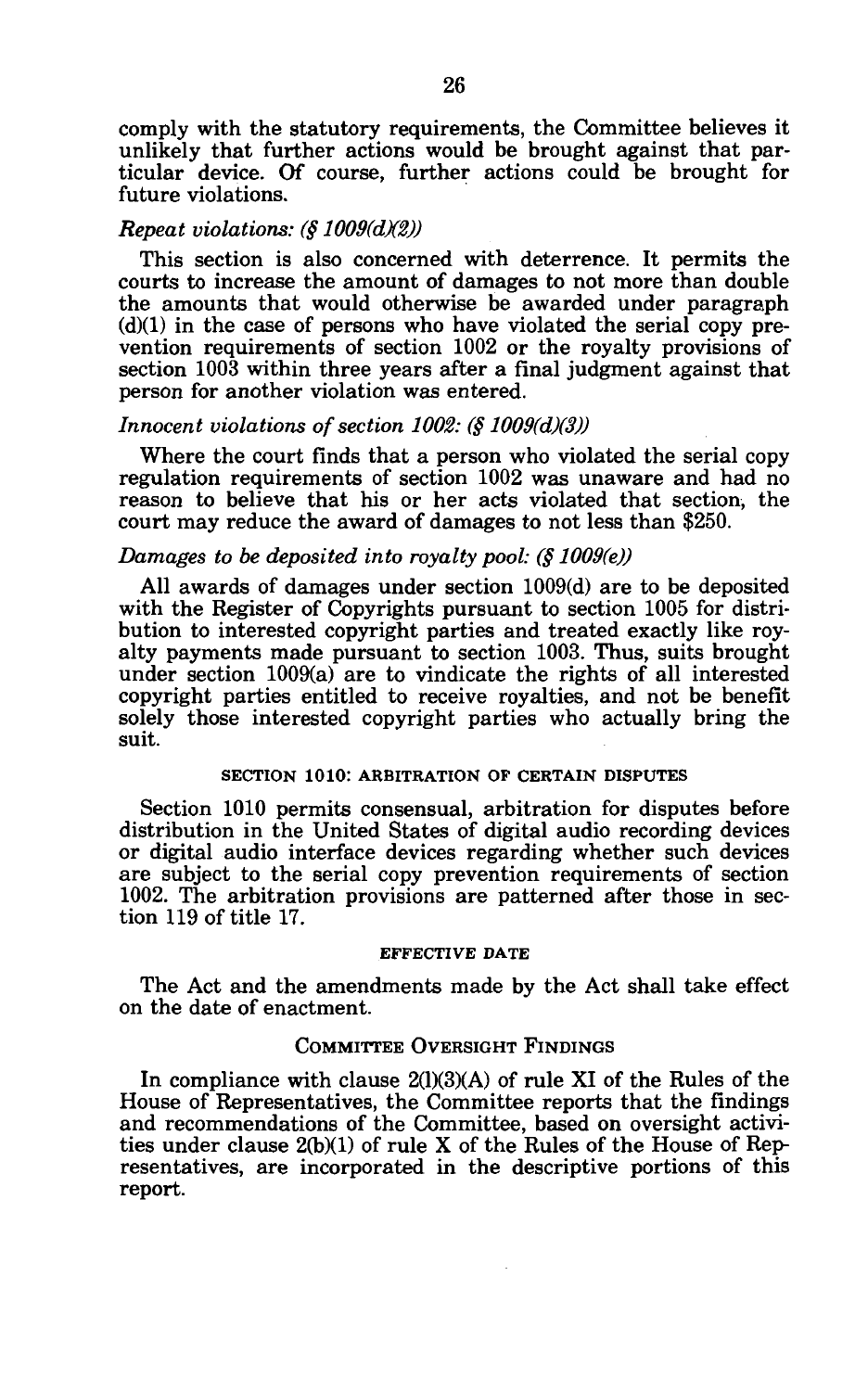COMMITTEE ON GOVERNMENT OPERATIONS OVERSIGHT FINDINGS

No findings or recommendations of the Committee on Government Operations were received as referred to in clause 2(1)(3)(D) of rule XI of the Rules of the House of Representatives.

# NEW BUDGET AUTHORITY AND TAX EXPENDITURES

Clause 2(1)(3)(B) of House Rule XI is inapplicable because this legislation does not provide new budgetary authority or increased tax expenditures.

## CONGRESSIONAL BUDGET OFFICE COST ESTIMATE

In compliance with clause 2(1)(3)(C) of rule XI of the Rules of the House of Representatives, the Committee sets forth, with respect to the bill H.R. 3204, the following estimate and comparison prepared by the Director of the Congressional Budget Office under section 403 of the Congressional Budget Act of 1974:

> U.S. CONGRESS, CONGRESSIONAL BUDGET OFFICE, *September 17, 1992.*

Hon. JACK BROOKS,

*Chairman, Committee on the Judiciary, House of Representatives, Washington, DC.* 

DEAR MR. CHAIRMAN: The Congressional Budget Office has prepared the attached cost estimate for H.R. 3204, the Audio Home Recording Act of 1992, as ordered reported by the House Committee on the Judiciary on August 11, 1992, and reflecting floor amendments proposed by the committee.

Because this bill would affect direct spending, it would be subject to pay-as-you-go procedures under section 252 of the Balanced Budget and Emergency Deficit Control Act of 1985. As a result, the estimate required under clause 8 of House Rule XXI is attached.

If you wish further details on this estimate, we will be pleased to provide them.

Sincerely,

## ROBERT D. REISCHAUER, *Director.*

## CONGRESSIONAL BUDGET OFFICE—COST ESTIMATE

1. Bill number: H.R. 3204.

2. Bill title: The Audio Home Recording Act of 1992.

3. Bill status: As ordered reported by the House Committee on the Judiciary on August 11, 1992, and reflecting floor amendments proposed by the Committee.

4. Bill purpose: H.R. 3204 would protect manufacturers, importers, and distributors of digital audio recorders and blank media from lawsuits claiming copyright infringement. The bill would require importers and manufacturers to pay royalties, which would be collected by the Copyright Office and deposited as offsetting receipts into two funds in the Treasury, a Sound Recordings Fund and a Musical Works Fund. The amounts in these funds would then be allocated among persons and groups whose audio works had been distributed to the public.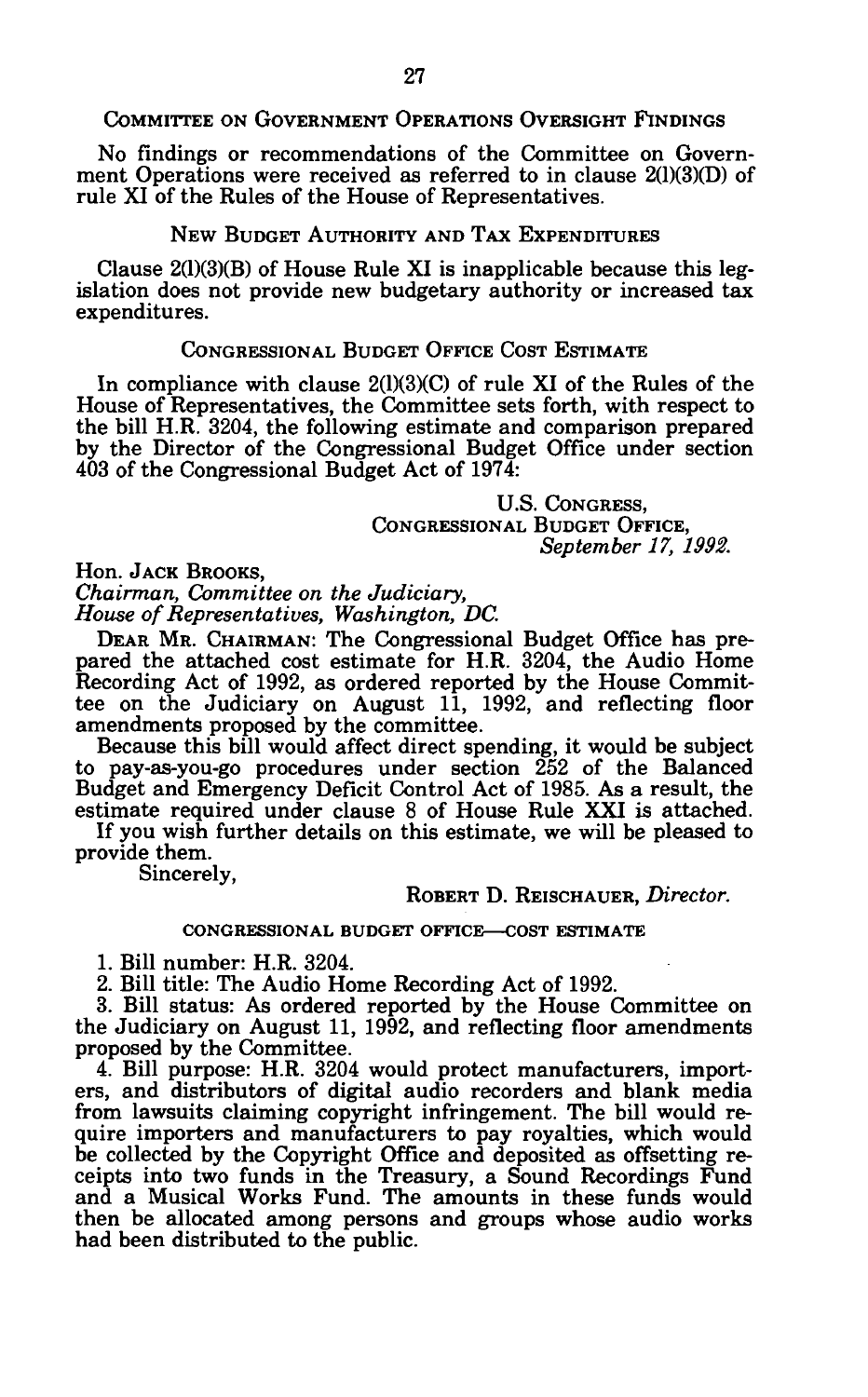H.R. 3204 would designate those entitled to a share of the funds. The bill would establish a formula for dividing the royalty payments between the funds and for distributing the amounts in the funds. It also would establish a schedule of damages to be paid by those who violate requirements of the act. Finally, H.R. 3204 would direct the Copyright Office to oversee payments into the funds and the Copyright Royalty Tribunal (CRT) to administer their distribution.

5. Estimated cost to the Federal Government:

| IDY IIXAI YEAH, III IIIIIKUIS UI UUNAISI    |      |                |                 |      |      |       |  |
|---------------------------------------------|------|----------------|-----------------|------|------|-------|--|
|                                             | 1992 | 1993           | 1994            | 1995 | 1996 | 1997  |  |
| Net direct spending:                        |      |                |                 |      |      |       |  |
|                                             |      |                |                 |      |      |       |  |
|                                             |      | $-50$<br>$-50$ | $\frac{-2}{-2}$ |      |      |       |  |
| Spending subject to appropriation action: 1 |      |                |                 |      |      |       |  |
|                                             |      |                |                 |      |      | $($ " |  |
|                                             |      | (2)            | (2)             | (3)  | (2)  | (2)   |  |
|                                             |      | $-50$          |                 |      |      |       |  |

**[By fiscal year, in millions of dollars]** 

**1 Approximately {115,000 over the 1993-1997 period. ' Less than (500,000.** 

The budgetary impact of this bill falls within function 370.

#### *Basis of estimate*

Estimates of royalty payments are based on information provided by the Copyright Office and on an assumed enactment date early in fiscal year 1993. Payments for each quarter would be deposited into the funds within 45 days of the end of the quarter, would be recorded as offsetting receipts (that is, negative budget authority and outlays), and would accrue interest until disbursed. (Under the reported bill, royalty, collections by the government would be categorized as federal revenues; the committee's floor amendments would specify that they be deposited as offsetting receipts to the Treasury.) Royalty payments into the funds are estimated to be \$73 million in fiscal year 1993, \$105 million in 1994, and larger amounts in subsequent years. Disbursements to interested parties would be mandatory and would count as direct spending, as would amounts paid to the Copyright Office and the CRT to cover costs associated with administration of the funds.

We assume that distributors would begin marketing digital audio recording devices and tapes in the first quarters of fiscal year 1993; therefore, we expect the Treasury to begin receiving royalty payments in February 1993. Disbursements to interested parties would be based on royalties accrued over the previous calendar year. Thus, while receipts would accrue over the entire 1993 fiscal year, disbursements in that year would include only the \$23 million in copyright payments accrued in calendar year 1992 (i.e., the first quarter of fiscal year 1993). As a result, receipts in fiscal year 1993 would exceed disbursements by about \$50 million. In later years, receipts and disbursements would both include amounts for an entire year.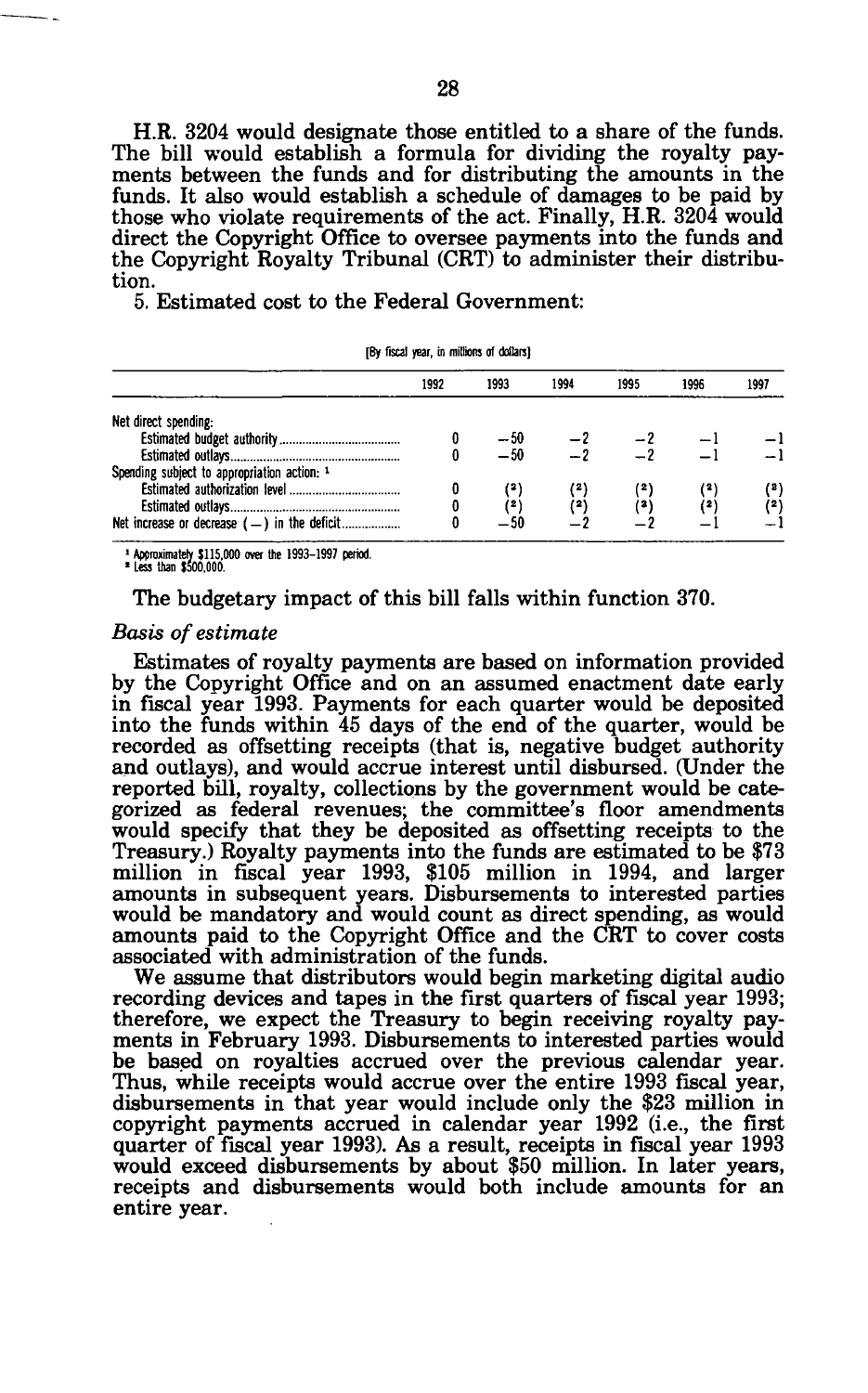Based on information from the CRT and the Copyright Office, CBO estimates that implementing H.R. 3204 would cost the federal government \$1.15 million over the next five years. Of this amount, \$115,000 would not be recovered from payments to the funds. While the bill would provide that the Copyright Office and the CRT can recover costs associated with administering the funds, the Copyright Office would incur some unrecoverable costs in establishing the funds. As specified in appropriation bills, the CRT recovers only costs associated with fund distribution, which in 1992 are approximately 85 percent of total costs.

CBO assumes that the Congress will appropriate the full amounts authorized. We estimate accrued interest consistent with CBO baseline assumptions. Outlay estimates are based on historical spending patterns for similar activities.

6. Pay-as-you-go considerations: The Budget Enforcement Act of 1990 sets up pay-as-you-go procedures for legislation affecting direct spending or receipts through 1995. Enacting H.R. 3204 would affect direct spending, and the bill would therefore be subject to pay-as-you-go procedures. The following table summarizes the estimated pay-as-you-go impact of this bill.

| 1992 | 1993 | 1994 | 1995 |
|------|------|------|------|
|      | -50  |      |      |
|      | 71 1 |      |      |

**1 Not applicable.** 

As specified in the committee amendments, royalty payments paid into the funds would be counted as offsetting receipts, which are shown as negative outlays. Payments to interested parties would be mandatory and would count as direct spending, as would amounts paid to the Copyright Office and the CRT to cover costs associated with administration of the funds. CBO estimates that the impact of this bill for pay-as-you-go purposes would be a net decrease in the deficit of \$50 million in 1993 and smaller amounts in subsequent years.

7. Estimated cost to State and local governments: None.

8. Estimate comparison: None.

9. Previous CBO estimate: On June 9, 1992, the Congressional Budget Office prepared a cost estimate for S. 1623, a similar bill reported by the Senate Committee on the Judiciary on November 27, 1991, and reflecting floor amendments proposed by that committee. The estimated budgetary impact of H.R. 3204 is the same as that for S. 1623.

10. Estimate prepared by: John Webb.

11. Estimate approved by: Paul Van de Water for C.G. Nuckols, Assistant Director for Budget Analysis.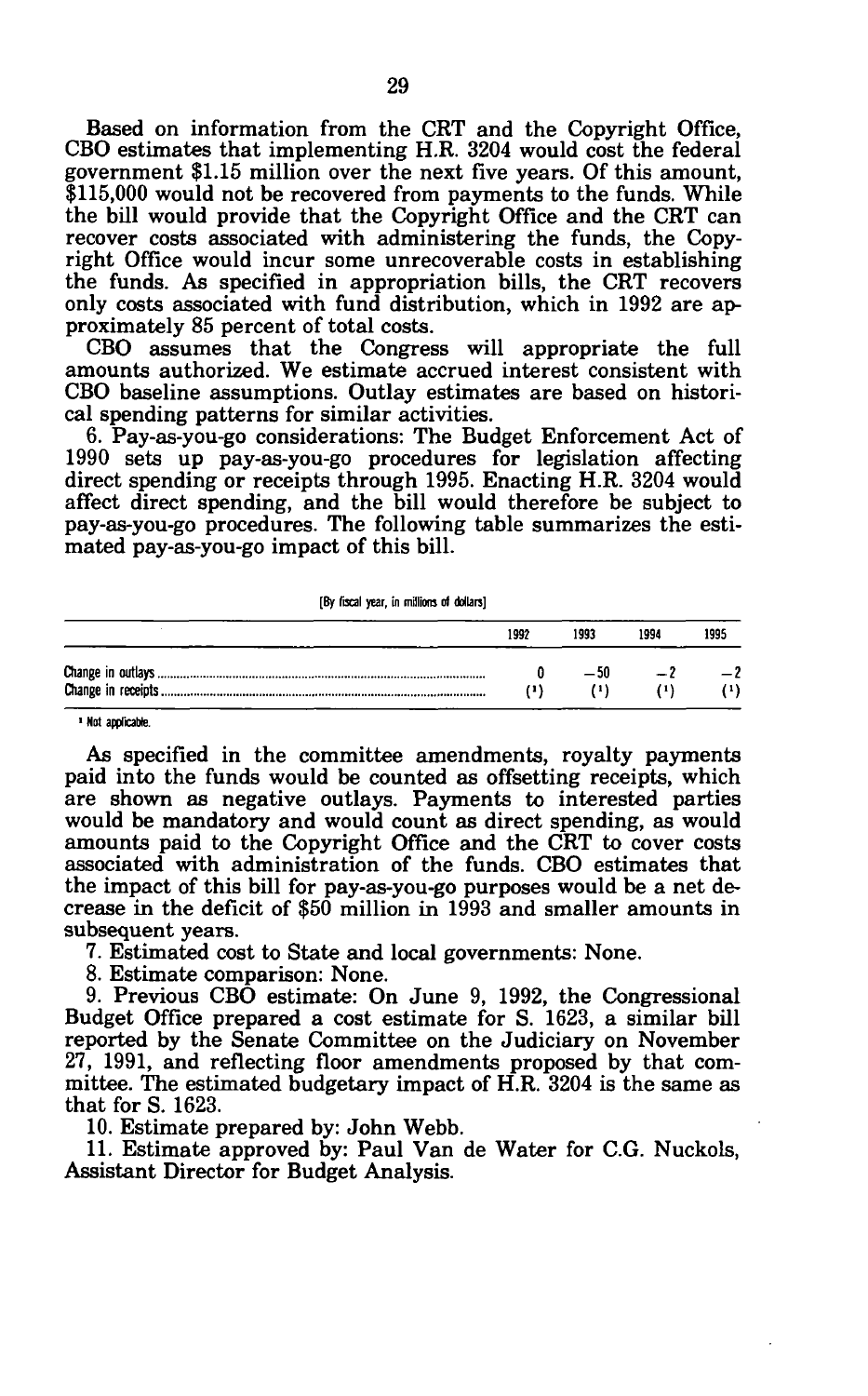#### **CONGRESSIONAL BUDGET OFFICE ESTIMATE** \*

The applicable cost estimate of this act for all purposes of sections 252 and 253 of the Balanced Budget and Emergency Deficit Control Act of 1985 shall be as follows:

**[By fiscal year, in millions of dollars)** 

| 1992 | 1993  | 1994 | 1995 |
|------|-------|------|------|
|      | -- 50 |      | $-2$ |

**1 Not applicable.** 

# INFLATIONARY IMPACT STATEMENT

Pursuant to clause 2(1)(4) of rule XI of the Rules of the House of Representatives, the Committee estimates that H.R. 3204 will have no significant inflationary impact on prices and costs in the national economy.

CHANGES IN EXISTING LAW MADE BY THE BILL, AS REPORTED

In compliance with clause 3 of rule XIII of the Rules of the House of Representatives, changes in existing law made by the bill, as reported, are shown as follows (existing law proposed to be omitted is enclosed in black brackets, new matter is printed in italic, existing law in which no change is proposed is shown in roman):

# **TITLE 17, UNITED STATES CODE**

## § 101. Definitions

[As used] *Except as otherwise provided in this title, as used* in this title, the following terms and their variant forms mean the following:

An "anonymous work" is a work on the copies or phonorecords of which no natural person is identified as author.

**\*\*\*\*\*\* \*** 

# CHAPTER 8—COPYRIGHT ROYALTY TRIBUNAL

# § 801. Copyright Royalty Tribunal: Establishment and purpose

 $(a) *$ 

 $\epsilon$ 

(b) Subject to the provisions of this chapter, the purposes of the Tribunal shall be—

 $(1)$  \* \* \*

(2) to make determinations concerning the adjustment of the copyright royalty rates in section 111 solely in accordance with the following provisions:

<sup>&</sup>lt;sup>1</sup> An estimate of H.R. 3204 as ordered reported by the House Committee on the Judiciary on August 11, 1992 and reflecting floor amendments proposed by the committee. This estimate was transmitted by the Congressional Bud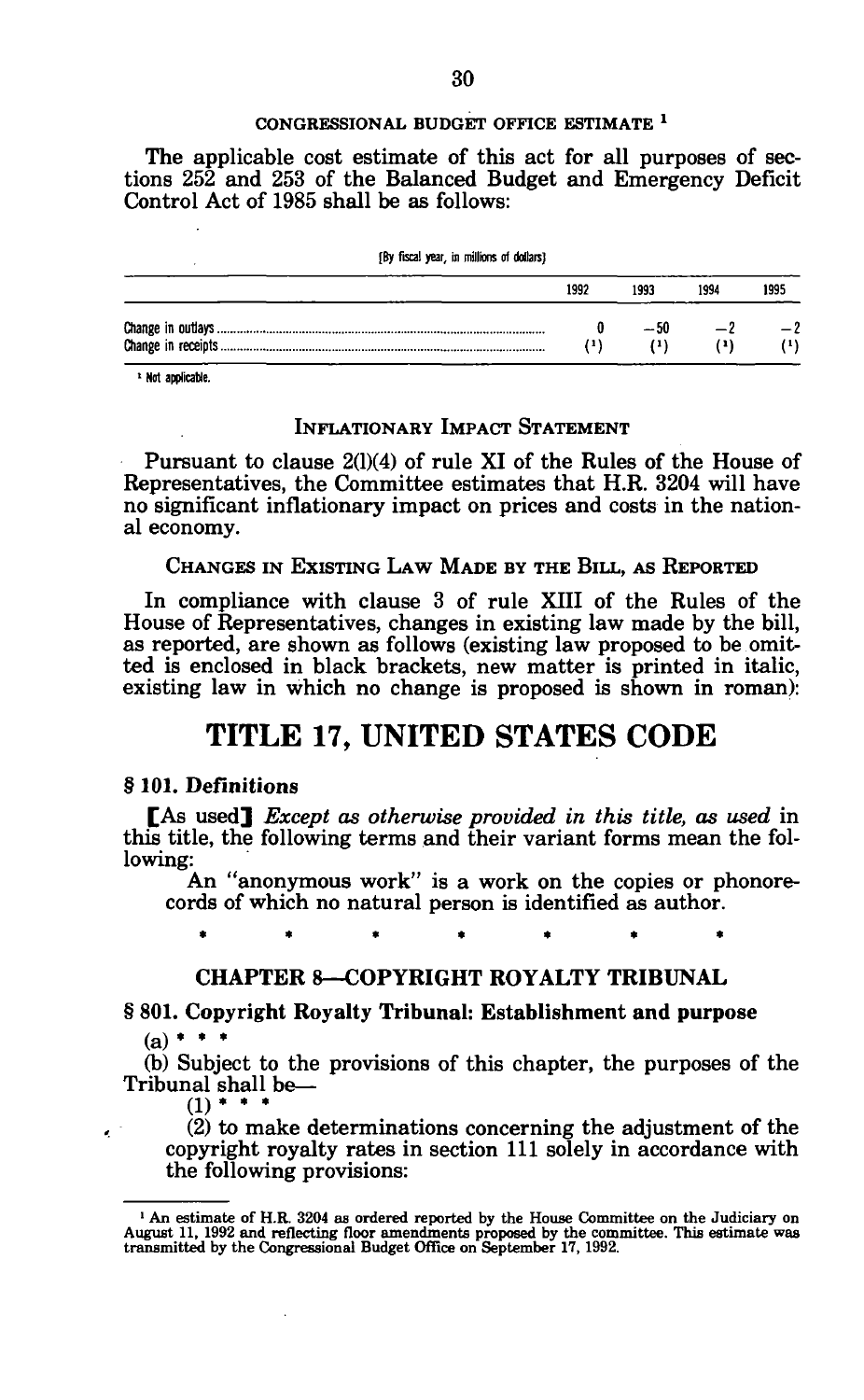$(A)$  \* \*

\*\*\*\* \*\*\* \*\* \*\* \* (D) The gross receipts limitations established by section  $111(d)(1)$  (C) and (D) shall be adjusted to reflect national monetary inflation or deflation or changes in the average rates charged cable system subscribers for the basic service of providing secondary transmissions to maintain the real constant dollar value of the exemption provided by such section; and the royalty rate specified therein shall not be subject to adjustment; [and]

(3) to distribute royalty fees deposited with the Register of Copyrights under sections 111, 116, and 119(b), and to determine, in cases where controversy exists, the distribution of such fees [.J; *and* 

*(4) to distribute royalty payments deposited with the Register of Copyrights under section 1003, to determine the distribution of such payments, and to carry out its other responsibilities under chapter 10.* 

**\*\*\*\*\*\* \*** 

§ 804. Institution and conclusion of proceedings

 $(a) *$ 

 $*$  and  $*$  and  $*$  and  $*$  and  $*$  and  $*$  and  $*$ (d) With respect to proceedings under section  $801(b)(3)$  or  $(4)$ , concerning the distribution of royalty fees in certain circumstances under section 111, 116, [or 119] *119, or 1007,* the Chairman of the Tribunal shall, upon determination by the Tribunal that a controversy exists concerning such distribution, cause to be published in the Federal Register notice of commencement of proceedings under

this chapter.

**\*\*\*\*\*\* \*** 

# CHAPTER 9—PROTECTION OF SEMICONDUCTOR CHIP PRODUCTS

**\*\*\*\*\*\* \*** 

# § 912. Relation to other laws

(a) Nothing in this chapter shall affect any right or remedy held by any person under chapters 1 through 8 or 10 of this title, or under title 35.

(b) Except as provided in section 908(b) of this title, references to "this title" or "title  $17$ " in chapters 1 through 8 or 10 of this title shall be deemed not to apply to this chapter.

**\*\*\*\*\*\* \*** 

# *CHAPTER 10-DIGITAL AUDIO RECORDING DEVICES AND MEDIA*

*Sec. 1001. Definitions. 1002. Incorporation of copying controls.*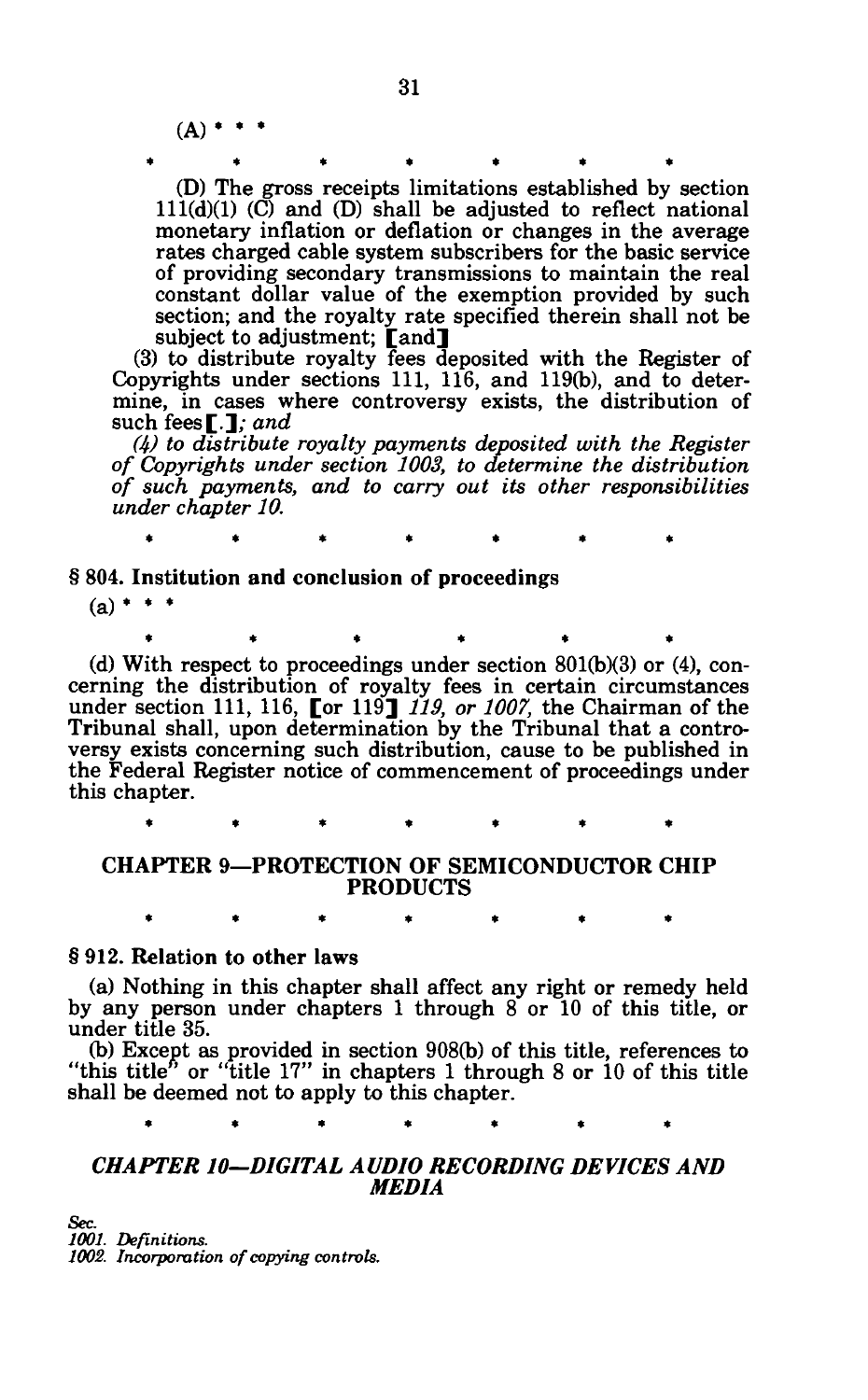*1003. Obligation to make royalty payments.* 

*1004. Royalty payments.* 

*1005. Deposit of royalty payments and deduction of expenses.* 

*1006. Entitlement to royalty payments.* 

*1007. Procedures for distributing royalty payments.* 

*1008. Prohibition on certain infringement actions.* 

*1009. Civil remedies. 1010. Arbitration of certain disputes.* 

#### *§1001. Definitions*

*As used in this chapter, the following terms have the following meanings:* 

*(1) A "digital audio copied recording" is a reproduction in a digital recording format of a digital musical recording, whether that reproduction is made directly from another digital musical recording or indirectly from a transmission.* 

*(2) A "digital audio interface device" is any machine or device that reads or sends copyright and generation status information from a digital musical recording.* 

*(3) A "digital audio recording device" is any machine or device, whether or not included with or as part of some other machine or device, the digital recording function of which is designed or marketed for the primary purpose of, and that is capable of, making a digital audio copied recording for private use, except for*—

*(A) professional model products, and* 

*(B) dictation machines, answering machines, and other audio recording equipment that is designed or marketed primarily for the creation of sound recordings resulting from the fixation of nonmusical sounds.* 

*(ItXA) A "digital audio recording medium" is any material object in a form commonly distributed for use by individuals, that is primarily marketed or most commonly used by consumers for the purpose of making digital audio copied recordings by use of a digital audio recording device.* 

*(B) Such term does not include any material object*—

*(i) that embodies a sound recording at the time it is first distributed by the importer or manufacturer; or* 

*(ii) that is primarily marketed and most commonly used by consumers either for the purpose of making copies of motion pictures or other audiovisual works or for the purpose of making copies of nonmusical literary works, including computer programs or data bases.* 

*(5XA) A "digital musical recording" is a material object*—

*(i) in which are fixed, in a digital recording format, only sounds, and material, statements, or instructions incidental to those fixed sounds, if any, and* 

*(ii) from which the sounds and material can be perceived, reproduced, or otherwise communicated, either directly or with the aid of a machine or device.* 

*(B) A "digital musical recording" does not include a material object*—

*(i) in which the fixed sounds consist entirely of spoken word recordings, or*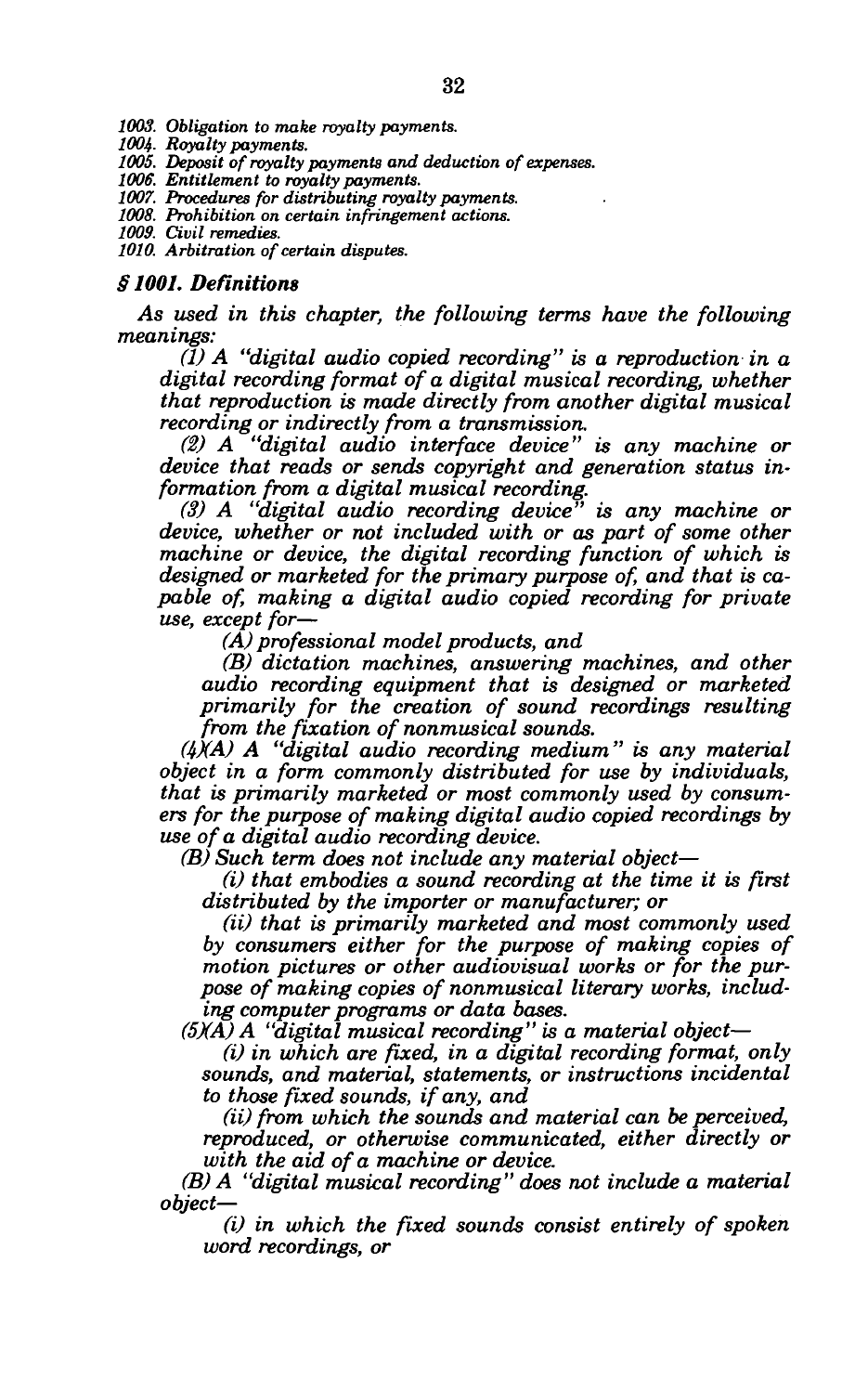*(ii) in which one or more computer programs are fixed, except that a digital musical recording may contain statements or instructions constituting the fixed sounds and incidental material, and statements or instructions to be used directly or indirectly in order to bring about the perception, reproduction, or communication of the fixed sounds and incidental material.* 

*(C) For purposes of this paragraph*—

*(i) a 'spoken word recording" is a sound recording in which are fixed only a series of spoken words, except that the spoken words may be accompanied by incidental musical or other sounds, and* 

*(ii) the term "incidental" means related to and relatively minor by comparison.* 

*(6) "Distribute' means to sell, lease, or assign a product to consumers in the United States, or to sell, lease, or assign a product in the United States for ultimate transfer to consumers in the United States.* 

*(7) An "interested copyright party" is*—

*(A) the owner of the exclusive right under section 106(1) of this title to reproduce a sound recording of a musical work that has been embodied in a musical recording lawfully made under this title that has been distributed;* 

*(B) the legal or beneficial owner of, or the person that controls, the right to reproduce in a musical recording a musical work that has been embodied in a musical recording lawfully made under this title that has been distributed;* 

*(C) a featured recording artist who performs on a sound recording that has been distributed; or* 

*(D) any association or other organization*—

*(i) representing persons specified in subparagraph (A), (B), or (C), or* 

*(ii) engaged in licensing rights in musical works to music users on behalf of writers and publishers.* 

*(8) To "manufacture" means to produce or assemble a product in the United States. A "manufacturer" is a person who manufactures.* 

*(9) A "music publisher" is a person that is authorized to license the reproduction of a particular musical work in a sound recording.* 

*(10) A "professional model product" is an audio recording device that is designed, manufactured, marketed, and intended for use by recording professionals in the ordinary course of a lawful business, in accordance with such requirements as the Secretary of Commerce shall establish by regulation.* 

*(11) The term "serial copying" means the duplication of a copyrighted musical work from a copy of a copyrighted digital musical recording. The term "copy of a digital musical recording" does not include a digital musical recording that is distributed, by authority of the copyright owner, for ultimate sale to consumers.* 

*(12) The "transfer price" of a digital audio recording device or a digital audio recording medium*—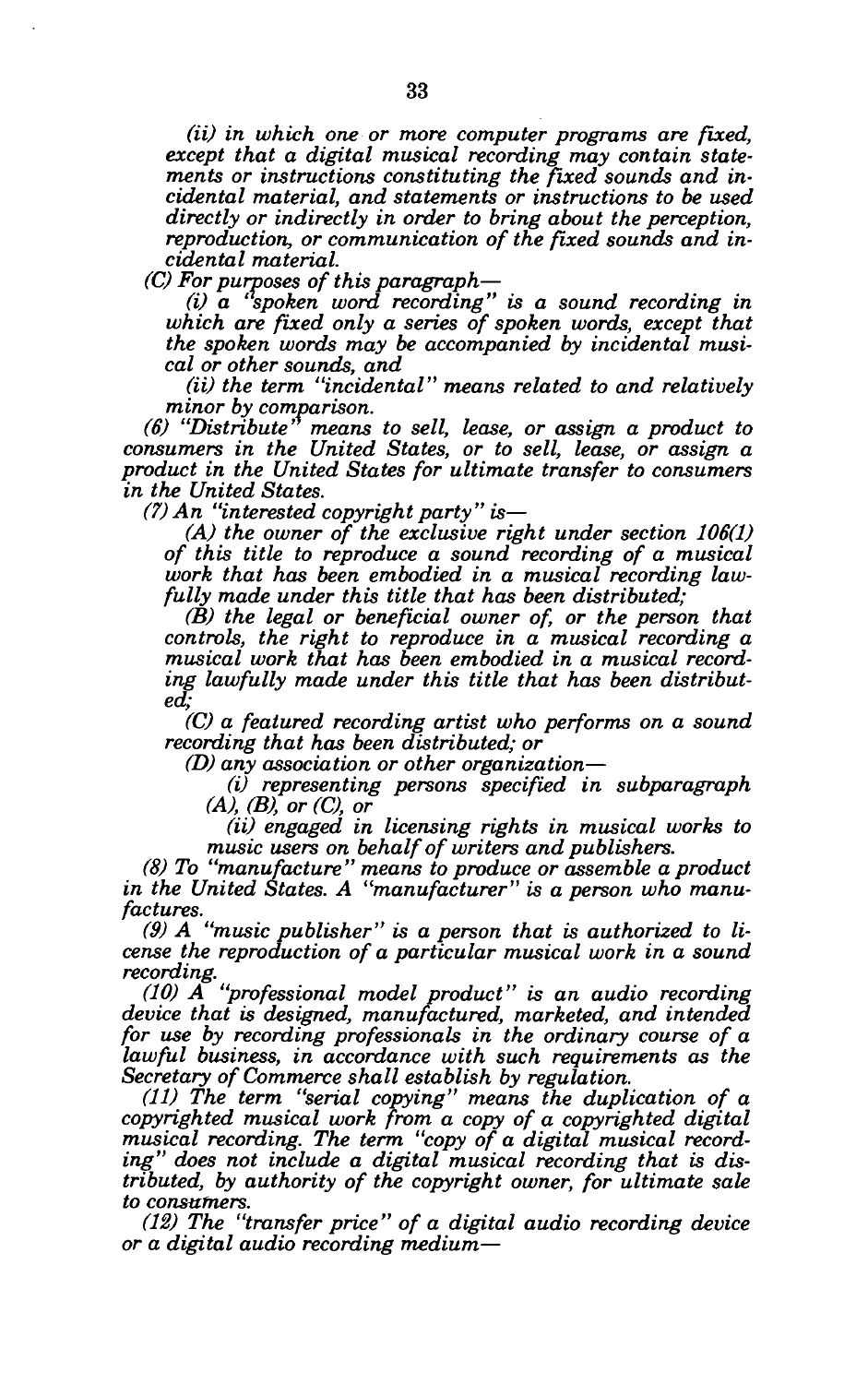*(A) is, subject to subparagraph (B)*—

*(i) in the case of an imported product, the actual entered value at United States Customs (exclusive of any freight, insurance, and applicable duty), and* 

*(ii) in the case of a domestic product, the manufacturer's transfer price (FOB the manufacturer, and exclusive of any direct sales taxes or excise taxes incurred in connection with the sale); and* 

*(B) shall, in a case in which the transferor and transferee are related entities or within a single entity, not be less than a reasonable arms-length price under the principles of the regulations adopted pursuant to section 482 of the Internal Revenue Code of 1986, or any successor provision to such section.* 

*(13) A "writer" is the composer or lyricist of a particular musical work.* 

#### *§ 1002. Incorporation of copying controls*

*(a) PROHIBITION ON IMPORTATION, MANUFACTURE, AND DISTRIBU-TION.*—

*(1) SYSTEM PROHIBITING COPYING.*—*No person shall import, manufacture, or distribute any digital audio recording device that does not contain the Serial Copy Management System or other system that prohibits serial copying of copyrighted works embodied in digital musical recordings.* 

*(2) DIGITAL AUDIO INTERFACE DEVICE.*—*No person shall import, manufacture, or distribute any machine or device that is designed or marketed for the primary purpose of, and that is capable of, playing back digital musical recordings, unless such machine or device contains a digital audio interface device.* 

*(b) DEVELOPMENT OF SYSTEM.*—*The Secretary of Commerce shall, not later than 45 days after the date of the enactment of this chapter, by regulation prescribe the requirements of the Serial Copy Management System or other system described in subsection (aXD-*

*(c) PROHIBITION ON CIRCUMVENTION OF THE SYSTEM.*—*No person*  shall import, manufacture, or distribute any device, or offer or per*form any service, the primary purpose or effect of which is to avoid, bypass, remove, deactivate, or otherwise circumvent any program or circuit which implements, in whole or in part, a system described in subsection (a)(1).* 

*(d) ENCODING OF INFORMATION ON DIGITAL MUSICAL RECORD-INGS.*—

*(1) PROHIBITION ON ENCODING INACCURATE INFORMATION.*—*No person shall encode a digital musical recording of a sound recording with inaccurate information relating to the category code, copyright status, or generation status of the source material for the recording.* 

*(2) ENCODING OF COPYRIGHT STATUS NOT REQUIRED.*—*Nothing in this chapter requires any person engaged in the importation or manufacture of digital musical recordings to encode any such digital musical recording with respect to its copyright status.* 

*(e) INFORMATION ACCOMPANYING TRANSMISSIONS IN DIGITAL FORMAT.*—*Any person who transmits or otherwise communicates to*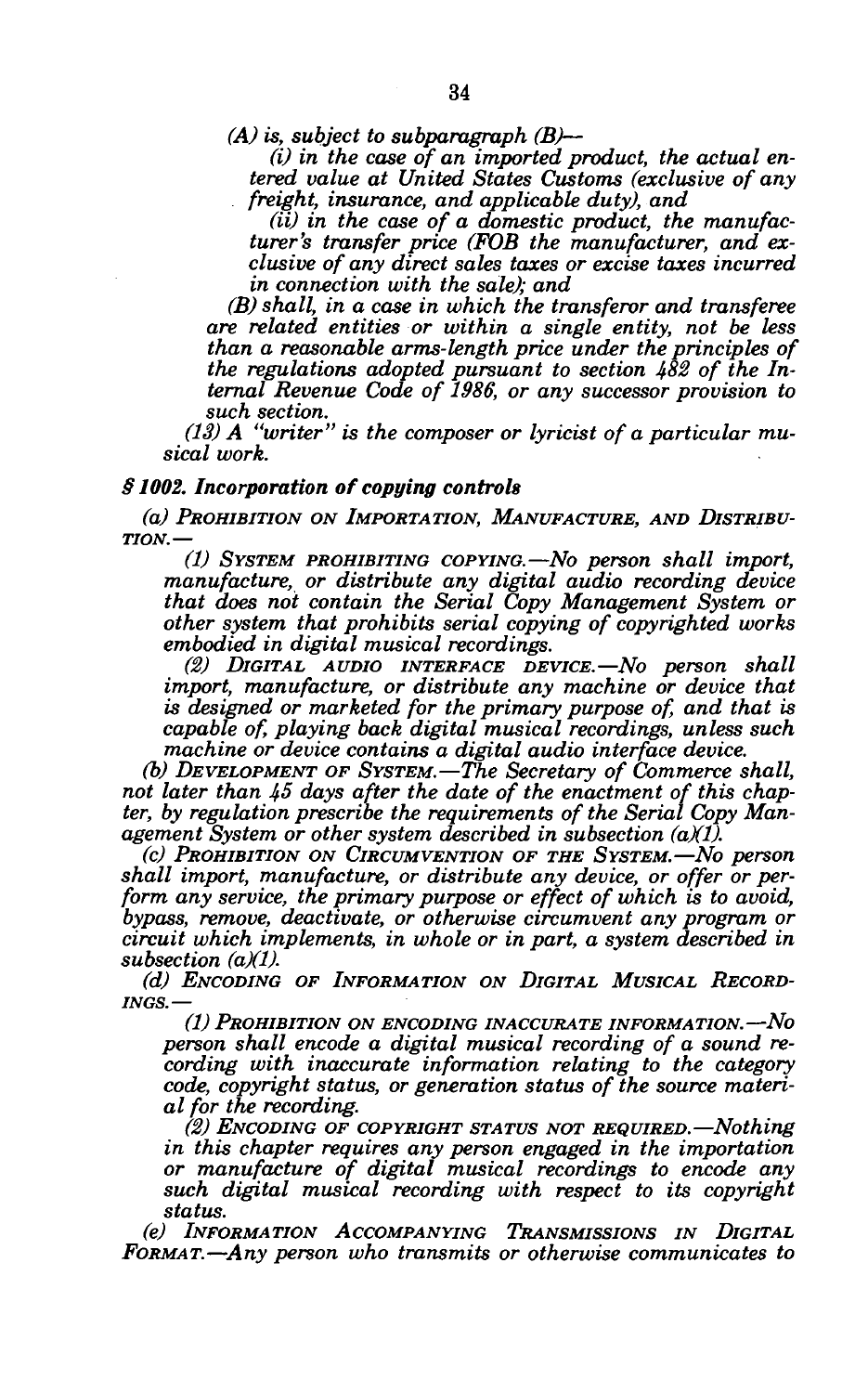*the public any sound recording in digital format is not required under this chapter to transmit or otherwise communicate the information relating to the copyright status of the sound recording. Any such person who does transmit or otherwise communicate such copy-, right status information shall transmit or communicate such information accurately.* 

## *§ 1003. Obligation to make royalty payments*

*(a) PROHIBITION ON IMPORTATION AND MANUFACTURE.*—*No person shall import into and distribute, or manufacture and distribute, any digital audio recording device or digital audio recording medium unless such person records the notice specified by this section and subsequently deposits the statements of account and applicable royalty payments for such device or medium specified in section 1004.* 

*(b) FILING OF NOTICE.*—*The importer or manufacturer of any digital audio recording device or digital audio recording medium, within a product category or utilizing a technology with respect to which such manufacturer or importer has not previously filed a notice under this subsection, shall file with the Register of Copyrights a notice with respect to such device or medium, in such form and content as the Register shall prescribe by regulation.* 

*(c) FILING OF QUARTERLY AND ANNUAL STATEMENTS OF AC-COUNT.*—

*(1) GENERALLY.*—*Any importer or manufacturer that distributes any digital audio recording device or digital audio recording medium that it manufactured or imported shall file with the Register of Copyrights, in such form and content as the Register shall prescribe by regulation, such quarterly and annual statements of account with respect to such distribution as the Register shall prescribe by regulation.* 

*(2) CERTIFICATION, VERIFICATION, AND CONFIDENTIALITY.*— *Each such statement shall be certified as accurate by an authorized officer or principal of the importer or manufacturer. The Register shall issue regulations to provide for the verification ana audit of such statements and to protect the confidentiality of the information contained in such statements. Such regulations shall provide for the disclosure, in confidence, of such statements to interested copyright parties.* 

*(3) ROYALTY PAYMENTS.*—*Each such statement shall be accompanied by the royalty payments specified in section 1004.* 

# *§ 1004. Royalty payments*

*(a) DIGITAL AUDIO RECORDING DEVICES.*—

*(1) AMOUNT OF PAYMENT.*—*The royalty payment due under section 1003 for each digital audio recording device imported into and distributed in the United States, or manufactured and distributed in the United States, shall be 2 percent of the transfer price. Only the first person to manufacture and distribute or import and distribute such device shall be required to pay the royalty with respect to such device.* 

*(2) CALCULATION FOR DEVICES DISTRIBUTED WITH OTHER DE-VICES.*—*With respect to a digital audio recording device first distributed in combination with one or more devices, either as a*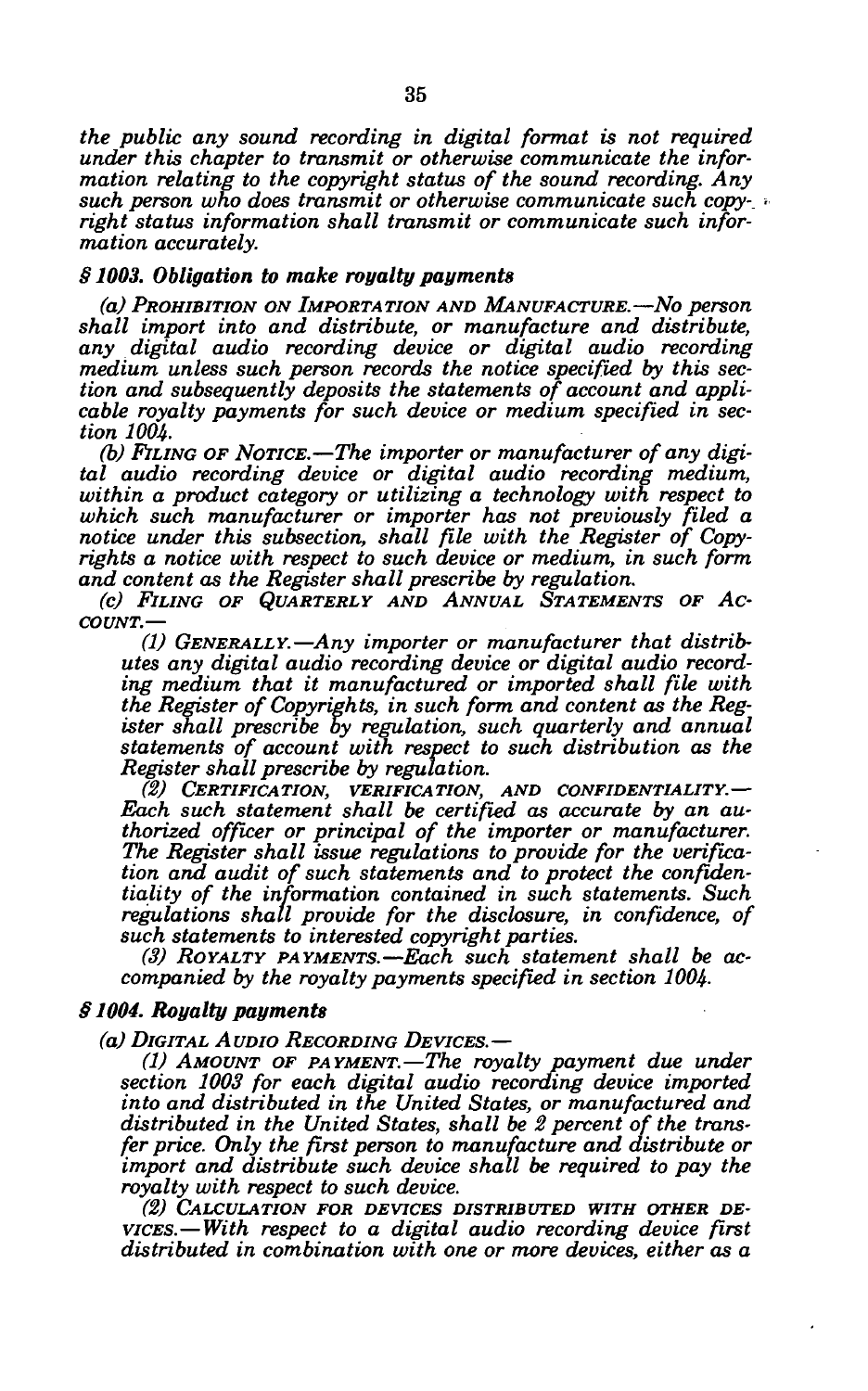*physically integrated unit or as separate components, the royalty payment shall be calculated as follows:* 

*(A) If the digital audio recording device and such other devices are part of a physically integrated unit, the royalty payment shall be based on the transfer price of the unit, but shall be reduced by any royalty payment made on any digital audio recording device included within the unit that was not first distributed in combination with the unit.* 

*(B) If the digital audio recording device is not part of a physically integrated unit and substantially similar devices have been distributed separately at any time during the preceding 4 calendar quarters, the royalty payment shall be based on the average transfer price of such devices during those 4 quarters.* 

*(C) If the digital audio recording device is not part of a physically integrated unit and substantially similar devices have not been distributed separately at any time during the preceding 4 calendar quarters, the royalty payment shall be based on a constructed price reflecting the proportional value of such device to the combination as a whole.* 

*(3) LIMITS ON ROYALTIES.*—*Notwithstanding paragraph (1) or (2), the amount of the royalty payment for each digital audio recording device shall not be less than \$1 nor more than the royalty maximum. The royalty maximum shall be \$8 per device, except that in the case of a physically integrated unit containing more than 1 digital audio recording device, the royalty max*imum for such unit shall be \$12. During the 6th year after the *effective date of this chapter, and not more than once each year thereafter, any interested copyright party may petition the Copyright Royalty Tribunal to increase the royalty maximum and, if more than 20 percent of the royalty payments are at the relevant royalty maximum, the Tribunal shall prospectively increase such royalty maximum with the goal of having no more than 10 percent of such payments at the new royalty maximum,* 

*(b) DIGITAL AUDIO RECORDING MEDIA.*—*The royalty payment due under section 1003 for each digital audio recording medium imported into and distributed in the United States, or manufactured and distributed in the United States, shall be 3 percent of the transfer price. Only the first person to manufacture and distribute or import and distribute such medium shall be required to pay the royalty with respect to such medium.* 

## *§ 1005. Deposit of royalty payments and deduction of expenses*

*The Register of Copyrights shall receive all royalty payments deposited under this chapter and, after deducting the reasonable costs incurred by the Copyright Office under this chapter, shall deposit the balance in the Treasury of the United States, in such manner as the Secretary of the Treasury directs. All funds held by the Secretary of the Treasury shall be invested in interest-bearing United States securities for later distribution with interest under section 1007. The Register shall submit to the Copyright Royalty Tribunal, on a quarterly basis, such information as the Tribunal shall require to perform its functions under this chapter.*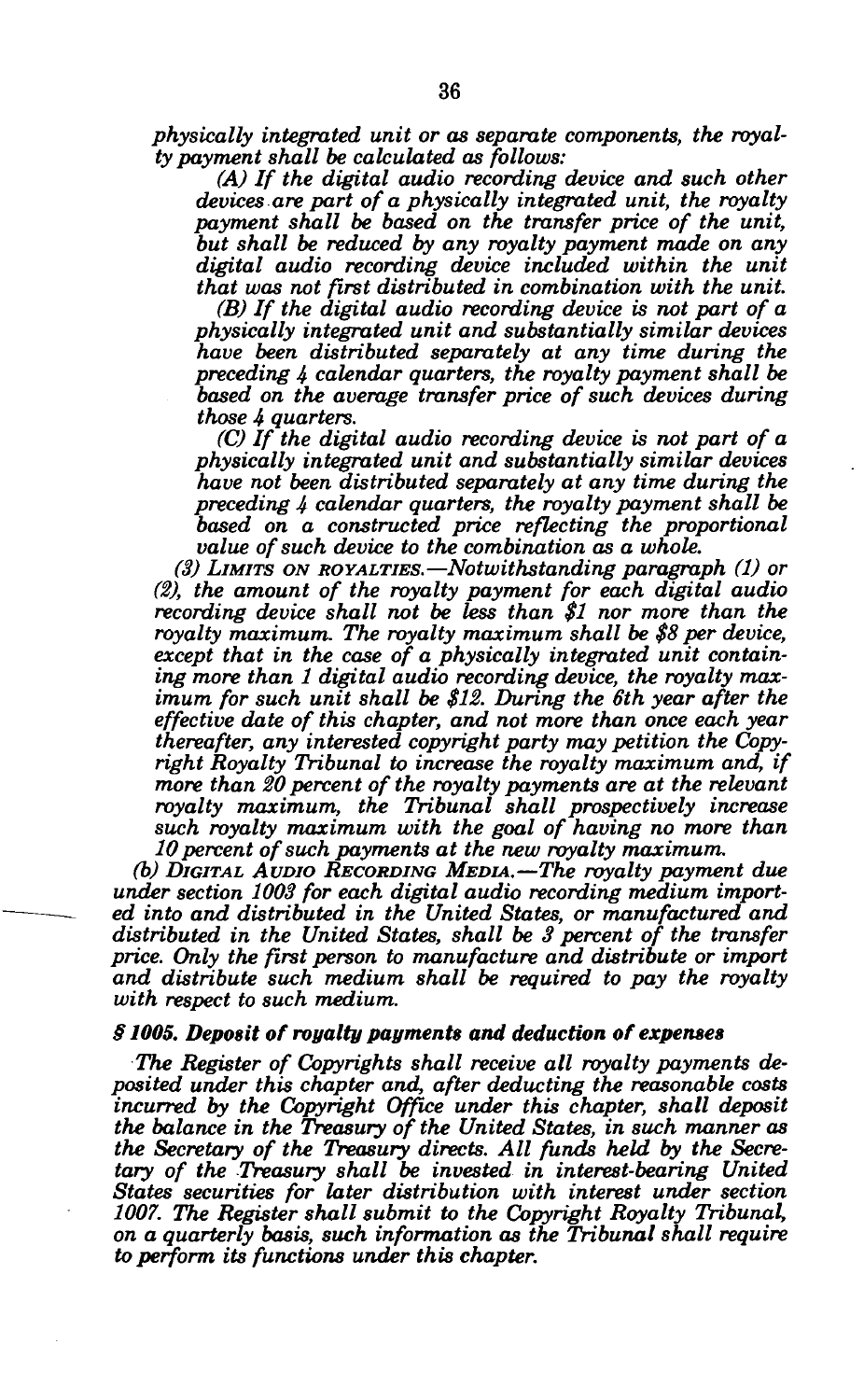# *§ 1006. Entitlement to royalty payments*

*(a) INTERESTED COPYRIGHT PARTIES.—The royalty payments deposited pursuant to section 1005 shall, in accordance with the procedures specified in section 1007, be distributed to any interested copyright party*—

*(1) whose musical work or sound recording has been*—

*(A) embodied in phonorecords lawfully made under this title that have been distributed, and* 

*(B) distributed in the form of phonorecords or disseminated to the public in transmissions, during the period to which such payments pertain; and* 

*(2) who has filed a claim under section 1007.* 

*(b) ALLOCATION OF ROYALTY PAYMENTS TO GROUPS.*—*The royalty payments shall be divided into 2 funds as follows:* 

*(1) THE SOUND RECORDINGS FUND.*—*66% percent of the royalty payments shall be allocated to the Sound Recordings Fund. 2% percent of the royalty payments allocated to the Sound Recordings Fund shall be placed in an escrow account managed by an independent administrator jointly appointed by the interested copyright parties described in section 1001(7)(A) and the American Federation of Musicians (or any successor entity) to be distributed to nonfeatured musicians (whether or not members of the American Federation of Musicians or any successor entity) who have performed on sound recordings distributed in the United States. 1% percent of the royalty payments allocated to the Sound Recordings Fund shall be placed in an escrow account managed by an independent administrator jointly appointed by the interested copyright parties described in section 1001(7XA) and the American Federation of Television and Radio Artists (or any successor entity) to be distributed to nonfeatured vocalists (whether or not members of the American Federation of Television and Radio Artists or any successor entity) who have performed on sound recordings distributed in the United States. 40 percent of the remaining royalty payments in the Sound Recordings Fund shall be distributed to the inter*ested copyright parties described in section 1001(7)(C), and 60 *percent of such remaining royalty payments shall be distributed to the interested copyright parties described in section*  1001(7)(A).

*(2) THE MUSICAL WORKS FUND.*—

*(A) 33<sup>l</sup> /3 percent of the royalty payments shall be allocated to the Musical Works Fund for distribution to interested copyright parties described in section 1001(7)(B).* 

*(B) Notwithstanding any contractual obligation to the contrary*—

*(i) music publishers shall be entitled to 50 percent of the royalty payments allocated to the Musical Works Fund, and* 

*(ii) writers shall be entitled to the other 50 percent of the royalty payments allocated to the Musical Works Fund.* 

*(c) ALLOCATION OF ROYALTY PAYMENTS WITHIN GROUPS.—If all interested copyright parties within a group specified in subsection*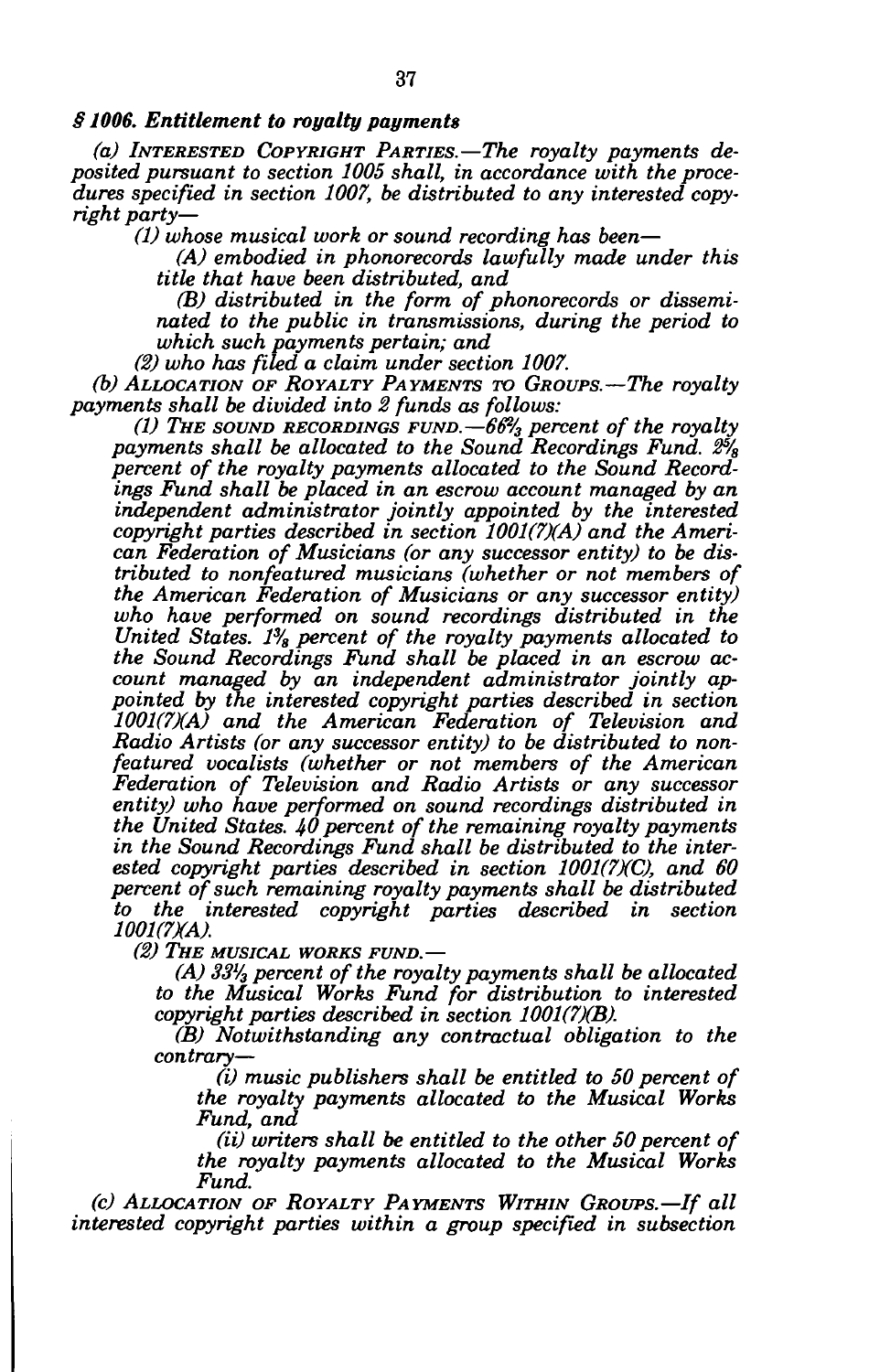*(b) do not agree on a voluntary proposal for the distribution of the royalty payments within each group, the Copyright Royalty Tribunal shall, pursuant to the procedures specified under section 1007(c), allocate royalty payments under this section based on the extent to which, during the relevant period*—

*(1) for the Sound Recordings Fund, each sound recording was distributed in the form of phonorecords; and* 

*(2) for the Musical Works Fund, each musical work was distributed in the form of phonorecords or disseminated to the public in transmissions.* 

# *§ 1007. Procedures for distributing royalty payments*

*(a) FILING OF CLAIMS AND NEGOTIATIONS.*—

*(1) FILING OF CLAIMS.*—*During the first 2 months of each calendar year after the calendar year in which this chapter takes effect, every interested copyright party seeking to receive royalty payments to which such party is entitled under section 1006 shall file with the Copyright Royalty Tribunal a claim for payments collected during the preceding year in such form and manner as the Tribunal shall prescribe by regulation.* 

*(2) NEGOTIATIONS.*—*Notwithstanding any provision of the antitrust laws, for purposes of this section interested copyright parties within each group specified in section 1006(b) may agree among themselves to the proportionate division of royalty payments, may lump their claims together and file them jointly or as a single claim, or may designate a common agent to receive*  payment on their behalf; except that no agreement under this *subsection may modify the allocation of royalties specified in section 1006(b).* 

*(b) DISTRIBUTION OF PAYMENTS IN THE ABSENCE OF A DISPUTE.*— *Within 30 days after the period established for the filing of claims under subsection (a), in each year after the year in which this section takes effect, the Copyright Royalty Tribunal shall determine whether there exists a controversy concerning the distribution of royalty payments under section 1006(c). If the Tribunal determines that no such controversy exists, the Tribunal shall, within 30 days after such determination, authorize the distribution of the royalty payments as set forth in the agreements regarding the distribution of royalty payments entered into pursuant to subsection (a), after deducting its reasonable administrative costs under this section.* 

*(c) RESOLUTION OF DISPUTES.*—*If the Tribunal finds the existence of a controversy, it shall, pursuant to chapter 8 of this title, conduct a proceeding to determine the distribution of royalty payments. During the pendency of such a proceeding, the Tribunal shall withhold from distribution an amount sufficient to satisfy all claims with respect to which a controversy exists, but shall, to the extent feasible, authorize the distribution of any amounts that are not in controversy. The Tribunal shall, before authorizing the distribution of such royalty payments, deduct its reasonable administrative costs under this section.* 

#### *§ 1008. Prohibition on certain infringement actions*

*No action may be brought under this title, or under section 337 of the Tariff Act of 1930, alleging infringement of copyright based on*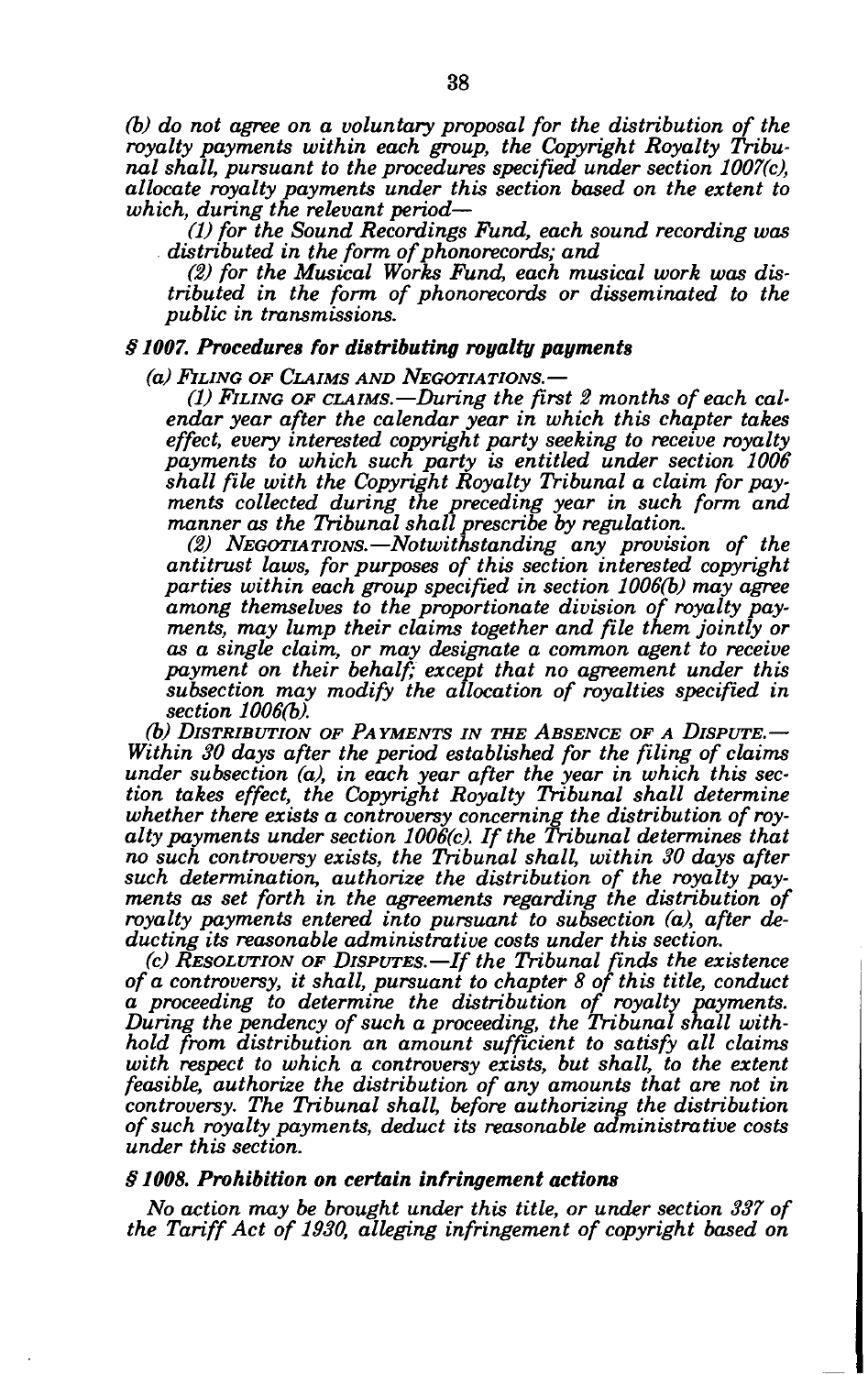*the manufacture, importation, or distribution of a digital audio recording device, a digital audio recording medium, an analogue recording device, or an analogue recording medium, or based on the noncommercial use by a consumer of such a device or medium for making digital musical recordings or analogue musical recordings.* 

# *§1009. Civil remedies*

*(a) CIVIL ACTIONS.*—*Any interested copyright party injured by a violation of section 1002 or 1003 may bring a civil action in an appropriate United States district court against any person for such violation.* 

*(b) OTHER CIVIL ACTIONS.*—*Any person injured by a violation of this chapter may bring a civil action in an appropriate United States district court for actual damages incurred as a result of such violation.* 

*(c) POWERS OF THE COURT.*—*In an action brought under subsection (a), the court*—

*(1) may grant temporary and permanent injunctions on such terms as it deems reasonable to prevent or restrain such violation;* 

*(2) in the case of a violation of section 1002, or in the case of an injury resulting from a failure to make royalty payments required by section 1003, shall award damages under subsection (d);* 

*(3) in its discretion may allow the recovery of costs by or against any party other than the United States or an officer thereof; and* 

*(4) in its discretion may award a reasonable attorney's fee to the prevailing party.* 

*(d) AWARD OF DAMAGES.*—

*(1) DAMAGES FOR SECTION 1002 OR 100s VIOLATIONS.*—

*(A) ACTUAL DAMAGES.*—*(i) In an action brought under subsection (a), if the court finds that a violation of section 1002 or 1003 has occurred, the court shall award to the complaining party its actual damages if the complaining party elects such damages at any time before final judgment is entered.* 

*(ii) In the case of section 1003, actual damages shall constitute the royalty payments that should have been paid under section 1004 and deposited under section 1005. In such a case, the court, in its discretion, may award an additional amount of not to exceed 50 percent of the actual damages.* 

*(B) STATUTORY DAMAGES FOR SECTION 1002 VIOLATIONS.*—

*(i) DEVICE.*—*A complaining party may recover an award of statutory damages for each violation of section 1002 (a) or (c) in the sum of not more than \$2,500 per device involved in such violation or per device on which a service prohibited by section 1002(c) has been performed, as the court considers just.* 

*(ii) DIGITAL MUSICAL RECORDING.*—*A complaining party may recover an award of statutory damages for each violation of section 1002(d) in the sum of not more*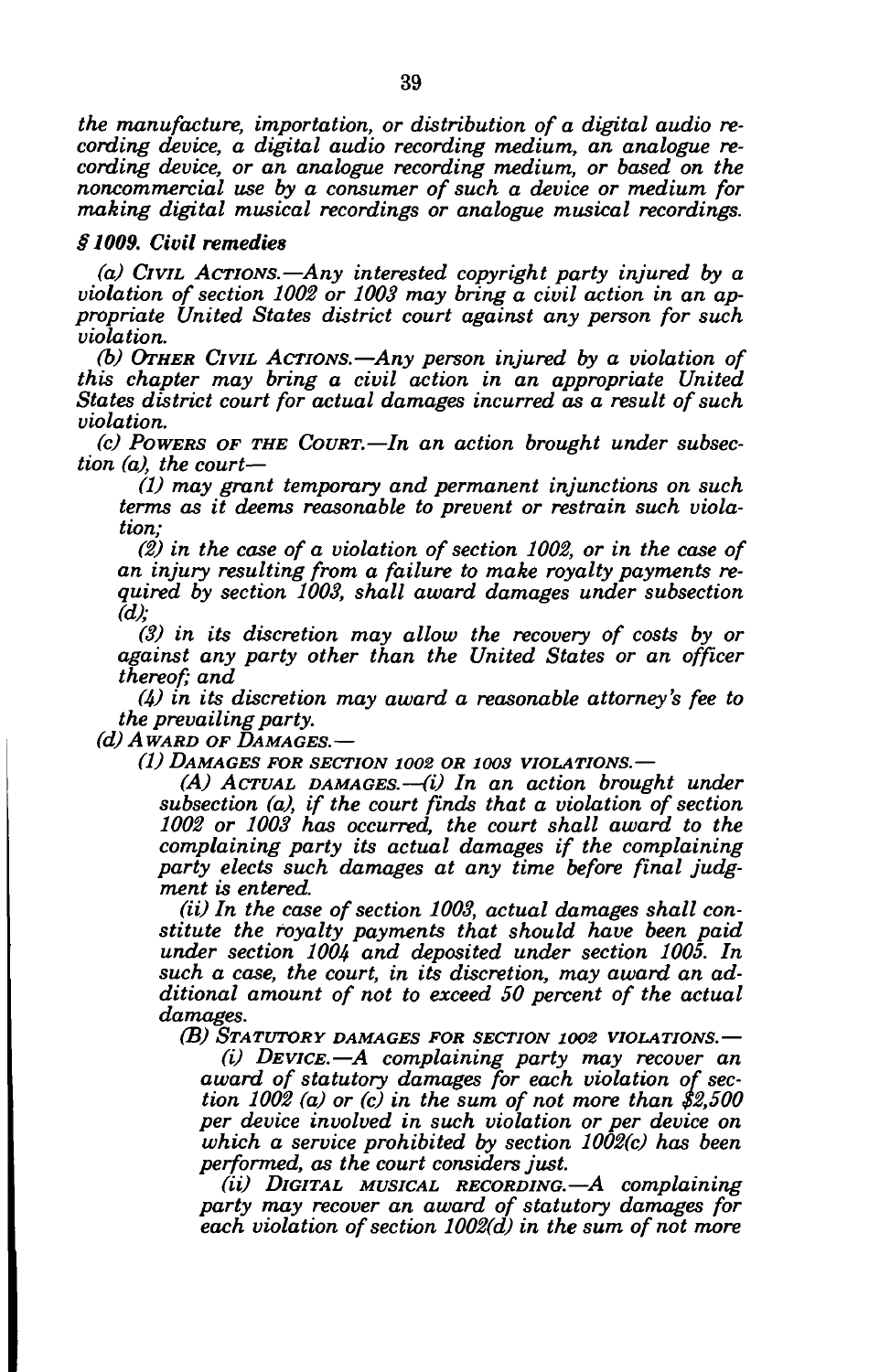*than \$25 per digital musical recording involved in such violation, as the court considers just.* 

*(Hi) TRANSMISSION.*—*A complaining party may recover an award of damages for each transmission or communication that violates section 1002(e) in the sum of not more than \$10,000, as the court considers just.* 

*(2) REPEATED VIOLATIONS.*—*In any case in which the court finds that a person has violated section 1002 or 1003 within 3 years after a final judgment against that person for another such violation was entered, the court may increase the award of damages to not more than double the amounts that would otherwise be awarded under paragraph (1), as the court considers just.* 

*(3) INNOCENT VIOLATIONS OF SECTION 1002.*—*The court in its discretion may reduce the total award of damages against a person violating section 1002 to a sum of not less than \$250 in any case in which the court finds that the violator was not aware and had no reason to believe that its acts constituted a violation of section 1002.* 

*(e) PAYMENT OF DAMAGES.*—*Any award of damages under subsection (d) shall be deposited with the Register pursuant to section 1005 for distribution to interested copyright parties as though such funds were royalty payments made pursuant to section 1003.* 

*(f) IMPOUNDING OF ARTICLES.*—*At any time while an action under subsection (a) is pending, the court may order the impounding, on such terms as it deems reasonable, of any digital audio recording device, digital musical recording, or device specified in section 1002(c) that is in the custody or control of the alleged violator and that the court has reasonable cause to believe does not comply with, or was involved in a violation of, section 1002.* 

*(g) REMEDIAL MODIFICATION AND DESTRUCTION OF ARTICLES.*—*In an action brought under subsection (a), the court may, as part of a final judgment or decree finding a violation of section 1002, order the remedial modification or the destruction of any digital audio recording device, digital musical recording, or device specified in section 1002(c) that—* 

*(1) does not comply with, or was involved in a violation of, section 1002, and* 

*(2) is in the custody or control of the violator or has been impounded under subsection (f).* 

## *§1010. Arbitration of certain disputes*

*(a) SCOPE OF ARBITRATION.*—*Before the date of first distribution in the United States of a digital audio recording device or a digital audio interface device, any party manufacturing, importing, or distributing such device, and any interested copyright party may mutually agree to binding arbitration for the purpose of determining whether such device is subject to section 1002.* 

*(b) INITIATION OF ARBITRATION PROCEEDINGS.*—*Parties agreeing to such arbitration shall file a petition with the Copyright Royalty Tribunal requesting the commencement of an arbitration proceeding. The petition may include the names and qualifications of potential arbitrators. Within 2 weeks after receiving such a petition, the Tribunal shall cause notice to be published in the Federal Reg-*